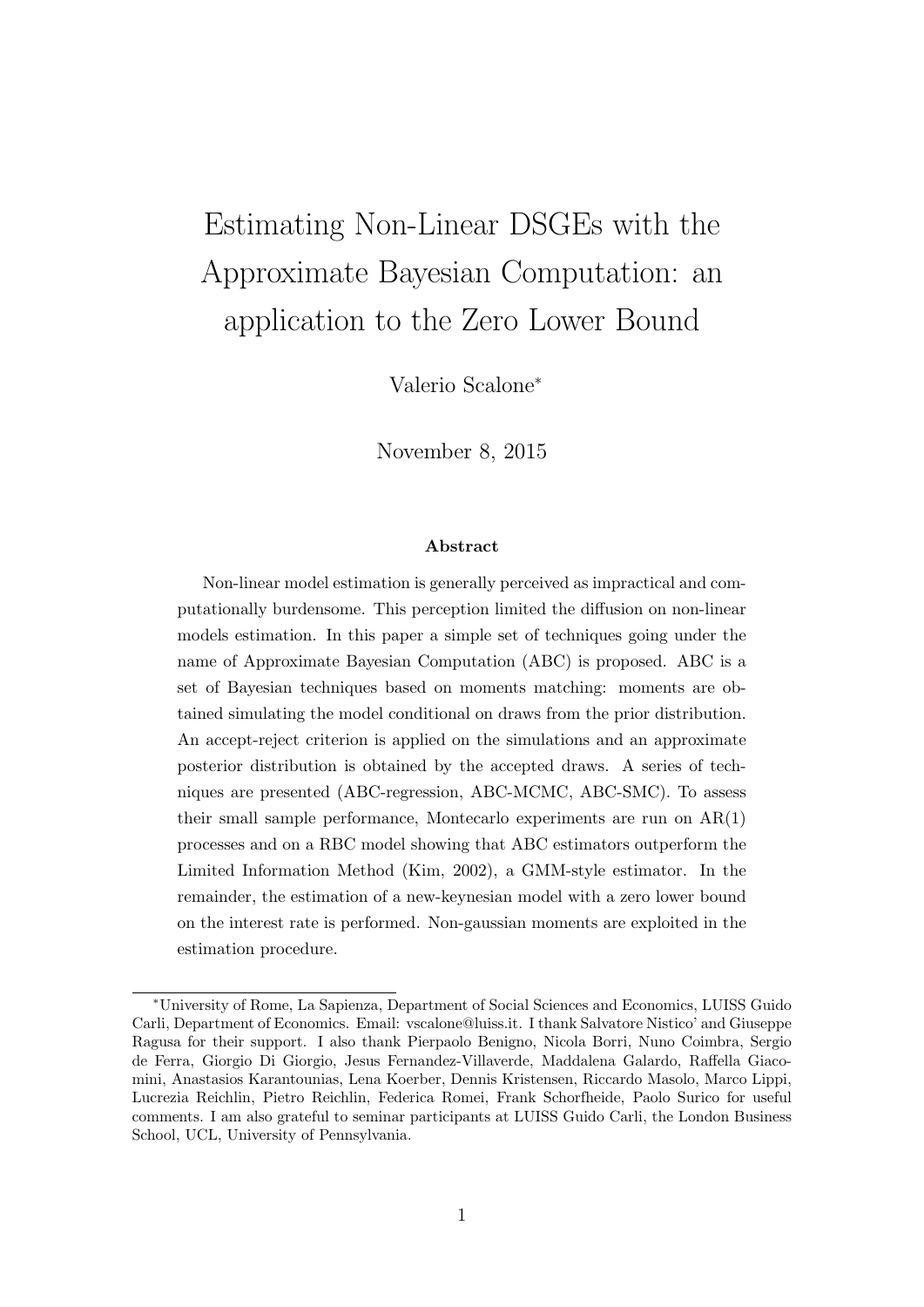#### JEL CLASSIFICATION: C15, C11, E2

Key words: Monte-Carlo analysis; Method of moments, Bayesian, Zero Lower Bound, DSGE estimation

## 1 Introduction

DSGE (Dynamic stochastic general equilibrium) models play an important role in Macroeconomic theory. In the last decade, they became the workhorse of many central banks. They are used to explain economic fluctuations from a general equilibrium perspective, to make forecasts on the path of macroeconomic variables, to advise policy makers in taking decisions. Model estimation is a crucial step allowing economists to make quantitative statements in the framework of a probabilistic structure.

Great moderation years have seen the prevalence of linear methods: linearization to solve the model, Kalman filter to compute the likelihood and Bayesian techniques to estimate the model. The Great Recession, the presence of a lower bound reached by the policy interest rate, the general increase in volatility, the need to model a fraction of borrowing constrained households pushed researchers to inquire about the role of non-linearities in the economic models. Log-linearization and Kalman filter are not fit to represent some features of the data (presence of occasionally binding constraints, stochastic volatility, non-Gaussian shocks) and non-linear solution methods are being developed. The Particle filter is the method usually applied in the estimation of non-linear models (Fernandez-Villaverde et al.). The Particle filter is computationally burdensome, especially to handle medium or large-scale DSGE models. Besides, the Particle filter needs the introduction measurement errors, to avoid the degeneracy of the particles and compute the likelihood. In many cases, given the size of the model, the standard deviation of the measurement errors is fixed in advance. All these issues limited the diffusion of non-linear estimation so far.

In this paper, Approximate Bayesian Computation (ABC), a set of techniques based on simulation and moments matching, is proposed as an alternative to estimate non-linear models. ABC techniques are presented. Two Montecarlo experiments on ABC methods and the Bayesian Limited Information Method (BLI) are assessed. The goal is comparing the small sample performance of the two estimators. Moreover, ABC is applied to the estimation of standard new-keynesian model with an occasional binding positivity constraint on the interest rate.

Approximate Bayesian Computation techniques are a set of techniques developed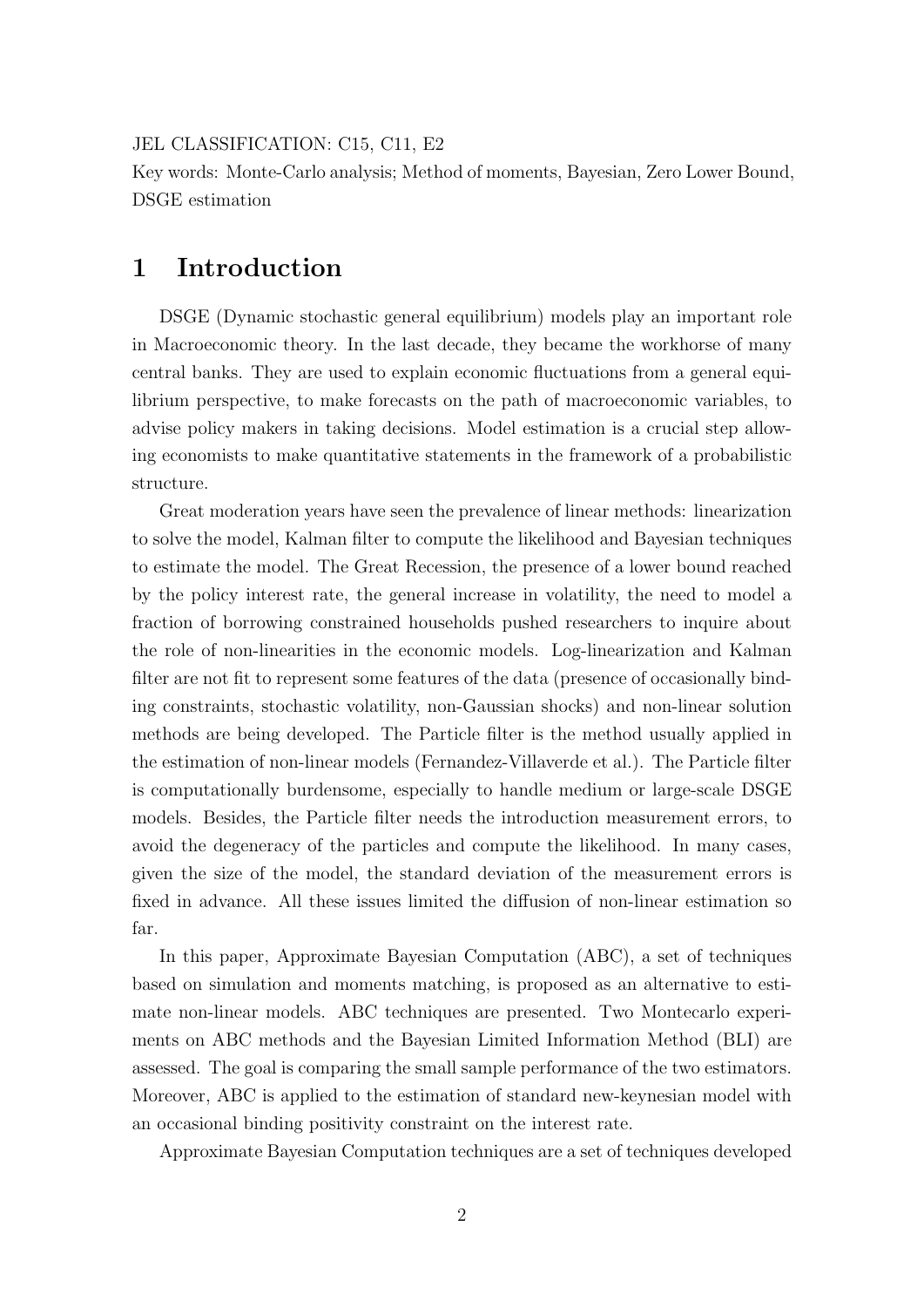in natural sciences. The core mechanism in ABC (ABC-rejection) is the following:

- The model is simulated a large number of times, conditional on the vectors of parameters drawn from the prior distribution. Each simulation has the same sample size of the observed sample;
- Euclidean distance between the moments of each simulation and the observed ones is computed for each simulation;
- Each simulation is accepted or rejected if the Euclidean distance is below or above a tolerance level;
- The accepted draws are a sample of the approximate posterior distribution.

Drawing from the prior distribution can be very inefficient if the prior and the posterior distributions are very different. This causes very low acceptance ratios and may make simple ABC-rejection impractical.

To tackle the computational inefficiency, a series of refinements have been developed:

- ABC-regression: the accepted draws are corrected with a post-sampling correction step;
- ABC-MCMC: the accept-reject is applied to explore the posterior distribution building a Markov Chain;
- ABC-SMC: the draws are iteratively sampled from the approximate posterior distribution.

In Economics, the estimator proposed by Creel and Kristensen (2013) in its Bayesian simulated version (Simulated Bayesian Indirect Likelihood estimator, SBIL) coincides with a variant of ABC (ABC-kernel). Creel and Kristensen provide asymptotic results for the estimator, compare the small sample performance of the estimator with the Simulated Method of Moments from a frequentist perspective: they compute the RMSEs with respect to the true values. They also apply the method in the estimation of a baseline DSGE model, solved with perturbation methods.

Instead, in this paper, the comparison is done between ABC methods and the Bayesian Limited Information Method (BLI). The BLI is a Bayesian method based on exploiting the likelihood of the moments. It can be intuitively thought as the Bayesian version of the Generalized Method of Moments and the Simulated Method of Moments. In DSGE estimation, it has been applied by Christiano, Trabandt and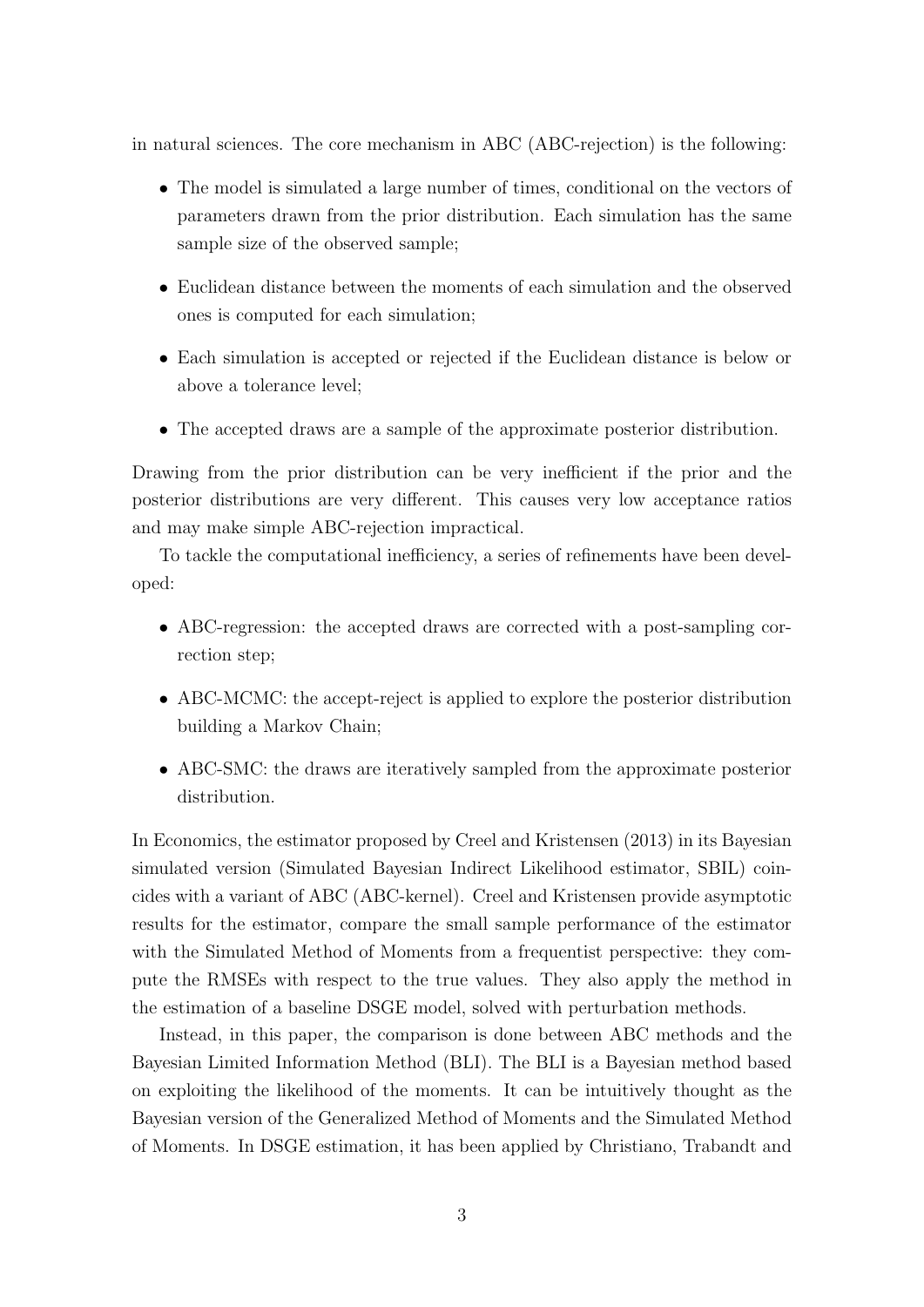Walentin,(2010), and Christiano, Eichenbaum and Trabandt (2014) and it is getting more and more popular among researchers.

The comparison of small sample performance is done from a Bayesian perspective: the RMSEs are computed with respect to the Full likelihood posterior mean and the approximate posterior distribution are compared to the Full likelihood posterior distributions. The Montecarlo experiments are run using an AR(1) model and a RBC model with three observables and identification issues. The persistence and the sample sizes of the models are diverse to check the different performances of the estimators.

ABC estimators outperform BLI estimator using small samples and high persistence processes. With large samples, they have the same performance, provided that the number of simulations is sufficiently large to get rid of the simulation effect. This hold both for the  $AR(1)$  and the RBC model.

BLI and GMM-style estimators exploit the information contained in the moments. GMM-style estimators build the likelihood function/objective function relying on the normality assumption of the moments distribution: moments and their variances are sufficient statistics of asymptotically normally distributed moments.

Instead, ABC estimators explore the whole distribution of the moments. This is a comparative advantage with respect to the BLI estimator, especially when the distribution of the moments is far from being normal and not centred around the population moment. This difference is more remarkable with small samples and high persistence. In that case, convergence of moments to the normal distribution is slower and the actual moments distribution substantially differs from the asymptotic distribution.

For this same type of reason, ABC can exploit non-Gaussian moments: binomially and multinomially distributed moment. As an example, in an estimation procedure of an economic models, ABC techniques can try to match the frequency of recessions (and expansion), of deflation (and inflation) and so forth.

These results paved the way for a real life application: the estimation of a newkeynesian model with occasionally binding positivity constraint (models with Zero Lower Bound, ZLB). Models with occasionally binding constraints produce moments which do not respect the regularity assumption requested to apply GMMstyle estimators. ABC can estimate such models, since the moments distribution is explored through the accept-reject method, taking into account the actual distribution of the moments. Moreover, ABC permits to match non-gaussian moments: the probability of being at the ZLB, the number of episodes and so forth. Th nonlinearity generated by the occasionally binding constraint and the gap between the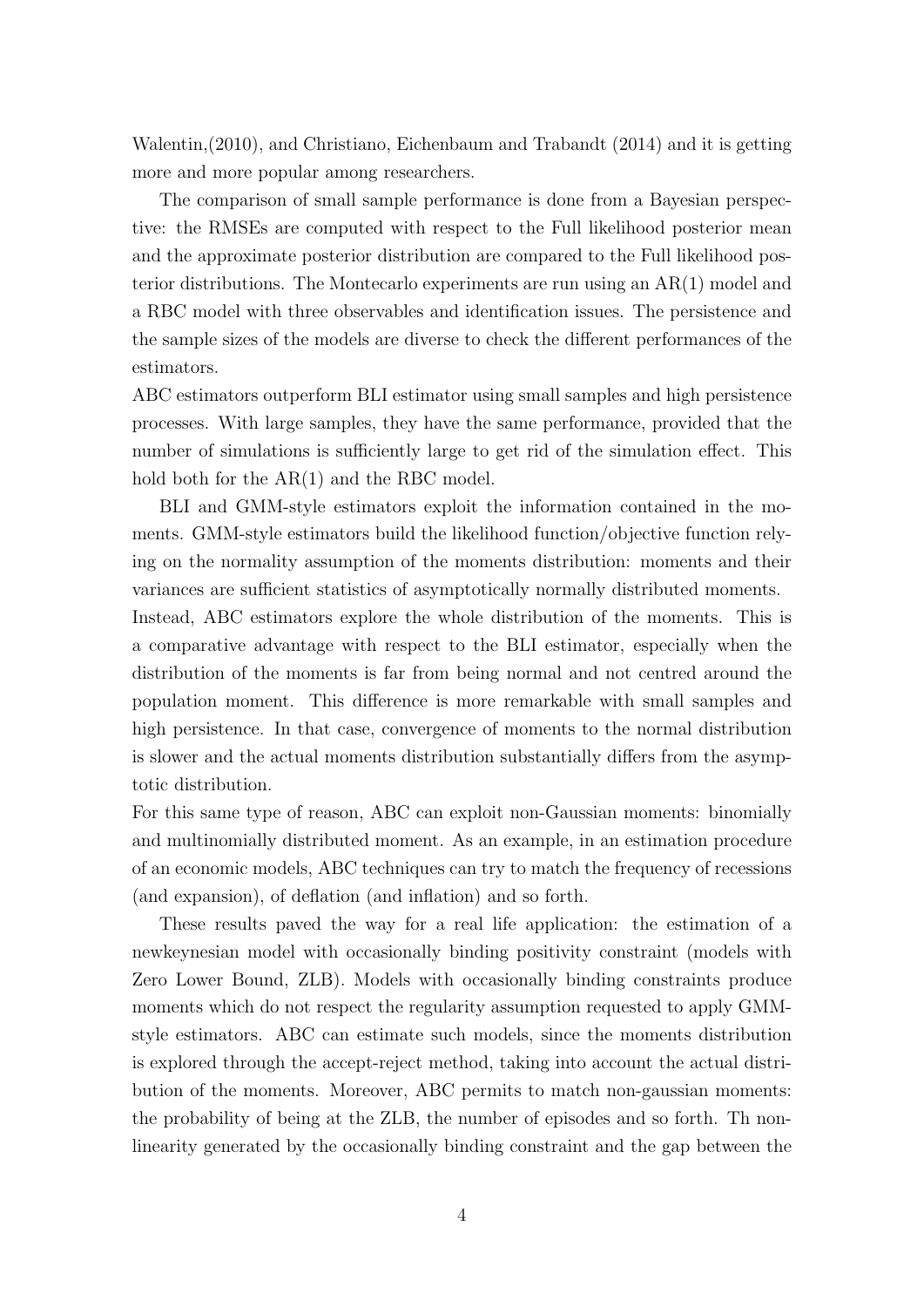notional interest rate and the zero lower bound is handled by fully non-linear methods or piecewise linear methods. Perturbation methods (log-linearization, 2nd order approximation and so forth) cannot handle the solution of a model with occasionally binding constraint, since they approximate the solution around a steady state in which the zero lower bound is not binding.

In this paper, a piecewise linear approximation method is applied to the solution of a model with ZLB. The model is estimated according to an ABC-Sequential Montecarlo technique. ABC-SMC is helpful to tackle the curse of dimensionality increasing the acceptance ratio. The estimates are exploited to produce some consideration abut the role of the ZLB in the economy.

Summing up, the contributions of this work are the following. ABC techniques are explored and applied to the estimation of economic models. Moreover, a comparison with the Bayesian Limited Information is assessed from a Bayesian perspective: ABC estimators outperform GMM-style estimators in terms of RMSE (computed with respect to the Full likelihood estimator). This is particularly true dealing with small samples and highly persistent processes. Besides, the estimation of a model with a Zero Lower Bound is performed, using gaussian and non-gaussian moments. The estimation is performed using six observable variables and a dataset including  $2013Q3^1$  $2013Q3^1$  $2013Q3^1$ .

The reminder of the paper is the following. Section [2](#page-4-1) presents the ABC techniques. In Section [3](#page-12-0) a comparison between ABC estimator and the BLI estimator is assessed. In Section [4](#page-19-0) the model with ZLB is estimated. Section [5](#page-27-0) concludes.

## <span id="page-4-1"></span>2 Approximate Bayesian Computation.

The Approximate Bayesian Computation (ABC) is a set of statistical techniques developed in population genetics at the end of the 90's (Pritchard, 2000). In the last decade, the methodology spread across all natural sciences, namely epidomiology, ecology and biology. ABC is based on moments matching: the moments of the model are matched with the ones observed from the data. Moments are simulated according to the observed sample size and inference is based on the Euclidean distance between the simulated moments and the observed ones.

The use of moments of ABC-techniques makes the methodology similar to the GMM-syile estimators: the Generalized Method of Moments (GMM, Hansen 1982) and its simulated version (the Simulated Method of Moments, SMM). In Section 3, a comparison between the ABC and a bayesian version of a GMM estimator

<span id="page-4-0"></span> ${}^{1}$ Gust et al. estimate a similar model using only three observables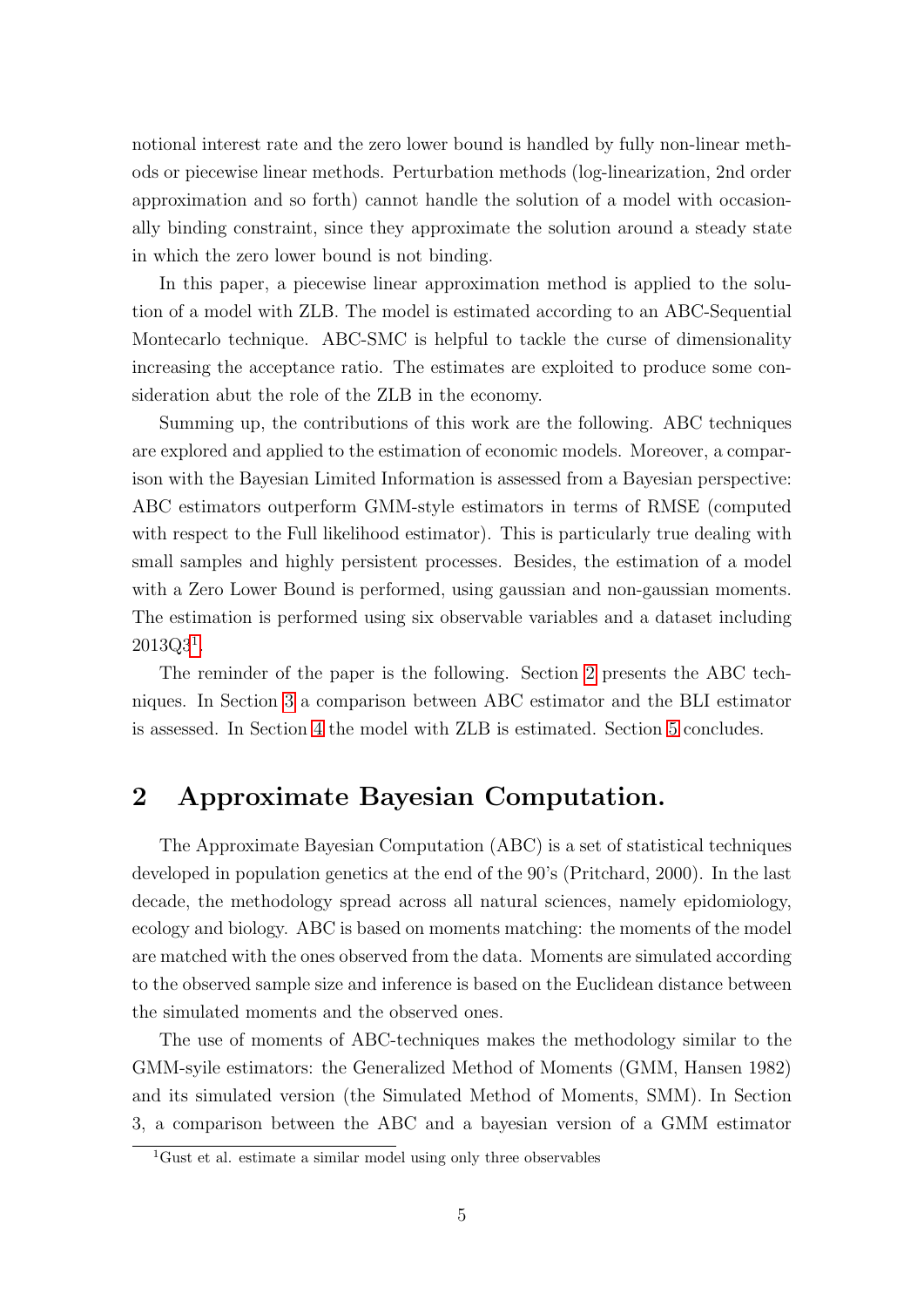(Kim,2002) is assessed. As it will become clear ABC estimators present a series of advantages with respect to the GMM-style estimators. ABC are particularly fit in the estimation of models whose likelihood computation is troublesome or whose moments distribution prevents the use of GMM-style estimators (irregular moments distribution, non-gaussian moments, short samples).

ABC methods have a Bayesian structure: the moments matching procedure updates a prior distribution to deliver an approximate posterior distribution. Approximation is a result of using the moments rather than computing the likelihood function of the model. The pseudo-algorithm by Pritchard (2000) clarifies the mechanism at the core of ABC methods and goes under the name of ABC-rejection:

- Draw  $\theta_i$  from the prior distribution  $p(\theta)$
- Simulate the model and get the variable  $y_i$
- Compute the summary statistics  $s_i$
- If the Euclidean distance  $\rho||\mathbf{s}_i \mathbf{s}|| < \epsilon$  accept  $\theta_i$  otherwise reject it
- Repeat the procedure for N times

where  $s_i$  is the vector of moments from the simulated sample, **s** is the vector of moments of the observed data,  $\epsilon$  is the tolerance level.

In other words, in ABC-rejection the model is simulated a number of times conditional on parameters drawn from the prior distribution. Moments from these simulations are computed and matched against the observed moments. For each simulation the Euclidean distance is computed. If the euclidean distance is smaller than a fixed threshold, the simulation is accepted. The parameters of the accepted simulations are a sample from the approximate posterior distribution.

The Bayes Rule of the Bayesian statistics is approximated:

$$
P(\theta|\mathbf{y}) \propto L(\mathbf{y}|\theta)P(\theta) \to P(||\mathbf{s}_i - \mathbf{s}|| < \epsilon)P(\theta)
$$
\n(1)

The likelihood function is approximated by the accept-reject step on the euclidean distances criterion. If the moments used in the estimation are sufficient statistics of the model, for  $\epsilon \to 0$  and  $N \to \infty$  the sequence of  $\theta$ 's accepted converges to the posterior distribution. A large number of simulations needs to be run to reduce the error introduced by the simulation step. When the number of parameters to infer increases, so does the number of moments to use. The probability that the Euclidean distance is below the threshold is smaller and and a larger number of simulations are run to obtain N accepted draws.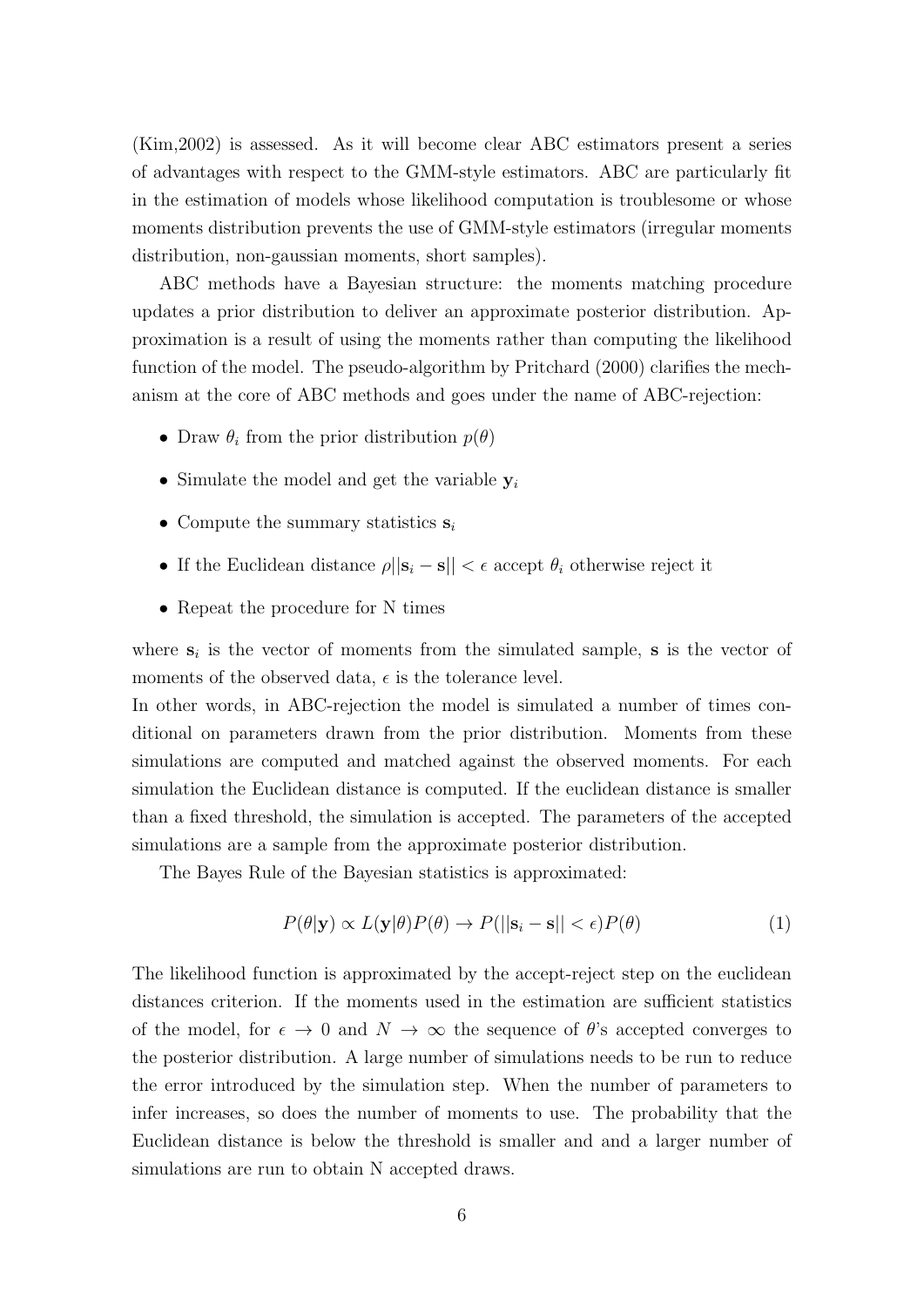This brings to high inefficiency (the acceptance ratio gets small) and this may make simple ABC impractical (curse of dimensionality). A series of more sophisticated method has been developed to tackle the curse of dimensionality. Accepted simulations can be assigned a weight according to a kernel weighting function. The argument of the kernel is the euclidean distance: the smaller the distance, the larger the weight. In this paper, this method is called ABC-kernel and coincides with the simulated Bayesian version of the estimator proposed by Creel and Kristensen, 2012. In order of time, the ABC-rejection is the first method developed and is at the core of the other more sophisticated methods. ABC methods are mainly divided in three big subsets:

- ABC-regression;
- ABC-MCMC:
- ABC-SMC.

The three groups adopt different strategies to tackle the curse of dimensionality and the low efficiency of Pritchard algorithm. In particular the first solution runs a post-sampling correction on the accepted parameters, the last two draw parameters more efficiently.

#### 2.1 ABC with local linear regression

ABC-rejection is affected by the curse of dimensionality: to estimate a large set of parameters, we need to increase the number of summary statistics in the Euclidean distance computation. The probability of the simulated parameters to be accepted decreases and a higher number of simulations have to performed. This may have a huge impact on the feasibility of the estimation procedure. Besides, to increase the tolerance level can strongly compromise the approximation of the posterior distribution due to a larger simulation error. ABC-regression increases the efficiency of ABC through a post-sampling correction.

Three main refinements are introduced after the accept-reject step:

- The moments are rescaled by their median absolute deviation: this transforms the previous rectangular acceptance region in a sphere.
- Each accepted simulation is assigned a weight according to its euclidean distance: the smaller the distance  $\rho_i$ , the larger the weight  $W_i$ . An Epanechnicov weighting function is generally used, but the algorithm is compatible with other kinds of kernel (normal, triangular and so forth). [2](#page-6-0) .

<span id="page-6-0"></span><sup>&</sup>lt;sup>2</sup>This correction coincides with the Indirect Likelihood Inference by Creel and Kristensen (2013)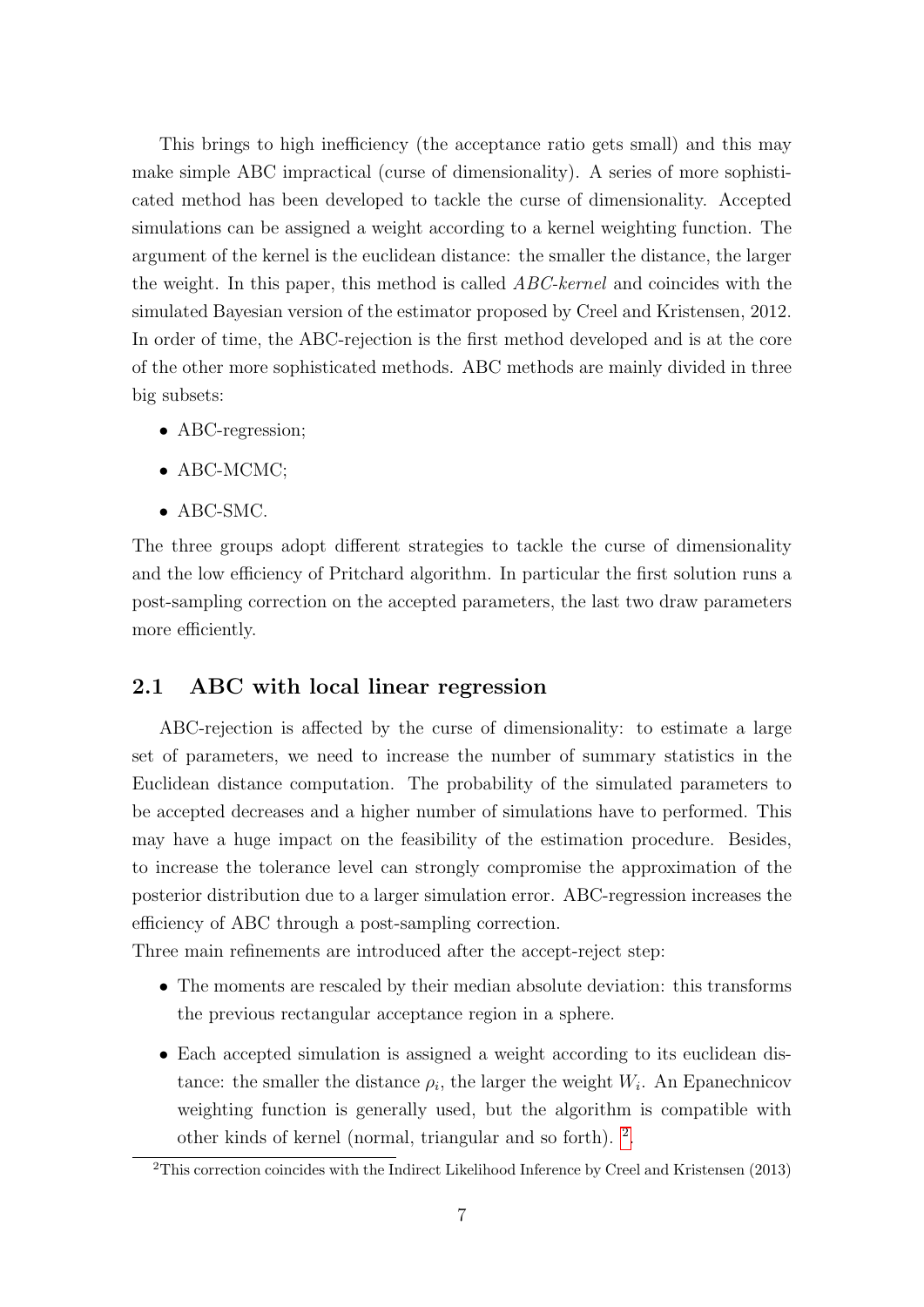• The accepted parameters are corrected exploiting the result of a regression run after the accept-reject (hence the name ABC-regression). Each parameter is updated according to the result of a local linear regression of the accepted parameters on the discrepancies between simulated moments and observed ones (Beaumont et al. (2002)).

In ABC regression (Beumont, 2002), ABC is equivalent to a problem of conditional density estimation, where a joint density distribution  $P(\mathbf{s}_i, \theta_i)$  is updated through an accept-reject algorithm:

$$
P(\theta|\mathbf{s}) = \frac{p(\mathbf{s}_i, \theta)}{I\{\rho|\mathbf{s}_i - \mathbf{s}| < \epsilon\}}\tag{2}
$$

For this reason, conditional density estimation techniques (Fan an Gijbels, 1992) estimation are borrowed and incorporated in the ABC algorithms.

The ABC-regression pseudo-algorithm is:

- Draw  $\theta_i$  from the prior  $P(\theta)$ ;
- Simulate the model and obtain the observable variables  $y_i$ ;
- Compute the simulated moments  $s_i$  and the absolute standard deviation; for each moment  $k_j$ ;
- Compute the Euclidean distance for each simulation;

$$
\rho|s_i, s| = \sqrt{\sum_{j=1}^s (s_i/k_j - s/k_j)^2}
$$
\n(3)

- Select the tolerance level such that a fraction of the simulated parameters is accepted  $P_{\epsilon} = N/M$ ;
- Each accepted draw is assigned a weight according to the Epanechnikov kernel:

$$
K_{\epsilon}(\rho_i) = \begin{cases} \epsilon^{-1}(1 - (\frac{\rho_i}{\epsilon})^2) & \rho_i \le \epsilon \\ 0, & \rho_i > \epsilon \end{cases}
$$

• Apply a local linear regression to the linear model:

;

$$
\theta_i = \alpha + (\mathbf{s}_i - \mathbf{s})'\beta + \epsilon_i,\tag{4}
$$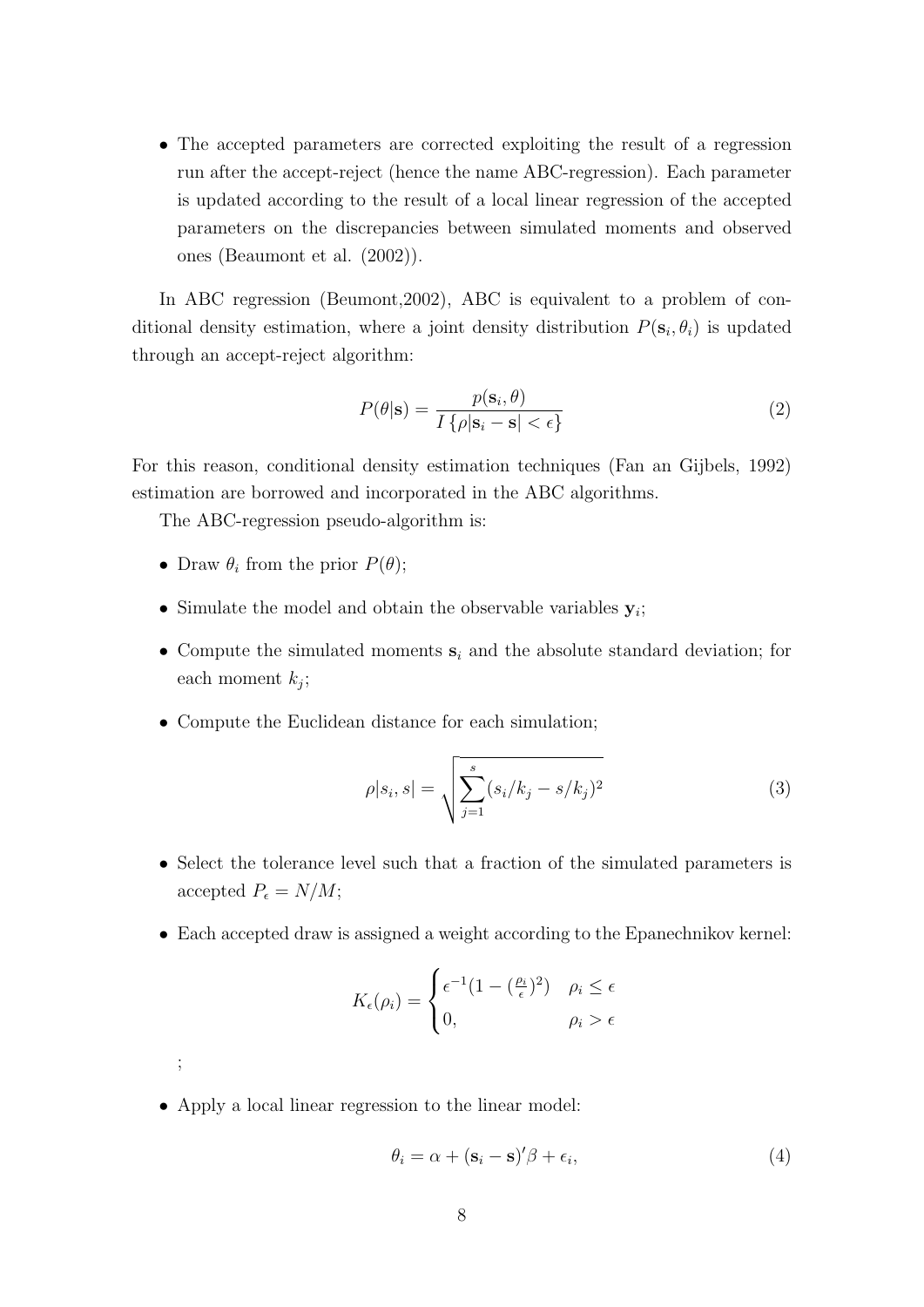for  $i = 1, ..., N$ .

• Adjust the parameter given the results of the local linear regression:

<span id="page-8-1"></span>
$$
\theta^* = \theta - (\mathbf{s}_i - \mathbf{s})' \hat{\beta},\tag{5}
$$

which is equivalent to compute:  $\theta_i^* = \hat{\alpha} + \hat{\epsilon}_i$ 

The adjusted parameters associated to their kernel weights are random draws of the approximate posterior distribution.

The initial part of the ABC-regression is the simple ABC rejection. The accepted parameters are corrected given two assumptions on the relation between the parameters drawn and the summary statistics simulated:

• Local linearity: a local linear relationship between the discrepancies of the moments and the parameters holds in the vicinity of the observed moment s such that the parameters can be expressed by the following equation:

$$
\theta_i = \alpha + (\mathbf{s}_i - \mathbf{s})'\beta + \epsilon_i; \tag{6}
$$

 $\bullet\,$  Errors  $\epsilon_i$  's have zero mean, are uncorrelated and homoskedastic.

In general, linearity only in the vicinity of **s** is a more palatable assumption than *global* linearity. In the local linear regression to estimate the coefficients for  $\alpha$  and  $\beta$ , the minimized object is:

<span id="page-8-0"></span>
$$
\sum_{i=1}^{m} \left\{ \theta_i - \alpha - (\mathbf{s}_i - \mathbf{s})^T \beta \right\}^2 K_{\delta}(||s_i - s||)
$$
 (7)

In ABC literature, Epanechnikov kernel function is the one more common but others are feasible. In Eq.[\(7\)](#page-8-0), the only difference with respect to the standard OLS is that the squared errors are weighted according to the distance  $\rho_i$  associated to the parameter  $\theta_i$ . The solution is given by:

$$
(\hat{\alpha}, \hat{\beta}) = (XWX)'(XW\theta)
$$
\n(8)

Where  $X = (\mathbf{s}_i - \mathbf{s})$  for  $i = 1, ..., N$  and W is a diagonal matrix, where each non zero element is  $K_{\delta}(||s_i - s||)$ .

The estimates for  $\alpha$  and  $\beta$  are used in the adjustment step, through the adjustment equation [5.](#page-8-1)

In conditional density estimation terms:  $E[\theta|\mathbf{s}_i = \mathbf{s}] = \alpha$ .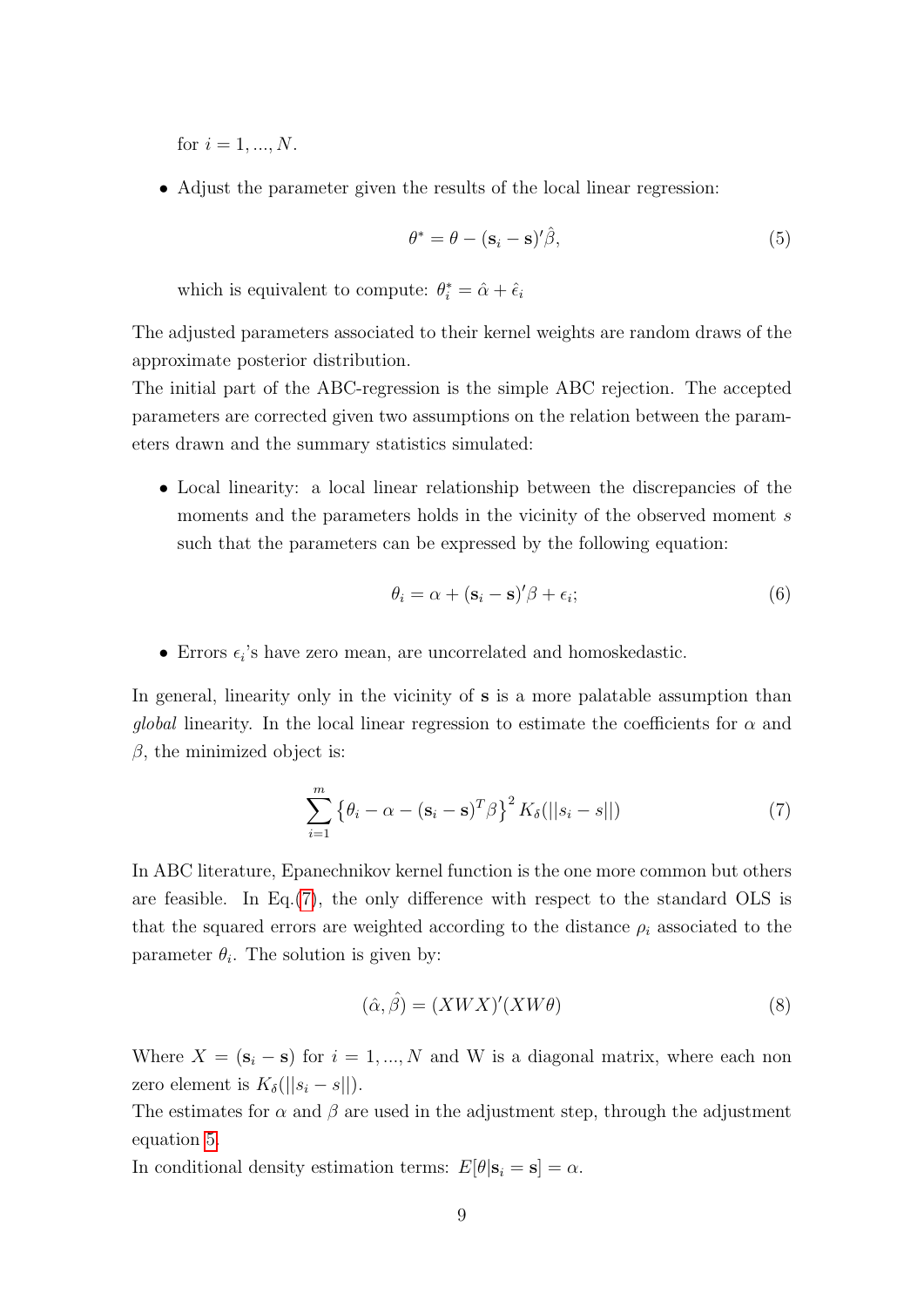The posterior mean coincides with the Nadaraya-Watson estimator (Nadaraya, 1964, Watson, 1964), as suggested by Blum and Francois (2010) :

$$
\alpha = \frac{\sum_{i} \theta_{i}^{*} K_{\delta}(||(\mathbf{s}_{i} - \mathbf{s}||))}{\sum_{i} K_{\delta} ||(\mathbf{s}_{i} - \mathbf{s})||}
$$
\n(9)

Blum and Francois (2010) add further step: a correction for heteroskedasticity in the adjustment step with non-linear regression in lieu of the local linear regression. For the sake of simplicity, here the local linearity assumption is maintained allowing the variance of the errors to change with the moments (Beaumont, 2010). The heteroskedastic is:

$$
\theta_i = \alpha + (\mathbf{s}_i - \mathbf{s})'\beta + \epsilon_i = \alpha + (\mathbf{s}_i - \mathbf{s})'\beta + \sigma_i * \xi_i,
$$
\n(10)

where  $\sigma_i^2$  is the variance of the error conditional on observing the simulated moments  $Var[\theta | \mathbf{s}_i]$  and  $\xi_i \sim N(0, 1)$ .

In this new procedure (ABC-regression with correction for heteroskedasticity) estimates  $\alpha$  and  $\beta$  remain the same while in a further step the conditional variance for each draw is estimated. Finally, the correction mechanism is applied.

Blum and Francois model the conditional variance on the moments discrepancy by a second local linear model, borrowing from Fan and Yao (1998). A second local linear regression is run and the conditional variance for each draw  $\sigma_i$  is estimated :

$$
log(\epsilon_i)^2 = \tau + (\mathbf{s}_i - \mathbf{s})'\pi + \nu_i,\tag{11}
$$

where  $v_i$  is *iid* with mean zero and common variance.

In this second local linear regression, the following object is minimized:

$$
\min \left\{ \log(\hat{\epsilon}_i)^2 - (\mathbf{s}_i - \mathbf{s})'\pi \right\} K_\delta(||\mathbf{s}_i - \mathbf{s}||) \tag{12}
$$

where  $\hat{\epsilon}_i$ 's are the heteroskedastic errors estimated in the first regression. The variance conditional on the observed moments is  $\sigma^2 = Var[\theta|s]$  is obtained according to

$$
\hat{\sigma} = \hat{\tau} \tag{13}
$$

while the the variance conditional on each *simulated* moments is

<span id="page-9-0"></span>
$$
\hat{\sigma}_i = \hat{\tau} + (s_i - s)'\hat{\pi}
$$
\n(14)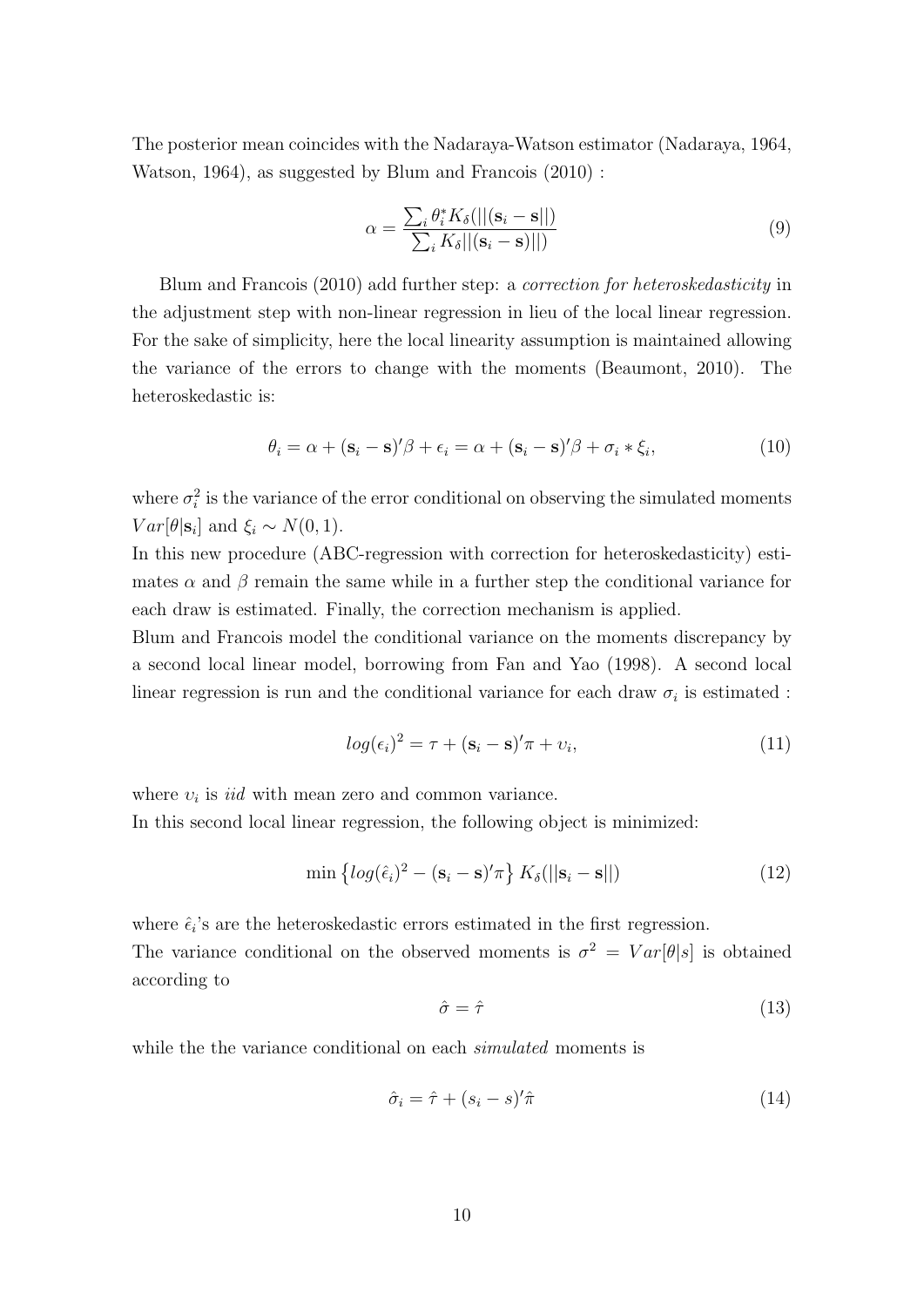Values obtained in [14](#page-9-0) are used in the new post-sampling correction equation [15](#page-10-0) where the magnitude of each *heteroskedastic* error  $\epsilon_i$  is corrected by the estimated standard deviation  $\hat{\sigma}_i$ :

<span id="page-10-0"></span>
$$
\theta^* = \hat{\alpha} + \frac{\hat{\sigma}}{\hat{\sigma}_i} \hat{\epsilon}_i \tag{15}
$$

When the associated variance is higher than the variance conditional on the observed moments, the ratio  $\frac{\partial}{\partial i}$  is lower than 1 and the magnitude of the correction will be decreased with respect to the estimated  $\hat{\epsilon}_i$ .

ABC-regression allows to increase the tolerance level (i.e. increase the fraction of accepted simulations), making the algorithm computationally more efficient. Nonetheless, when the dimensionality of the parameters increases, the algorithm can deliver unstable results. Besides, some problems in the adjustment step can arise when the local linearity assumption does not hold: when the observed moments lie at the boundary of the simulated moments, adjusted values can be updated outside the support of the prior distribution (extrapolating rather than interpolating). Some refinements have been found by the literature to fix this problem, but a general consensus has not been reached.

Before adopting ABC-regression, drawing scatter plots can be useful to assess the informativeness of the moments regard the parameters to infer. In particular, (local) linear relations between moments and parameters can be found. When the dimensionality of the problem makes both ABC-rejection and ABC-regression impractical, the ABC-SMC is the technique more fit to tackle the curse of dimensionality, as it will be shown in the final Section.

#### 2.2 ABC-MCMC

ABC-MCMC methods draw parameters from a distribution closer to the posterior. This increases the acceptance rate of the algorithm. The algorithm developed by Marjoram et al. (2003) is the following:

- For  $t = 0$ , Draw  $\theta \sim \pi(\theta)$ ;
- For  $t \geq 1$  draw from:

$$
\theta' \sim K(\theta|\theta^{t-1});\tag{16}
$$

- Simulate and produce the moments conditional on  $\theta^t$ ;
- If  $\rho(S(x), S(y)) < \epsilon$ 
	- Draw u ∼ U(0, 1),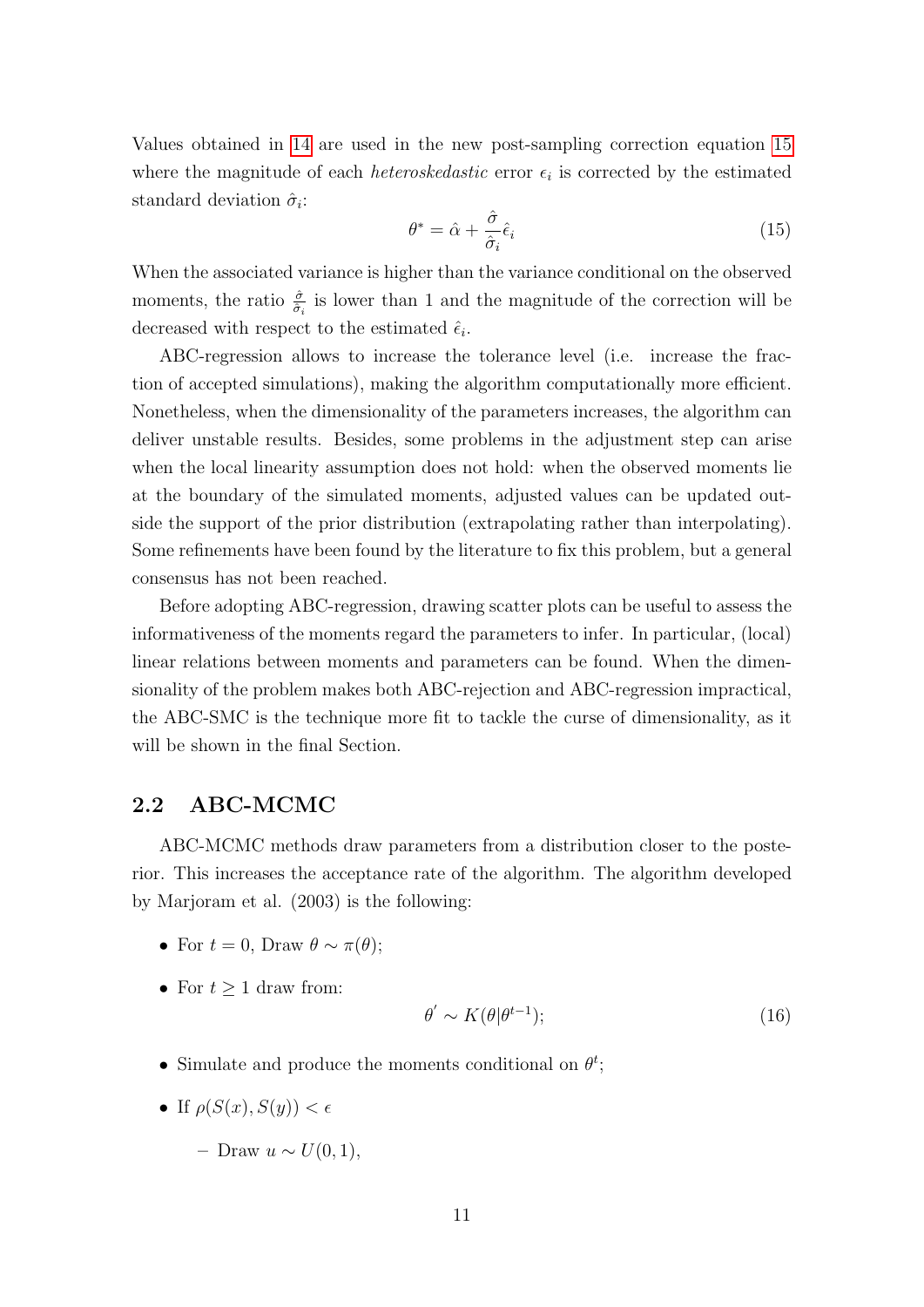– If

$$
u \le \frac{\pi(\theta')}{\pi(\theta)^{t-1}} \frac{K(\theta^{t-1}|\theta')}{K(\theta'|\theta^{t-1})}
$$
(17)

then,  $\theta^t = \theta'$ ; otherwise  $\theta^t = \theta^{t-1}$ 

otherwise  $\theta^t = \theta^{t-1}$ 

The MCMC produced by the algorithm is an approximation of the posterior distribution. Problems associated with ABC-MCMC are mainly related to presence of multimodality and mixing problems.

#### 2.3 ABC-Sequential Montecarlo

ABC-SMC nests ABC into the structure of a SMC technique: the initial particles are drawn from a proposal distribution. Each particle is a vector of parameters. The distribution is iteratively updated to converge to the target distribution. At each step particles are perturbed according to a Kernel function. Each particle is accepted or rejected according to the Euclidean distance, choosing a decreasing tolerance level such that  $\epsilon_t \leq \epsilon_{t-1}$ . If accepted, the particle is assigned a weight taking into account the Kernel function. A resampling procedure is envisaged to avoid sample degeneracy (i.e. few particles ending up hoarding much of the weight). The algorithm is the following:

- 1. Initialize the tolerance level sequence:  $\epsilon_1, \epsilon_2, \epsilon_3...\epsilon_T$  and select a sampling distribution  $\mu_i$ . Set the iteration indicator  $t = 1$ .
- 2. Set the particle indicator  $i = 1$  and:
	- If  $t = 1$ , draw the swarm of particles  $\{\theta_1\theta_2...\theta_N\}$  from the importance distribution  $\mu_1$ .
	- If  $t > 1$ , sample the new swarm  $\{\theta_{i,t-1}^{**}\}\,i = 1^N$  with weights  $\{W_{i,t-1}^{**}\}_{i=1}^N$ ad perturb each particle according to a transition kernel  $\theta^{**} \sim K_t(\theta|\theta^*)$
- 3. Simulate the model to obtain  $x^{**}$  conditional on each particle : if  $\rho(S(x^{**}, S(x_0))$  <  $\epsilon_t$  accept the particle, otherwise reject.
- 4. If accepted, assign the particle a weight:

• If 
$$
t = 1
$$
,  $W_{i,1} = \frac{\pi(\theta_{i,1})}{\mu_1(\theta_{i,1})}$ .

• If 
$$
t > 1
$$
,  
\n
$$
W_{i,t} = \frac{\pi(\theta_{i,t})}{\sum_{j=1}^{N} W_{t-1}(\theta_{t-1,j}) K_t(\theta_{t,i} | \theta_{t-1,j})}
$$
\n(18)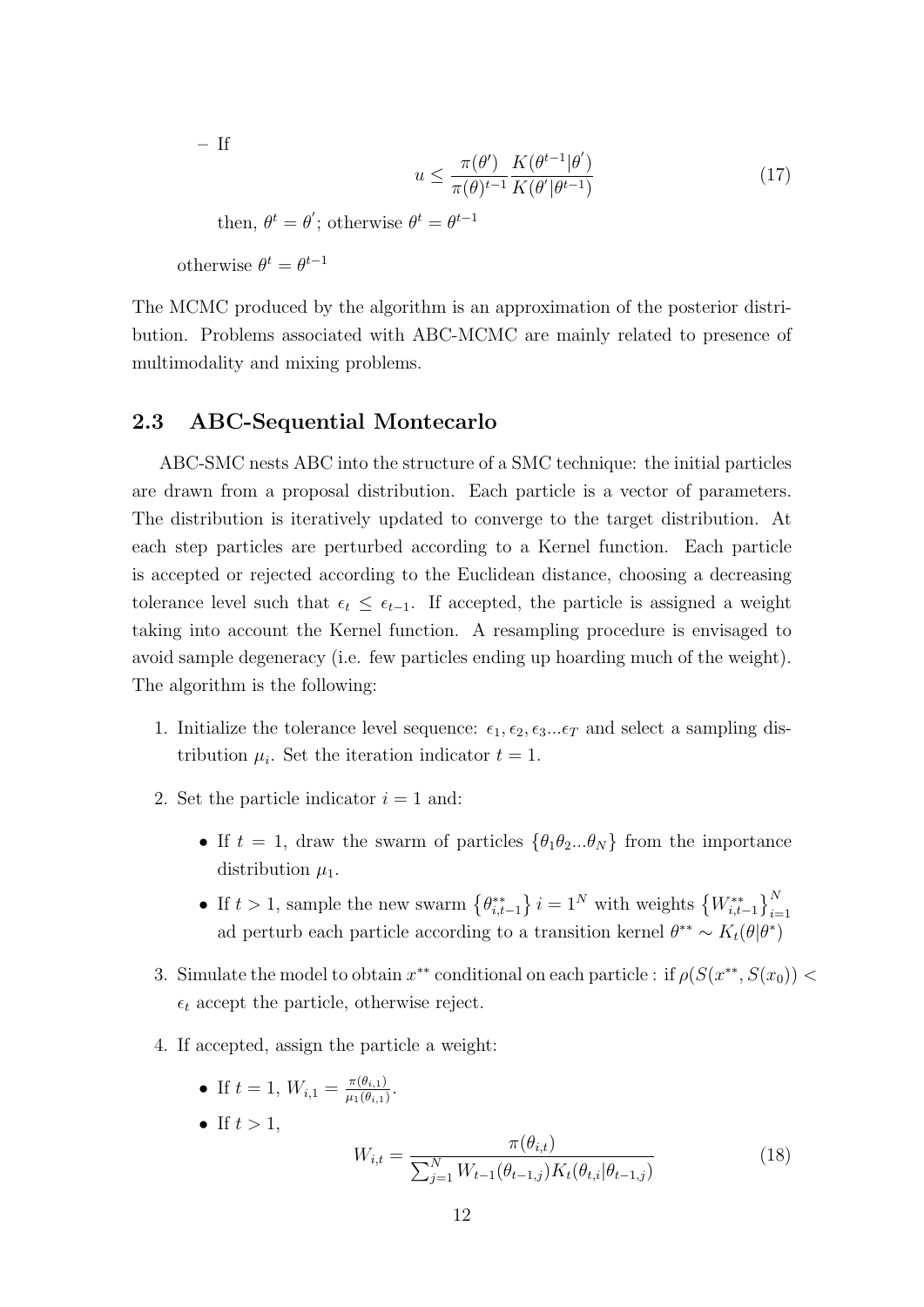where  $\pi(\theta)$  is the prior distribution for  $\theta$ .

- 5. Normalize the weights such that  $\sum_{i=1}^{N} W_{t,i} = 1$ .
- 6. Compute the Effective Sample Size (ESS):

$$
ESS = \left[\sum_{i=1}^{N} (W_{t,i})^2)\right]^{-1}
$$
 (19)

If the ESS is below  $N_{\frac{1}{2}}$  $\frac{1}{2}$ , resample with replacement the particles according to the weights  ${W_{i,t}}_{i=1}^N$  and obtain the new population with new weights  $W_{t,i} = \frac{1}{N}$  $\frac{1}{N}$ .

7. If  $t < T$ , return to (2).

This method does not get stuck in low probability areas or is able t explore the whole support also in case of multimodality. It eases the inefficiency in case of significant mismatch between prior and posterior. All these reasons make it particularly fit for the estimation of non-linear DSGE models.

## <span id="page-12-0"></span>3 A comparison with the Bayesian Limited Information Method

In this section the performance of the ABC estimators is compared with an increasingly popular alternative: the Limited Information Method (Kim, 2002). Its Bayesian version (the Bayesian Limited Information Method, henceforth BLI) is often interpreted as the Bayesian counterpart of the GMM-style estimators. The BLI is obtained by applying a Bayes Rule where the Prior distribution contains the extra data information and the likelihood is the joint probability of the *moments*, rather than of the data. Since the Central Limit Theorem applies, the likelihood is obtained relying on the asymptotic normal distribution of the moments (i.e. on the Central Limit Theorem).

Given the vector of parameters  $\theta$ , the sample moments  $\hat{\gamma}$  and the estimated variance of the moments  $\hat{V}$ , The Approximate Posterior distribution  $P(\theta|\hat{\gamma}, \hat{V})$  is obtained according to the Bayesian updating rule:

$$
P(\theta|\hat{\gamma}, \hat{V}) = \frac{P(\hat{\gamma}|\hat{\theta}, V)P(\theta)}{P(\hat{\gamma}|V)}\tag{20}
$$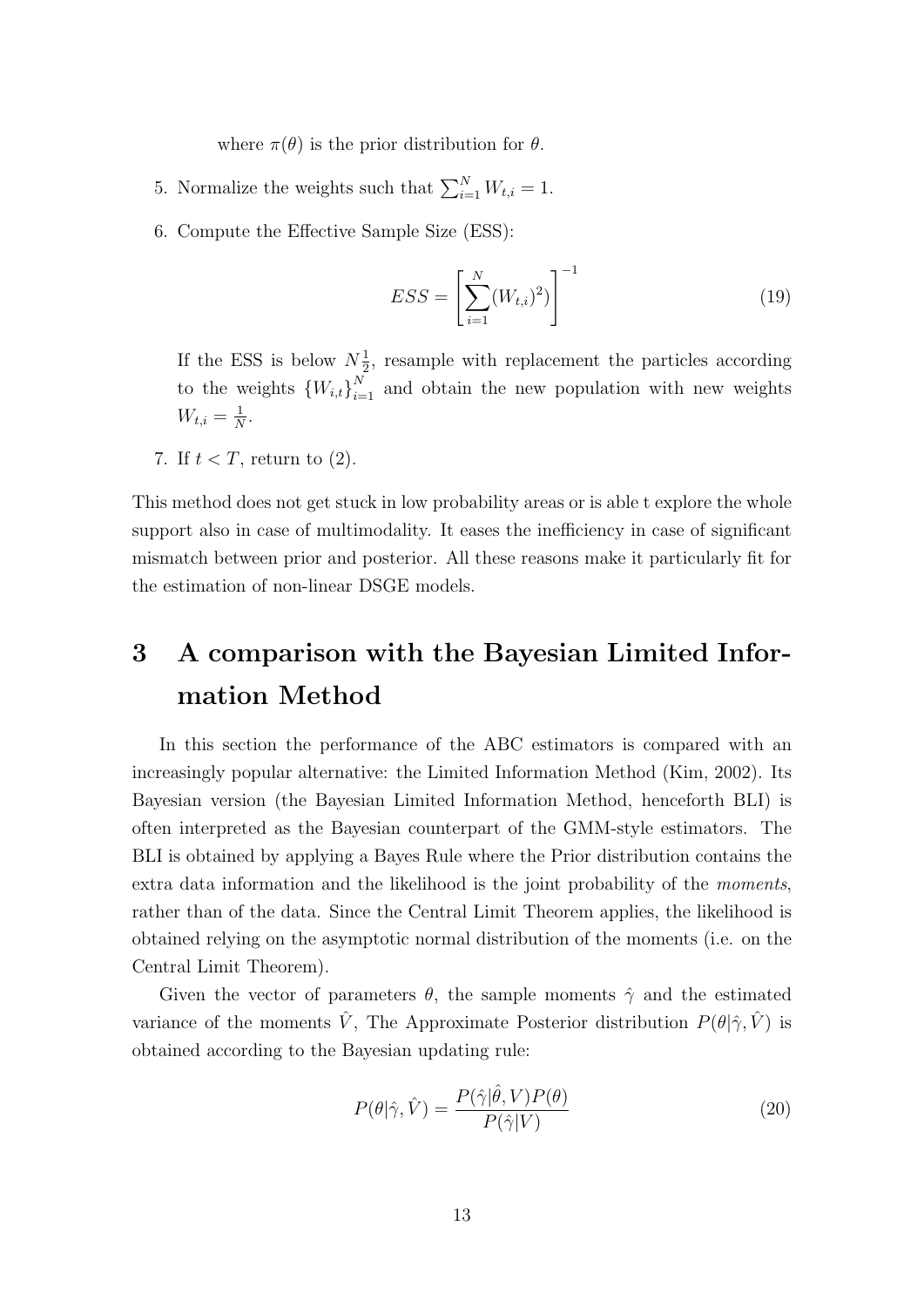where T is the number of moments, $\hat{\gamma}$  is the vector of sample moments,  $\gamma(\theta)$  is the vector of analytical moments depending on the parameter  $\theta$ ,  $P(\theta)$  is the prior distribution. The likelihood  $P(\gamma|\hat{\theta}, \hat{V})$ , conditional on  $\hat{V}$ , is computed according to:

$$
P(\gamma|\hat{\theta},\hat{V}) = \frac{1}{(2\pi)^{(\frac{N}{2})}}|\hat{V}|^{-\frac{1}{2}}\exp\left\{-\frac{T}{2}(\hat{\gamma}-\gamma(\theta))'V^{-1}(\hat{\gamma}-\gamma(\theta))\right\}.
$$
 (21)

The role of moments and the Bayesian structure make the BLI the direct competitor of ABC estimators to check the small samples properties of the ABC estimator in a Bayesian framework. Interestingly, BLI can be interpreted as the Bayesian counterpart of the GMM and SMM estimators.

The relative performance of the ABC estimator with respect to the BLI method is measured in two Montecarlo exercises. The goal is to understand how much the presence of small samples and large persistence across the time series affect two estimators. The criteria for the comparison are twofold:

- the Root Mean Square Error (RMSE) with respect to the Full likelihood Posterior Mean;
- The Overlapping Ratio between the 90% Credible Intervals of the Approximate Posterior distributions and the Full Likelihood Posterior Distribution (our target distribution).

These two criteria analyse the estimators from a Bayesian perspective. RMSE measures how close are the two estimators to the Full likelihood Bayesian estimator (the Posterior Mean). The Overlapping Ratio captures which of the two methods deliver a better approximation of the posterior distributions. The RMSE is obtained by:

$$
RMSE = \frac{1}{N} \frac{\sum (\hat{\theta}_{app} - \hat{\theta}_{full})^2}{\theta},
$$
\n(22)

where  $\hat{\theta}_{app}$  is the mean of the posterior of one of the two approximating methods,  $\theta_{full}$  is the full likelihood posterior mean.

The Overlapping Ratio is obtained by:

$$
OR = \frac{CI_{90\%, App} \cap CI_{90\%, Fl}}{CI_{90\%, App} \cup CI_{90\%, Fl}}
$$
(23)

where  $CI_{i-\%, App}$  is the  $i-th$  Percentile of the Approximate Posterior distribution, ∩ stands for Intersection and ∪ for Union. The Overlapping Ratio is always included in the interval  $[-1, 1]$ . For example if the two intervals perfectly coincide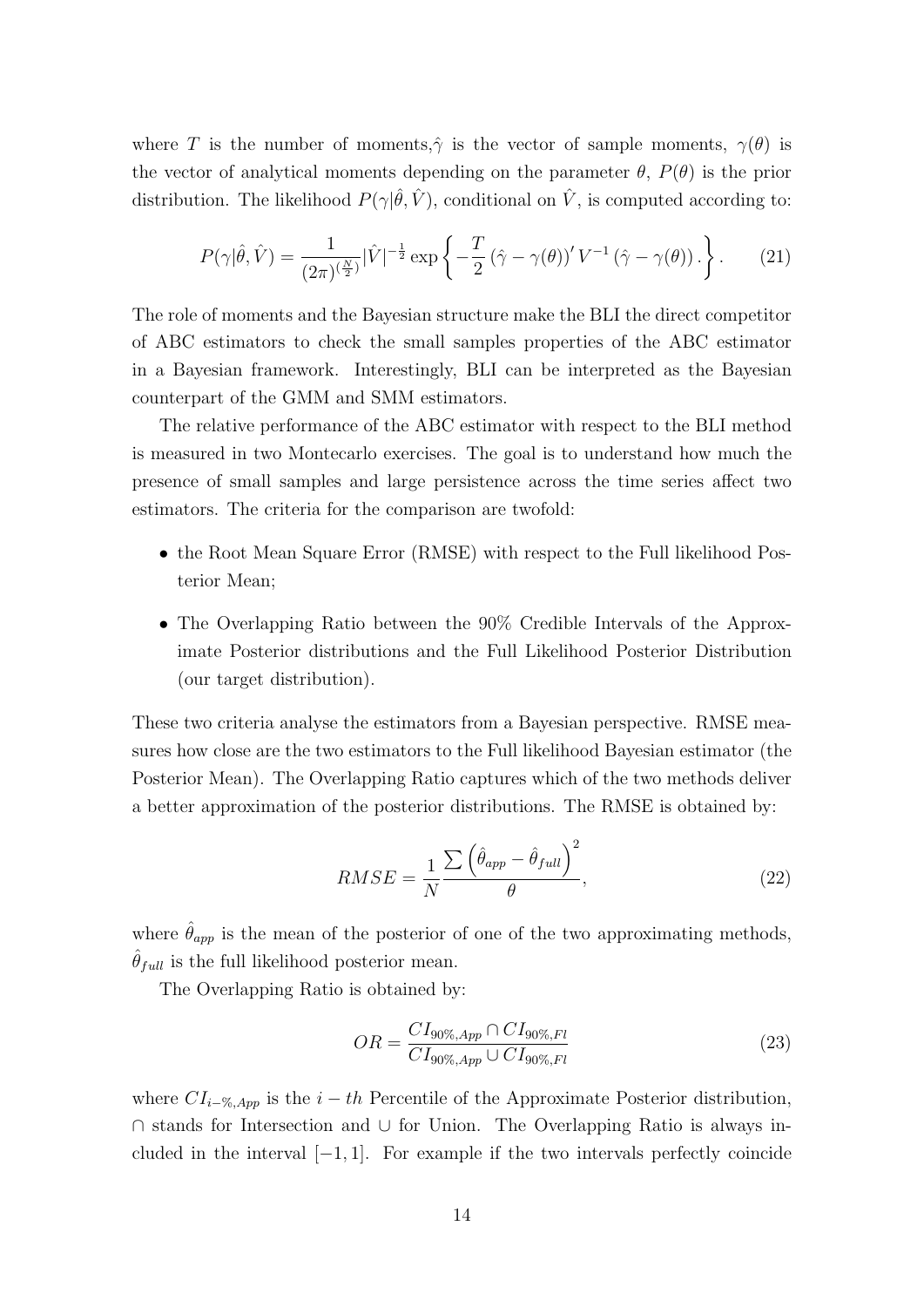the Overlapping Ratio equals 1, whereas if two degenerate posterior distributions do not overlap at all, the Overlapping Ratio equals -1.

The BLI estimator relies on the usual regularity assumptions of the GMM-style estimators. The normality assumption allows the GMM-style estimators to compute the likelihood of the moments focusing just on the first and the second moments of the moments distributions, and compute the quadratic objective function to update the prior. With ABC methodology, the moments distribution is studied by simulating the model, according to the observed sample size. The departure from the normality assumption and the kernel exploration of distribution delivers more reliable estimators than the GMM style estimators when dealing with small samples and highly persistent cases.

This result has been partially pointed out by Creel and Kristensen (2012) in their Indirect Likelihood Inference with which ABC shares the same intuition and similar asymptotic results. In a first step, the experiment is run on simple  $AR(1)$  model. In the remainder of this section focus is on a RBC model subject to some weak identification issues.

#### 3.1 Case 1: AR(1)

Despite its simple structure, the  $AR(1)$  process reproduce different estimation issues. Moreover, most exogenous processes generating stochasticity in DSGE models are AR(1) processes exhibiting different kind of persistence (from low persistence processes to Unit Roots). The AR(1) model is estimated by varying the sample size and the persistence of the process, in order to check if and when an estimator exploring the simulated distribution of the moments (ABC) outperforms one relying on the normality assumptions and focusing on the GMM-style quadratic objective function (BLI).

The estimation for each  $AR(1)$  process is run 1000 times. The sample sizes are 100, 300, 1000 observations. The autocorrelation factor tuning the persistence can assume the following values  $\phi = [0.1, 0.2, 0.3, 0.4, 0.5, 0.6, 0.7, 0.8, 0.9, 0.95, 0.99]$ . Increasing the persistence of the process and decreasing the sample size should favour ABC estimators both in terms of RMSE and Overlapping Ratios. Vice versa, the gap between the RMSEs and the ORs of the two estimators is expected to close increasing the sample size and lowering the persistence. The moment in the matching procedure is the first order autocovariance. The Prior distribution is a Uniform prior  $\sim U[0, 1]$ . For the ABC, AR(1) is simulated 10000 times, the Euclidean distances between the observed autocovariance and the simulated ones are computed and sorted out to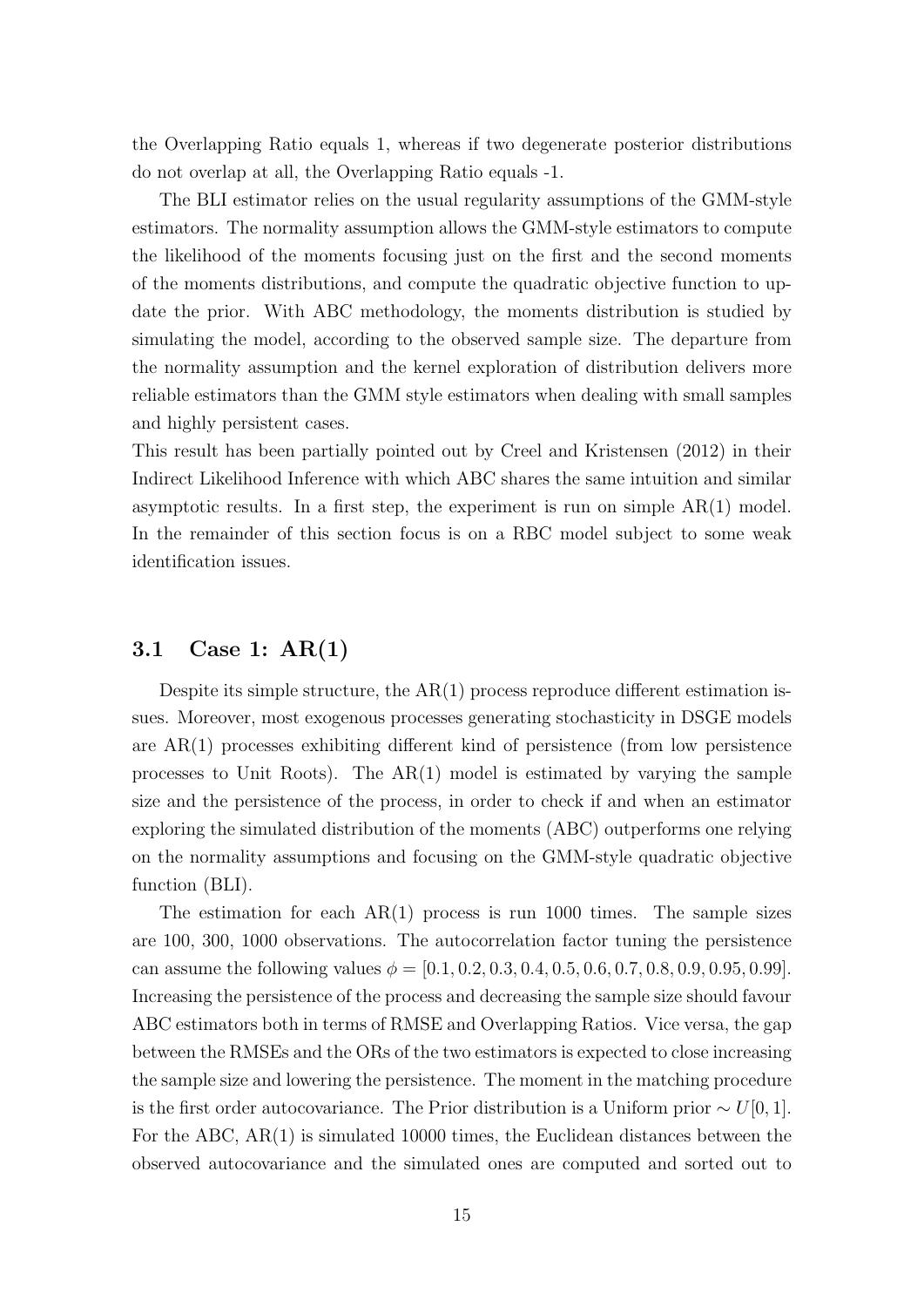select the first percentile of the distribution. The curse of dimensionality does not affect the estimation: 10000 simulations are enough to get rid of the error induced by the simulations since the moment is a scalar. For this reason, the correction step of the ABC-regression and the Kernel Weighting do not improve the estimation results upon the ABC-rejection procedure. Only results for ABC-regression are reported for sake of brevity.

For the Bayesian Limited Information method, the likelihood of the autocovariance is computed and the prior updated. The posterior distribution is studied with the Importance Sampling algorithm: as importance distribution the prior distribution is used and 10000 samples are drawn for each estimation. The estimated variance  $\hat{V}$  to condition the likelihood (and the posterior distribution) is computed with two alternatives: the HAC Variance Covariance Estimator or a bootstrapping procedure. In the first case, the Newey-West estimator is computed, using a Bartlett Kernel and the bandwidth equal to  $B(T) = floor(4 * (T/100)^{(2/9)})$ , where T is the sample size.

An alternative method is inspired to the solution proposed in Christiano, Trebandt ad Walentin, where the covariance matrix is estimated through a bootstrap step. In the latter case, a first step estimator is computed to minimize a quadratic objective function using the identity matrix as variance covariance matrix. Afterwards, the AR(1) process is simulated for 1000 times (bootstrapping) to compute the autocorrelation for each bootstrap and the covariance of the moments  $\hat{V}$  to compute the likelihood. Since working with one moment, the identity matrix at the initial step is simply the unity scalar and the covariance matrix is the covariance of the autocovariances computed in the bootstrap step.

Before exposing the results of the experiment, it can be interesting to give a quick look to the distribution of the autocovariances obtained by simulating the AR(1) process using different autocorrelations (from low persietency up to almost unit roots). In Fig. [1,](#page-41-0) the distribution of the sample autocovariances when  $\phi = 0.5$ is reported. The sample size varies from 50 to 1000 observations. The distribution of the autocovariances converge quickly to a Normal distribution with the mean of the population autocovariance  $(\gamma = \phi/(1 - \phi^2))$ , represented by the pink plane. In the the highly persistent case (Fig[.2\)](#page-41-1) when  $\phi = 0.99$ , the convergence to the normal distribution is much slower and even with a sample size of 5000 observations, the distribution of the autocovariance is skewed and not centred around the population autocovariance. These results render a simple intuition on the expected (and found) results in the Montecarlo experiments. Fig. [3,](#page-42-0) Fig. [4,](#page-42-1)and Fig. [5](#page-43-0) show the evolution of the RMSEs with respect to the Full likelihood posterior mean varying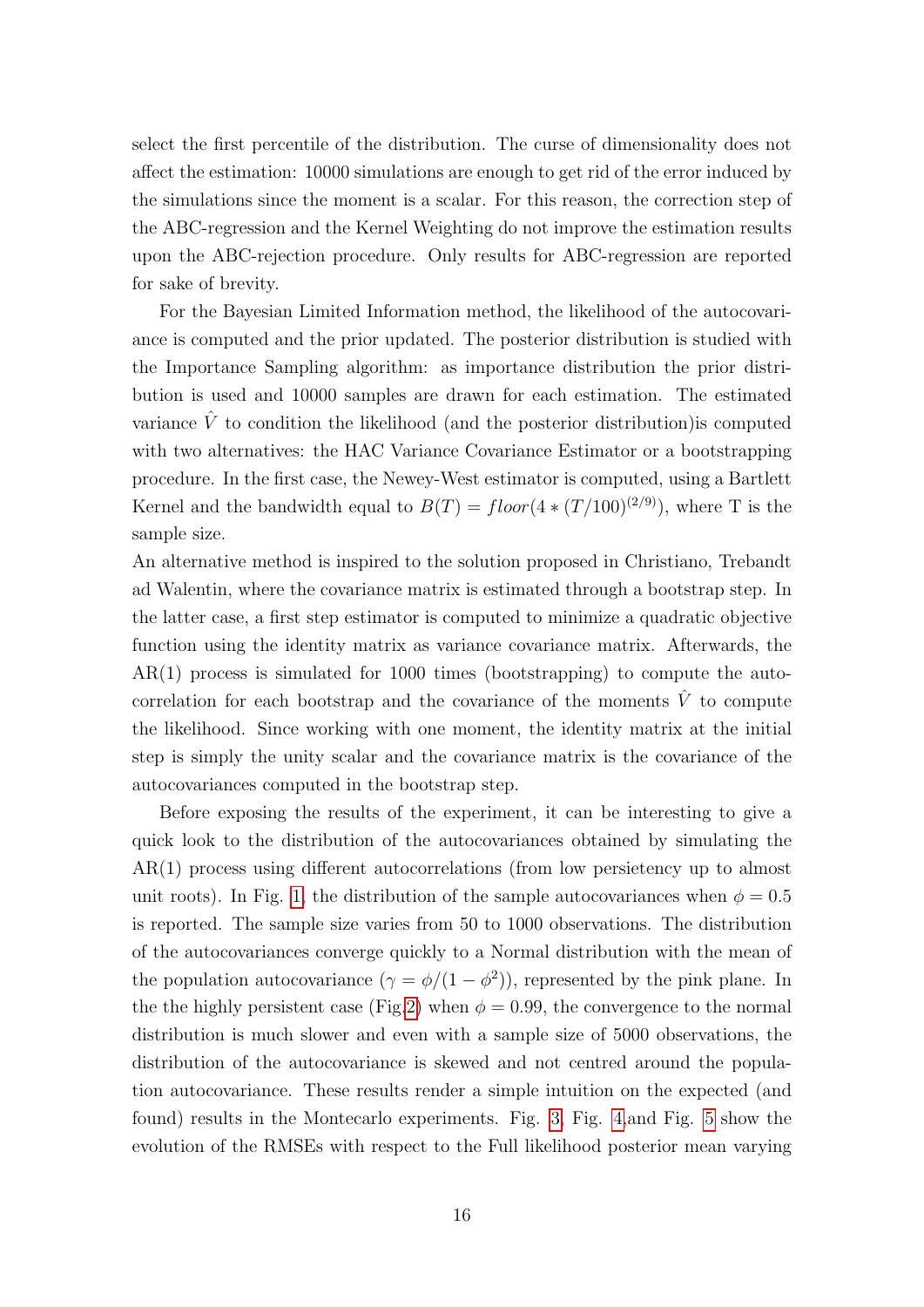the persistence from  $\phi = 0.1$  up to  $\phi = 0.99$ . The three figures are generated using different sample size: respectively 100, 300 and 1000 observations. Comparing the three figures, the gap between the two methods is larger in favour of ABC in small samples and reduces increasing the sample size. Moreover, for each sample size, increasing the persistence widens the gap in favour of ABC. Among the different approaches to estimate the variance covariance matrix of the moments  $\hat{V}$ , the HAC Newey-West estimator ensures smaller RMSEs especially in highly persistent cases and small samples, while the bootstrapping methods has smaller RMSE with low autocorrelations. In large samples, the RMSEs converge, at least up to  $\phi = 0.95$ . These results were widely expected in the light of the distributions juxtaposed in Figs. [1,](#page-41-0)[2.](#page-41-1) Figs. [6](#page-44-0) [7](#page-44-1) and [8](#page-45-0) show instead the evolution of the Overlapping Ratios passing from low autocorrelations to almost unit roots.

Again, the samples are made of 100, 300 and 1000 observations. Our intuition is confirmed by the results: the OR gap between ABC methods and BLI is larger in general for highly persistent processes proving that ABC outperforms BLI in approximating the posterior distributions under certain conditions: the smaller the sample size, the larger the gap between the methods in favour of ABC. Also from this standpoint, results suggest that among the BLI estimators, the HAC estimation of the variance covariance matrix has a larger OR values than the Bootstrapping Procedure for persistent processes, while the opposite is true for the low persistent cases.

#### 3.2 Case 2: A RBC with identification issues

In this second section, the performance of the two estimators is studied in a more complex and real world application. The experiment is run on a linear RBC model with three structural shocks and three observables. Again the comparison is run from a Bayesian perspective, taking the Full likelihood posterior distribution as reference and trying to capture to which extent the two approximate posterior distributions approximate the results of the true full likelihood posterior distributions.

The RBC estimated by Creel and Kristensen (2012) is a plain-vanilla RBC model with no problems of identification, given the simple structure of the model with just one structural shock on productivity. The RBC studied in this section encounters some identification issues concerning the preference parameters, due to the presence of three stochastic processes: a productivity shock on the production function, a shock on the preference affecting the labour supply and a shock on the interest rate requested by the household. The presence of these three shocks permit to estimate the full likelihood distribution using three observable variables without the need for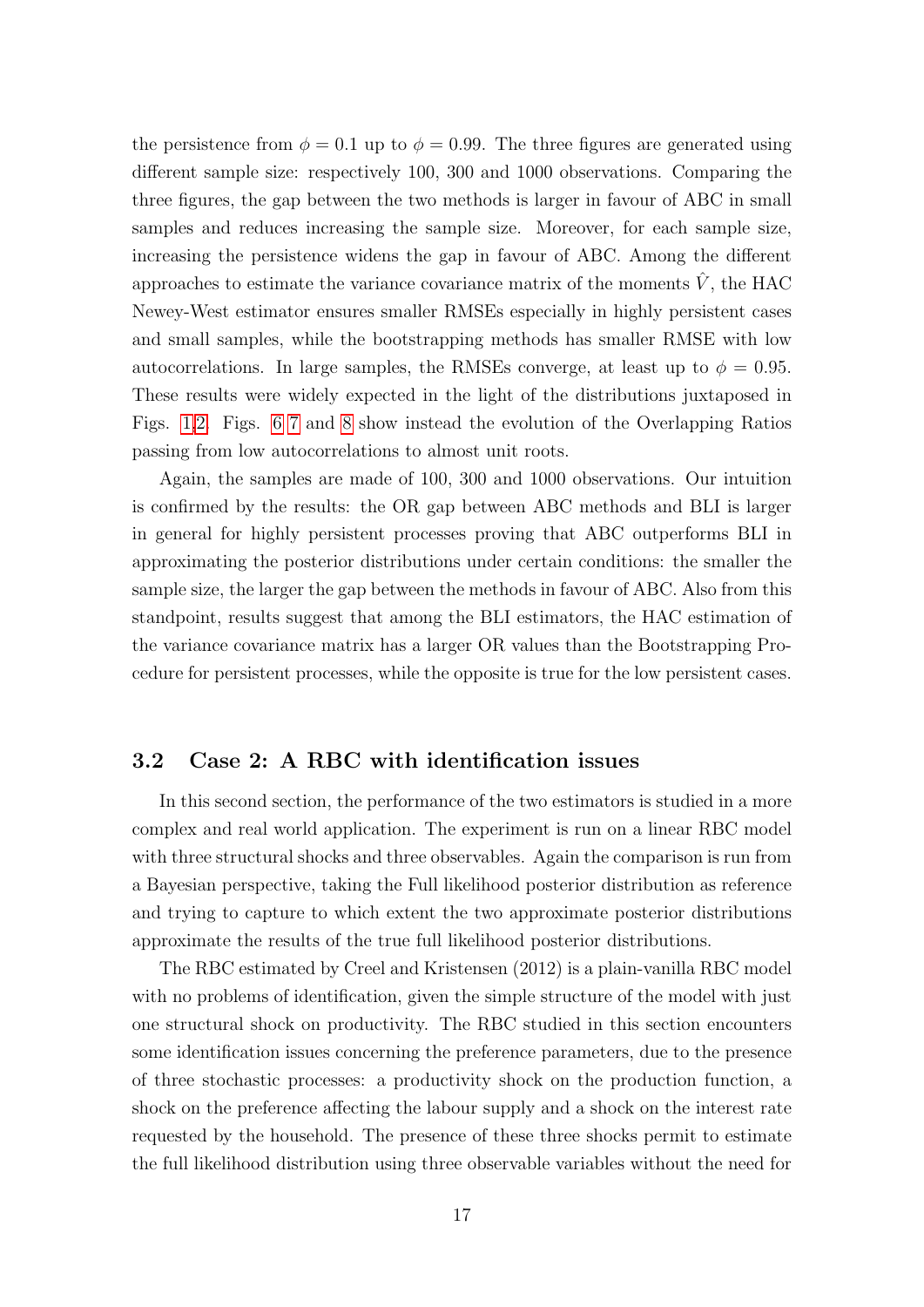measurement errors.

The households maximize the following expected sum of the utility functions:

$$
maxE_t\left(\sum_{t=0}^{\infty} \beta^t \left(lnC_t - B_t \frac{H_t^{1+\frac{1}{\nu}}}{1+\frac{1}{\nu}}\right)\right) \tag{24}
$$

subject to the budget constraint:

$$
C_t + I_t = W_t H_T + D_t R_t K_t. \tag{25}
$$

 $E_t$  stands for the expectation operator,  $C_t$  is the consumption,  $H_t$  are the hours offered by each household,  $B_t$  is the shock to the preference (namely the labour supply) (Rios-Rull et al., 2012) and  $D_t$  is the shock to the interest rate requested by the household like in Smets and Wouters (2007).  $\beta$  is the subjective discount factor and  $\nu$  is the Frisch elasticity. Capital  $K_t$  is cumulated according to the following rule:

$$
K_{t+1} = (1 - \delta)K_t + I_t \tag{26}
$$

where  $\delta$  is the depreciation rate and  $I_t$  is the investment. Firms choose how much capital and hours to employ in the production function given the technology  $A_t$ :

$$
Y_t = A_t K_t^{\alpha} H_t^{1-\alpha} \tag{27}
$$

The market clearing is defined by:

$$
Y_t = C_t + I_t \tag{28}
$$

The economy is subject to the following three structural shocks:

$$
log(A_{t+1}) = \rho_a log(A_t) + \sigma_a \epsilon_a \tag{29}
$$

$$
log(B_{t+1}) = \rho_b log(B_t) + \sigma_b \epsilon_b \tag{30}
$$

$$
log(D_{t+1}) = \rho_d log(D_t) + \sigma_d \epsilon_d \tag{31}
$$

The technology shock  $A_t$  is the standard shock of the RBC literature (Kydland and Prescott, 1983). The shock on the preferences  $B_t$  perturbs the labour supply hitting the marginal rate of substitution between consumption and leisure (see Rios-Rull, 2012). The shock on  $D_t$  is a shock on the interest rate requested by the households and can be interpreted as a shock to the risk premium.(Smets and Wouters, 2007).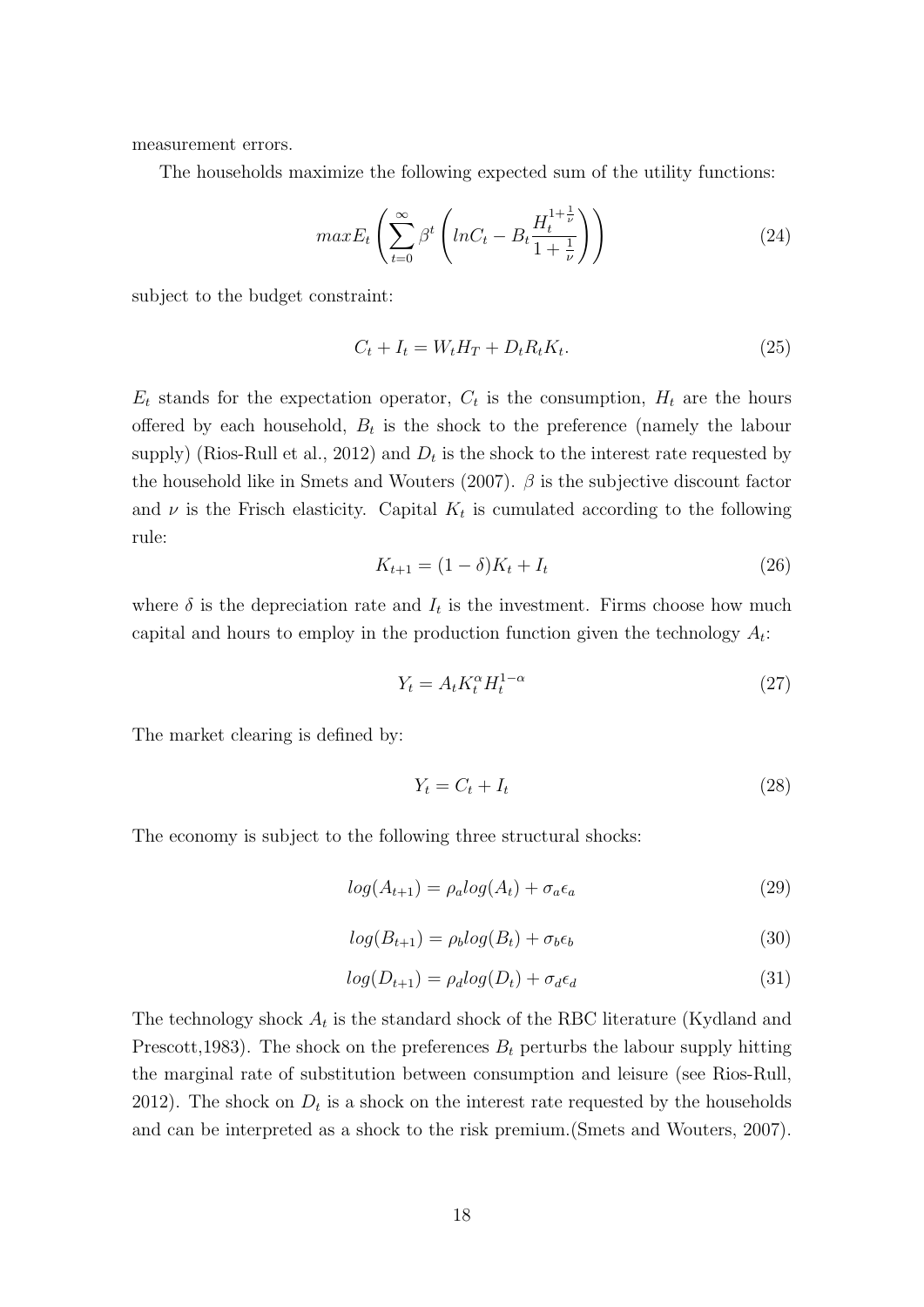The model equilibrium is obtained by the following equations:

<span id="page-18-0"></span>
$$
H_t = \left(\frac{1}{B_t} \frac{W_t}{C_t}\right)^{\gamma} \tag{32}
$$

<span id="page-18-1"></span>
$$
\frac{1}{C_t} = \beta \left( \frac{1}{C_{t+1}} \left( (1 - \delta) + D_{t+1} R_{t+1} \right) \right)
$$
(33)

<span id="page-18-2"></span>
$$
Y_t = C_t + I_t \tag{34}
$$

<span id="page-18-3"></span>
$$
K_{t+1} = K_t(1+\delta) + I_t
$$
\n(35)

<span id="page-18-4"></span>
$$
R_t = \alpha A_t K_t^{\alpha - 1} H_t^{1 - \alpha}
$$
\n(36)

<span id="page-18-5"></span>
$$
W = (1 - \alpha)A_t K_t^{\alpha} H_t^{-\alpha}
$$
\n(37)

<span id="page-18-6"></span>
$$
Y_t = A_t K_t^{\alpha} H_t^{1-\alpha} \tag{38}
$$

Eq. [32](#page-18-0) is the intratemporal choice between consumption and leisure, Eq. [33](#page-18-1) is the Euler Equation. Eqs. [34](#page-18-2) and [35](#page-18-3) are the resource constraints and market clearing conditions completing the equilibrium of the model. Eq. [35](#page-18-3) is the law of motion of capital and Eq.s [36,](#page-18-4) [37,](#page-18-5) [38](#page-18-6) are the exogenous processes.

The experiment adopts an informative prior distribution of the same fashion that Rios-Rull et al.(2012) use to estimate a state-of-the-art Real Business Cycle. Informativeness in the prior distribution eases the identification issues associated to the preferences parameters.

Each Montecarlo experiment is made of 100 repetitions. The RMSE and the Overlapping Ratio are computed using different sample sizes: 100, 200, 500 observations. The data generating parameters are the following:  $\beta = 0.95$ ,  $\gamma = 2$ ,  $\rho_a = 0.95, \ \rho_b = 0.95, \ \rho_d = 0.95, \ \sigma_a = 0.01, \ \sigma_b = 0.01, \ \sigma_d = 0.01.$  The persistence of the processes plays in favour of of the ABC-estimators, especially in light of the results previously obtained in the  $AR(1)$  case. The moments are the covariances and the first order autocovariances of three observables: income  $Y_t$ , hours  $H_t$  and investments  $I_t$ .

The prior distribution is indicated in Table [1.](#page-33-0) Concerning the ABC methods, RBC is simulated 5000 times, the tolerance level is such that the acceptance ratio of the simulations is equal to 5%. The results of ABC-rejection, ABc-kernel, ABC-regression and ABC-regression+HC, ABC-OLS (ABC-regression where the regression is simply linear) are reported.

The variance covariance matrix of the BLI estimator is obtained through the HAC Newey-West estimator. For each Full likelihood and BLI estimation, a MCMC is drawn following the steps listed in An and Shorfheide (2007). Each chain contains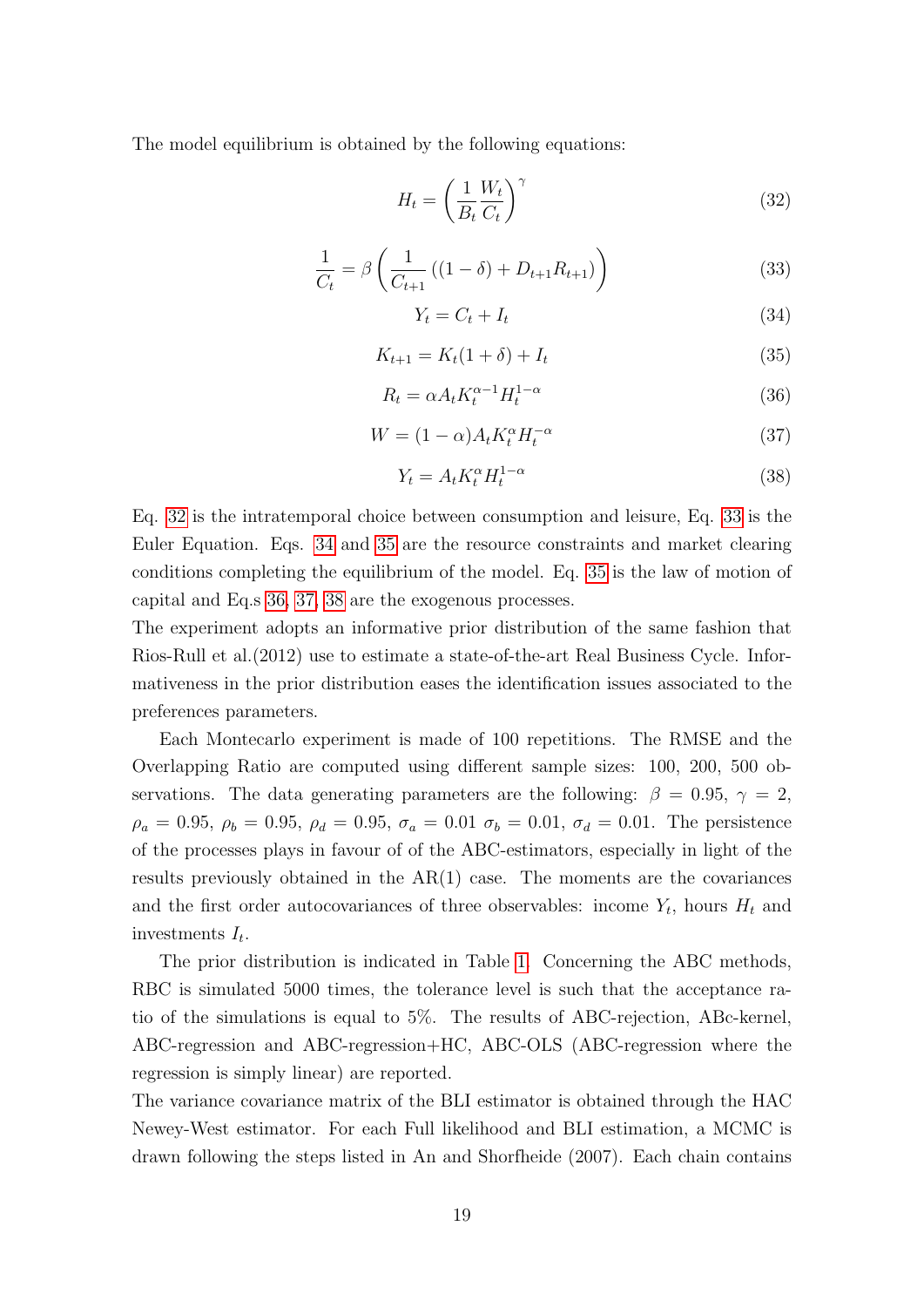10000 draws with a burn-in period of 1000 draws. Table [2](#page-34-0) contains the results of the RMSE for the case of 100 observations, informative prior and high persistence of the process. ABC RMSEs are smaller than the BLI RMSEs. Tables [3](#page-34-1) and [4](#page-34-2) report the RMSEs respectively for 200 and 500 observations. The gap between the estimators is still in favour of the ABC.

Overlapping Ratios of the 90% credible intervals of the approximate posterior distributions and the Full likelihood posterior distribution are compared. The results are respectively reported in Tables [5,](#page-35-0)[6,](#page-35-1)[7.](#page-35-2) ABC outperforms BLI method in approximating the full likelihood posterior distribution under the three different sample sizes: 100, 200 and 500 observations.

## <span id="page-19-0"></span>4 An application to the Zero Lower Bound

The financial crisis of 2008, the Great Recession and the years of slow growth represent a big challenge to DSGE modelling and their estimation. Since the beginning of the crisis and with different timings, many central banks lowered interest rates at their minimum and maintained them there for more than 5 years. In 2014Q4, interest rates in U.S, Euro Area, U.K., Sweden and other economic areas are still at the zero lower bound. From a model perspective, the binding constraint on the policy rate and the gap between the Taylor rule implied interest rate and the actual one cause a non-linearity to take into account in the model solution.

In this section, ABC-SMC is applied on the estimation of a newkeynesian model with an occasional binding constraint on the zero lower bound. The non-linear model is borrowed by Fernandez-Villaverde et al. (2012). The notation is the same for the sake of comparison between the calibrated values of the original papers and the estimates of this section. As it appears clear from Section [3,](#page-12-0) ABC techniques study the simulated distribution of the moments without relying on the normality and regularity assumptions made in the GMM-style estimators. Moreover, in ABC non gaussian moments can be exploited (i.e. binomial, multinomial etc.) Here, the following moments are used in the estimation together with the usual covariances:

- Frequency of the zero lower bound, number of episodes at the zero lower bound in the sample;
- Frequency of recession events, number of recession episodes;
- Frequency of deflation events, number of deflation episodes.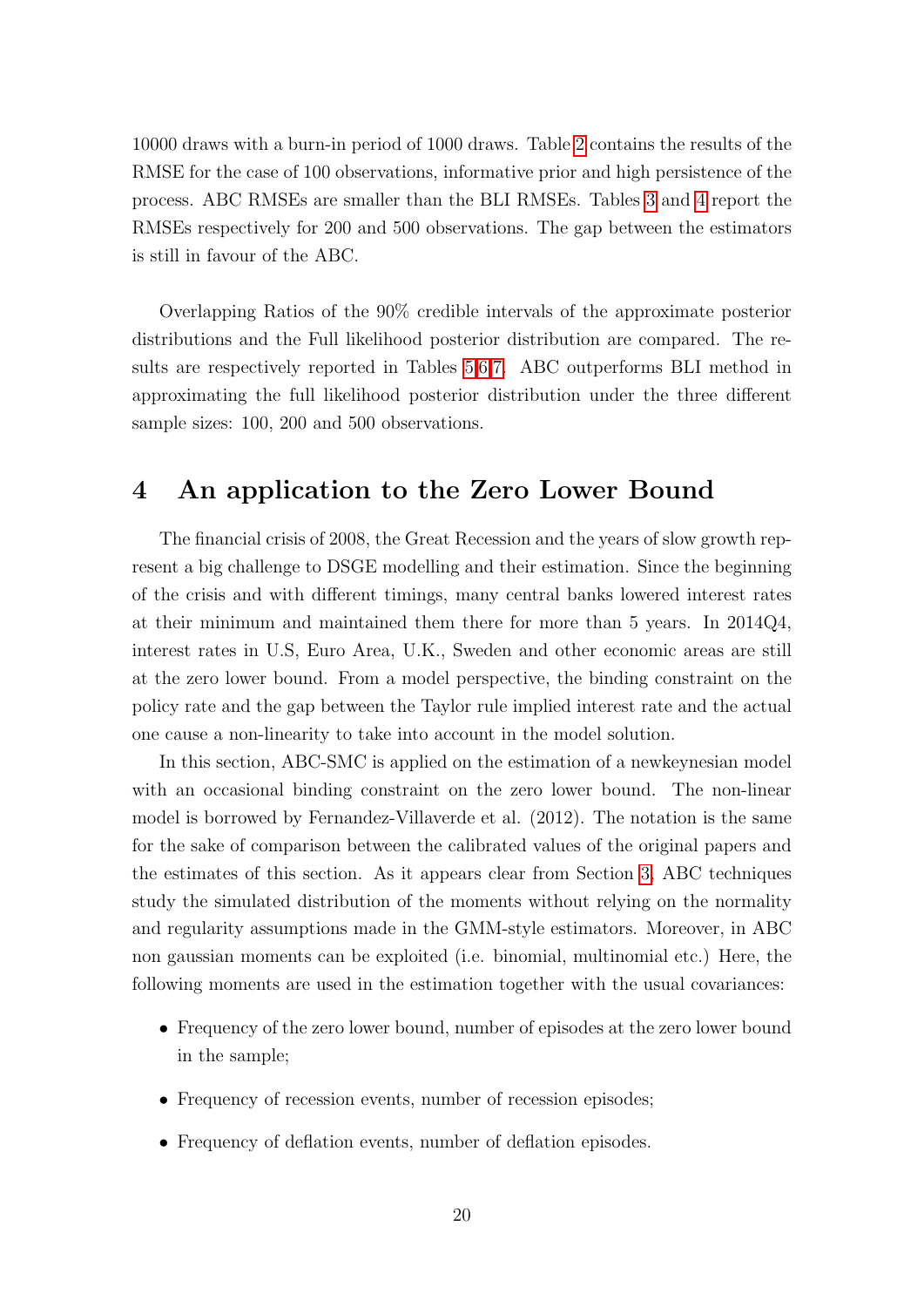In this paper the model is solved according to the Piecewise linear solution, using the MATLAB routine provided by Guerrieri and Iacoviello (2014). The piecewise linear solution is quick to obtain with respect to the other non-linear methods and can handle medium-size DSGE models. This allows to obtain a large numbers of simulations in short range of time. The sample includes six observable variables and includes observations up to 2014Q3. The main exercise uses data starting for the beginning of the Great Moderation (1983Q1). Hence in the sample, the ZLB binds for more than one fifth of the sample. This, together with the use of non-conventional features of the data (frequency of the ZLB and so forth), tries to capture the effects of the exit from the Great Moderation in the estimate results.

#### 4.1 The model

The model is a standard newkeynesian model with occasionally positivity constraint on the interest rate. A household maximizes her utility consuming and providing labour (the unique productive factor) to intermediate firms operating in monopolistic competition, readjusting prices according to Calvo type of contracts. The differentiated products are then assembled by retail firms operating in perfect competition.

Households maximise the following utility function separable in consumption  $c_t$ and labour  $l_t$ .

$$
\sum_{i=0}^{\infty} \left( \prod_{i=0}^{t} \beta_i \right) \left\{ \log c_t - \psi \frac{l_t^{1+\phi}}{1+\phi} \right\} \tag{39}
$$

where  $\phi$  is the inverse of the Frisch labour supply elasticity and  $\beta_t$  is the subjective discount factor subject to stochastic fluctuations around the mean  $\beta$ :

$$
\beta_{t+1} = \beta^{1-\rho_b} \beta_t^{\rho_b} exp(\sigma_b \epsilon_{b,t+1}) \tag{40}
$$

with  $\epsilon_{b,t+1} \sim N(0, 1)$ .  $\rho_b$  and  $\sigma_b$  are respectively the autocorrelation and the standard deviation of the AR(1) process. The household maximizes her utility subject to the budget constraint:

$$
c_{t} + \frac{b_{t+1}}{p_{t}} = w_{t}l_{t} + R_{t-1}b_{t}/p_{t} + T_{t} + F_{t}
$$
\n(41)

where  $b_t$  is a nominal government bond that pays a nominal interest rate  $R_t$ .  $p_t$  is the price level, whereas  $T_t$  and  $F_t$  are respectively the lamp sum taxes and the profits of the firms. Retail firms reassemble intermediate goods  $y_{it}$  and the technology:

$$
y_t = \left(\int_0^1 y_{it}^{\frac{\epsilon - 1}{\epsilon}} dt\right)^{\frac{\epsilon}{\epsilon - 1}}
$$
(42)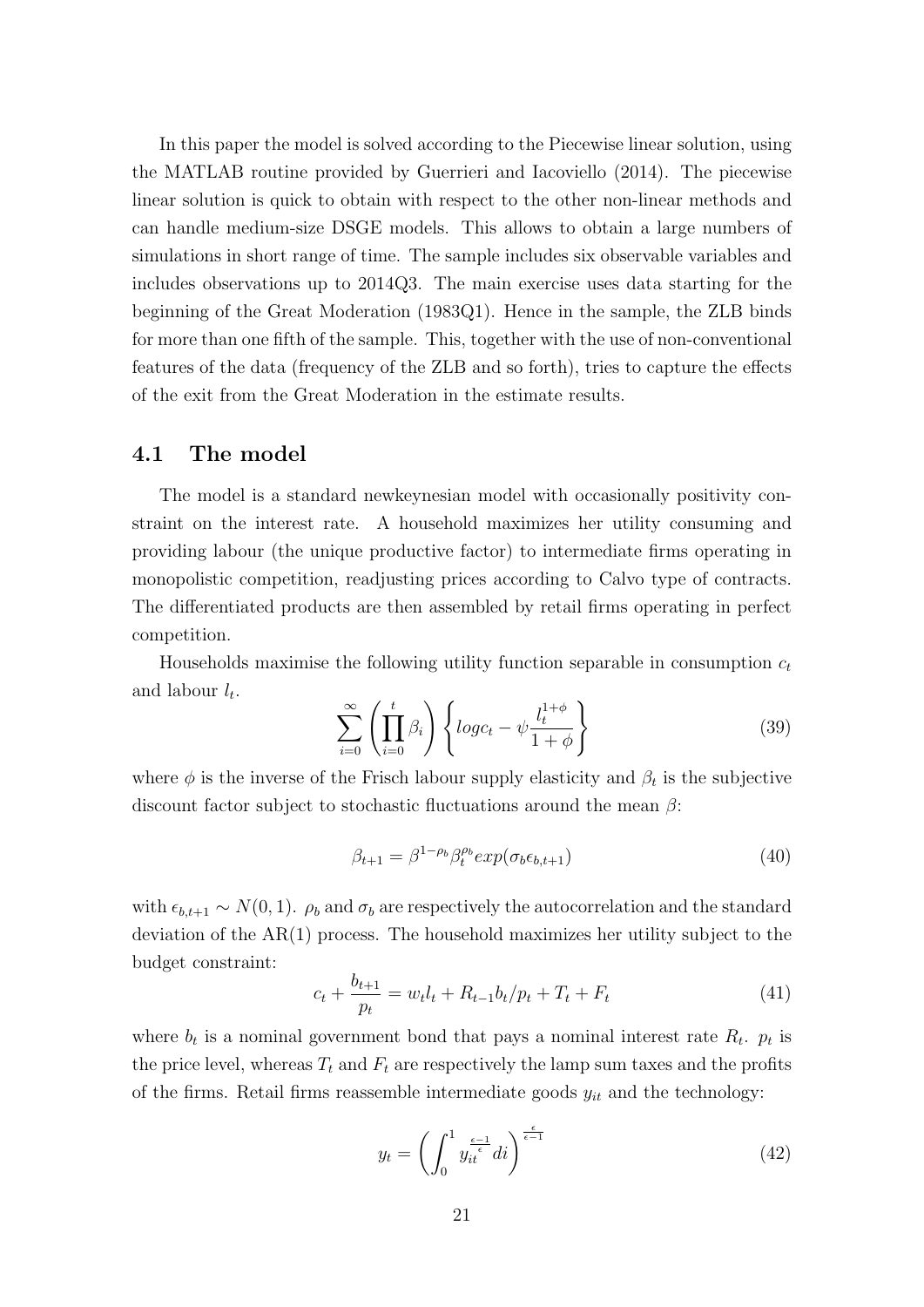with  $\epsilon$  is the elasticity of substitution. Final producers maximize their profit taking into account intermediate goods prices  $p_{it}$ , final prices  $p_t$ . The demand for each good will follow:

$$
y_{it} = \left(\frac{p_{it}}{pt}\right)^{-\epsilon} y_t,\tag{43}
$$

and the price of the final good will be equal to:

$$
p_t = \left(\int_0^1 p_{it}^{1-\epsilon} di\right)^{\frac{1}{1-\epsilon}}.\tag{44}
$$

The wholesale firms operate according to the production function:

$$
y_{it} = A_t l_{it},\tag{45}
$$

where the productivity  $A_t$  evolves according to the law of motion:

$$
A_t = A^{1-\rho_A} A_{t-1}^{\rho_A} exp(\sigma_A \varepsilon_{A,t})
$$
\n(46)

with  $\varepsilon_t \sim N(0, 1)$ . The marginal costs are  $mc_t = \frac{w_t}{A_t}$  $\frac{w_t}{A_t}$ .

The firms choose their price according to a Calvo rule, where each period just a fraction  $1 - \theta$  firms can re-optimize their prices  $p_{it}$ . Firms will choose their price to maximize the profits:

$$
\max_{p_{it}} E_t \sum_{\tau=0}^{\infty} \theta^{\tau} \left( \prod_{i=0}^{\tau} \beta_{t+1} \right) \frac{\lambda_{t+1}}{\lambda_t} \left( \frac{p_{it}}{p_{t+\tau}} - mc_{t+\tau} \right) y_{it+\tau}
$$
(47)

s.t.

$$
y_{it} = \left(\frac{p_{it}}{p_t}\right)^{-\epsilon} y_t \tag{48}
$$

where  $\lambda_{t+s}$  is the Lagrangian multiplier for the household in period  $t + s$ . Two auxiliary  $x_{1,t}$  and  $x_{2,t}$  are used to define the solution to the maximization problem:

$$
\epsilon x_{1,t} = (1 - \epsilon x_{2,t}) \tag{49}
$$

$$
x_{1,t} = \frac{1}{c_t}mc_t y_t + \theta E_t \beta_{t+1} \Pi_{t+1}^{\epsilon} x_{1,t+1}
$$
\n(50)

$$
x_{2,t} = \frac{1}{c_t} \Pi_t^* y_t + \theta E_t \beta_{t+1} \Pi_{t+1}^{\epsilon-1} \frac{\Pi_t^*}{\Pi_{t+1}^*} x_{2,t+1} = \Pi_t^* \left( \frac{1}{c_t} y_t + \theta E_t \beta_{t+1} \frac{\Pi_{t+1}^{\epsilon-1}}{\Pi_{t+1}^*} x_{2,t+1} \right) \tag{51}
$$

where  $\Pi_t^* = \frac{p_t^*}{p_t}$ . Inflation dispersion will be equal to:

$$
1 = \theta \Pi_t^{\epsilon - 1} + (1 - \theta) (\Pi_t^*)^{1 - \epsilon}.
$$
\n(52)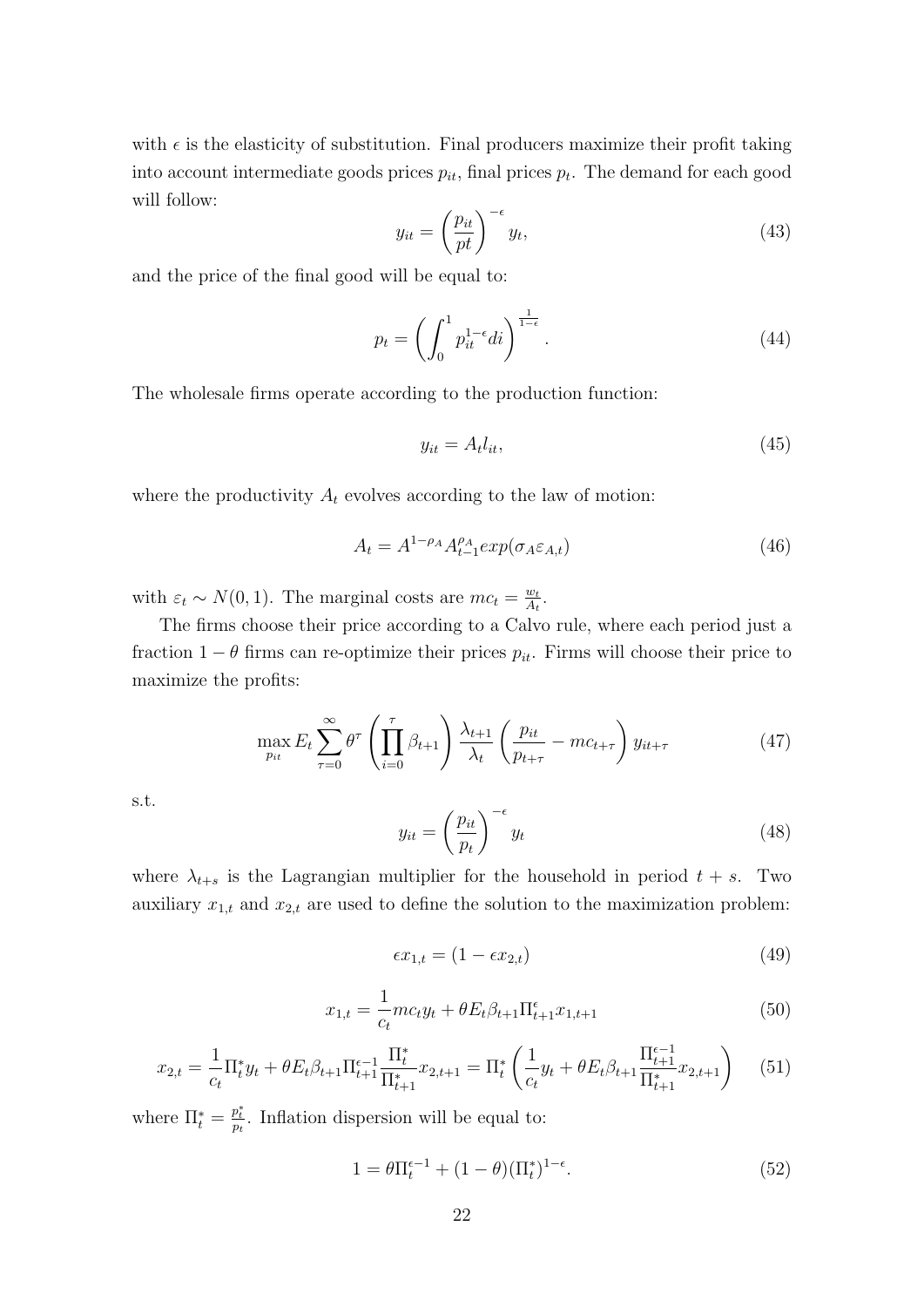The government sets the nominal interest rate:

$$
R_t = \max[R_t, 1],\tag{53}
$$

with the notional interest rate  $Z_t$ :

$$
Z_{t} = R^{1-\rho_{r}} R_{t-1}^{\rho_{r}} \left[ \left( \frac{\Pi_{t}}{\Pi} \right)^{\phi_{\pi}} \left( \frac{y_{t}}{y_{t-1}} \right)^{\phi_{y}} \right]^{1-\rho_{r}} m_{t}
$$
(54)

with  $m_t$  being the monetary policy *iid* shock  $m_t = exp(\varepsilon_{m,t}\sigma_m)$ ,  $\epsilon_{m,t} \sim N(0, 1)$ . The gross interest rate is equal to the notional interest rate as long it is larger than 1, since it cannot be set below 1 (the zero lower bound, ZLB).

The government sets also the spending:

$$
g_t = s_{g,t} y_t \tag{55}
$$

$$
s_{g,t} = s_g^{1-\rho_g} s_{g,t-1}^{\rho_g} exp(\sigma_g \varepsilon_{g,t})
$$
\n(56)

with  $\varepsilon \sim N(0, 1)$ . Since the agents are ricardian, we can set  $b_t = 0$ . After aggregation we obtain:

$$
y_t = \frac{A_t}{v_t} l_t \tag{57}
$$

with  $v_t$  is the loss of efficiency introduced by the price dispersion:

$$
v_t = \int_0^1 \left(\frac{p_{i,t}}{p_t}\right)^{-\epsilon} dt
$$
\n(58)

Moreover, following the Calvo pricing properties we can write:

$$
v_t = \theta \Pi_t^{\epsilon} v_{t-1} + (1 - \theta) (\Pi_t^*)^{-\epsilon}.
$$
\n
$$
(59)
$$

#### 4.2 The Equilibrium

The Equilibrium is given by the sequence

$$
\{y_t, c_t, l_t, mc_t, x_{1,t}, x_{2,t}, w_t, \Pi_t, \Pi_t^*, v_t, R_t, Z_t, \beta_t, A_t, m_t, g_t, b_t, s_{g,t}\}_{t=0}^{\infty}
$$
 (60)

. The equilibrium is defined by the following equations.

The intertemporal and the intratemporal household F.O.Cs:

$$
\frac{1}{c_t} = E_t \left\{ \frac{\beta_{t+1}}{c_{t+1}} \frac{R_t}{\Pi_{t+1}} \right\},
$$
\n(61)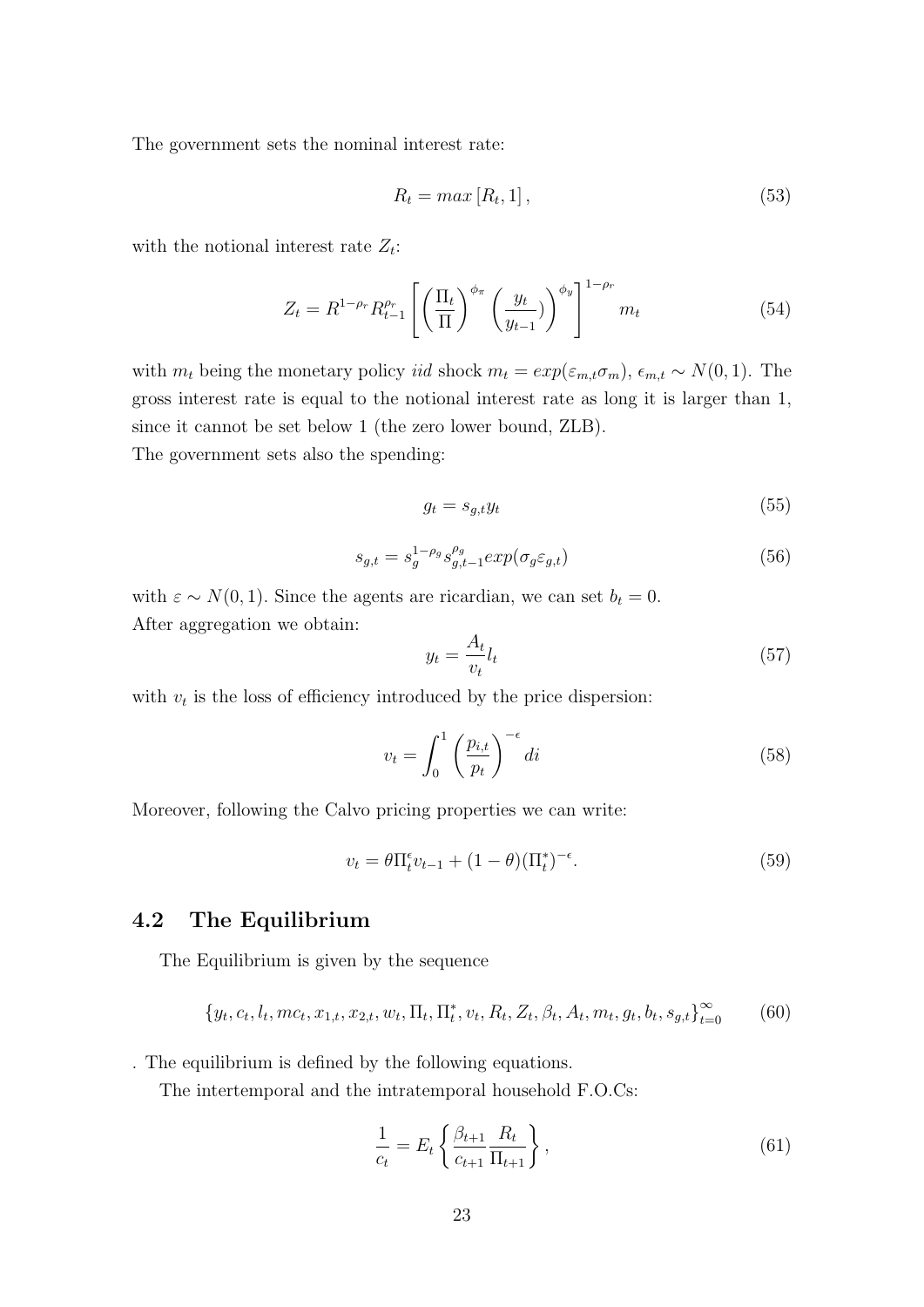$$
\psi l_t^{\phi} c_t = w_t \tag{62}
$$

The solution of the maximization problem of the firms:

$$
mc_t = \frac{w_t}{A_t},\tag{63}
$$

$$
\epsilon x_{1,t} = (1 - \epsilon x_{2,t}),\tag{64}
$$

$$
x_{1,t} = \frac{1}{c_t}mc_t y_t + \theta E_t \beta_{t+1} \Pi_{t+1}^{\epsilon} x_{1,t+1},
$$
\n(65)

$$
x_{2,t} = \frac{1}{c_t} \Pi_t^* y_t + \theta E_t \beta_{t+1} \Pi_{t+1}^{\epsilon-1} \frac{\Pi_t^*}{\Pi_{t+1}^*} x_{2,t+1} = \Pi_t^* \left( \frac{1}{c_t} y_t + \theta E_t \beta_{t+1} \frac{\Pi_{t+1}^{\epsilon-1}}{\Pi_{t+1}^*} x_{2,t+1} \right). \tag{66}
$$

The government equations are:

$$
R_t = \max[R_t, 1],\tag{67}
$$

$$
Z_{t} = R^{1-\rho_{r}} R_{t-1}^{\rho_{r}} \left[ \left( \frac{\Pi_{t}}{\Pi} \right)^{\phi_{\pi}} \left( \frac{y_{t}}{y_{t-1}} \right)^{\phi_{y}} \right]^{1-\rho_{r}} m_{t}.
$$
 (68)

Inflation evolution and price dispersion:

$$
1 = \theta \Pi_t^{\epsilon - 1} + (1 - \theta) (\Pi_t^*)^{1 - \epsilon}, \tag{69}
$$

$$
v_t = \theta \Pi_t^{\epsilon} v_{t-1} + (1 - \theta) (\Pi_t^*)^{-\epsilon}.
$$
\n
$$
(70)
$$

Market clearing conditions:

$$
y_t = c_t + g_t,\tag{71}
$$

$$
y_t = \frac{A_t}{v_t} l_t. \tag{72}
$$

The stochastic processes are:

$$
\beta_{t+1} = \beta^{1-\rho_b} \beta_t^{\rho_b} exp(\sigma_b \epsilon_{b,t+1}, \qquad (73)
$$

$$
A_t = A^{1-\rho_A} A_{t-1}^{\rho_A} exp(\sigma_A \varepsilon_{A,t}), \tag{74}
$$

$$
s_{g,t} = s_g^{1-\rho_g} s_{g,t-1}^{\rho_g} exp(\sigma_g \varepsilon_{g,t}), \qquad (75)
$$

$$
m_t = exp(\varepsilon_{m,t}\sigma_m). \tag{76}
$$

### 4.3 Solution method

Standard perturbation methods provide local solutions and cannot handle models with occasionally binding constraint without adaptation. For this reason, Fernandez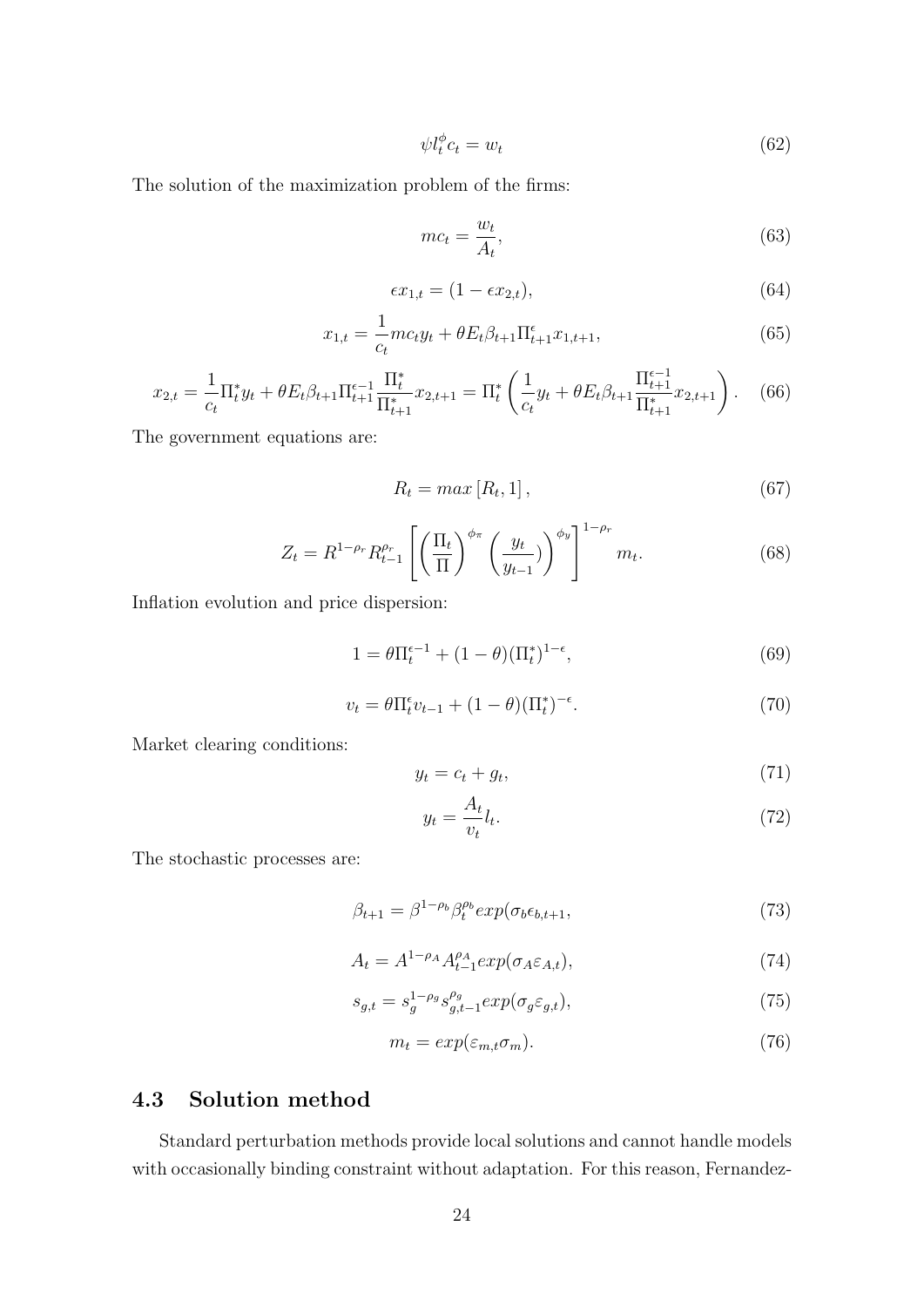Villaverde et al. solve the model using a fully non-linear solution. In this paper, the model is solved by the piecewise linear solution method presented in Guerrieri and Iacoviello 2013. The routine codes are directly provided by the authors. Here the solution technique is shortly presented. For a more detailed exposition, see the original paper.

The piecewise solution method delivers a first order perturbation solution in a piecewise fashion. The presence of the occasionally binding constraint creates two regimes: in one the constraint is slack, in the other it is binding. In the current exercise, the unconstrained case is the reference regime, the constrained (ZLB binding) is the alternative. The solution that we obtain is not just the juxtaposition of two linear solutions: the policy coefficients depend on how long the regime is expected to last. How long the model lasts is influenced by the state vector. This feedback effect can produce an important non-linearity. The piecewise linear solution allows to obtain a large number of simulations and tackle the curse of dimensionality gen-erated by dealing with solving non-linearly medium-scale economic models.<sup>[3](#page-24-0)</sup> To solve the model two conditions must hold:

- Blanchard-Khan conditions must hold in the reference regime;
- If the shocks hitting the economy take the model away from the reference regime to the alternative regime, in absence of future shocks the model must return to the reference regime.

For further details on the solution method see Guerrieri and Iacoviello (2014).

#### 4.4 Estimation strategy

The model is estimated using six quarterly macroeconomic time series for the US economy, taken from FRED dataset and used as observable variables: the log difference of Real GDP per person, the log difference of Real Consumption, log hours worked, the log GDP deflator, the log difference of real wage, the log FED funds rate. The observable equations are the following:

$$
log\Delta GDP_t = 100(y_t - y_{t-1}) + \gamma,\tag{77}
$$

$$
log\Delta CONS_t = 100(c_t - c_{t-1}) + \gamma,
$$
\n(78)

$$
log\Delta WAGES_t = 100(w_t - w_{t-1}) + \gamma,\tag{79}
$$

<span id="page-24-0"></span> $3A$  drawback of this solution method is that it assumes that agents do not expect future shocks hitting the economy in the following periods. Hence precautionary savings are not considered.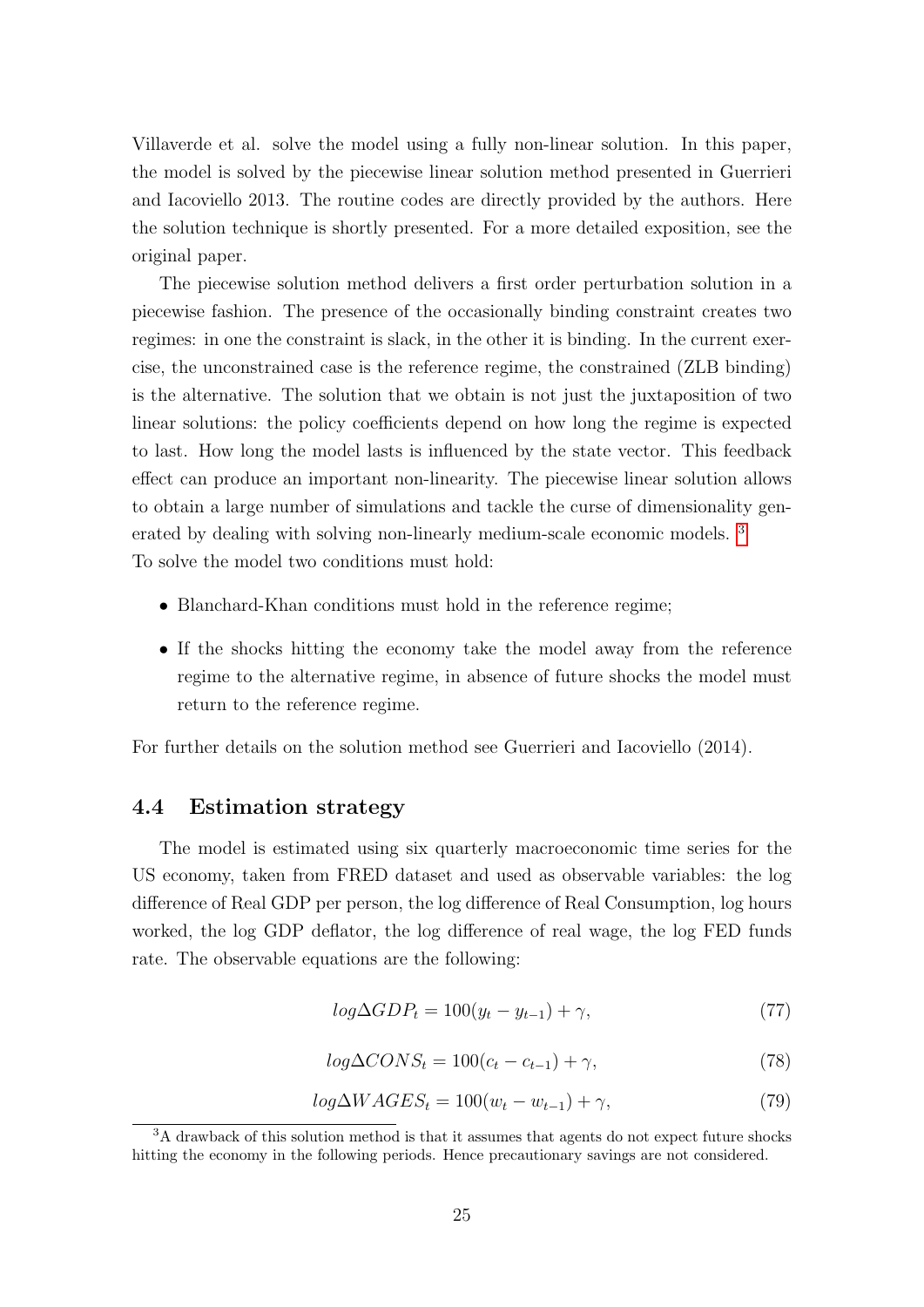$$
logHOURS_t = 100l_t + \bar{l},\tag{80}
$$

$$
log\Delta DEF L_t = 100 * (p_t * \pi + \pi - 1),\tag{81}
$$

$$
logFEDDUNDSt = 100(exp(rt) * RSS - 1) - 1.
$$
\n(82)

Where  $\Delta$  is the difference operator,  $RSS = \frac{\pi}{6}$  $\frac{\pi}{\beta}$ . The type of dataset is very similar to the one used by Smets and Wouters, except for the investment that is excluded. As in Smets and Wouters, measurement errors are not necessary to estimate the model, differently from the particle filter case.

The ZLB period started in 2008Q3 up to the end of the sample. Different estimation exercises are performed. First, estimation is conducted according to four different time ranges:

- Baseline: the sample size spans from 1966Q1 to 2014Q3. It is the largest sample, it contains 185 observations and starts from the same quarter used in the main estimation exercise in Smets and Wouters (2003);
- Great Moderation without the ZLB: the dataset range goes from 1983Q1 until 2007Q4. The sample contains 96 observations and stops before the interest rate enters the Great Recession and hits the ZLB period;
- Great Moderation and the Great Recession: the sample spans from 1983 to 2014Q3 (125 observations). The economy is at the ZLB for approximately one fifth of the time. The final part of the sample contains thh Great Recession and the slow recovery.
- The Great Volatility II: the sample spans from  $2001Q1$  until  $2014Q3$  (57 observations). The economy is at the ZLB for approximately 40% of the sample.

In a first case, the estimation is performed using just the covariances and the variances of the observable variables. The moments are computed and matched conditional on the two different regimes. In a second exercise, the estimation is performed using covariances and non-guassian distributed moments:

- the frequency of being on the zero lower bound over the sample, the number of periods at the ZLB;
- the frequency of being in recession over the sample, the number of periods at of recession;
- the frequency of being in deflation over the sample, the number of periods at of deflation.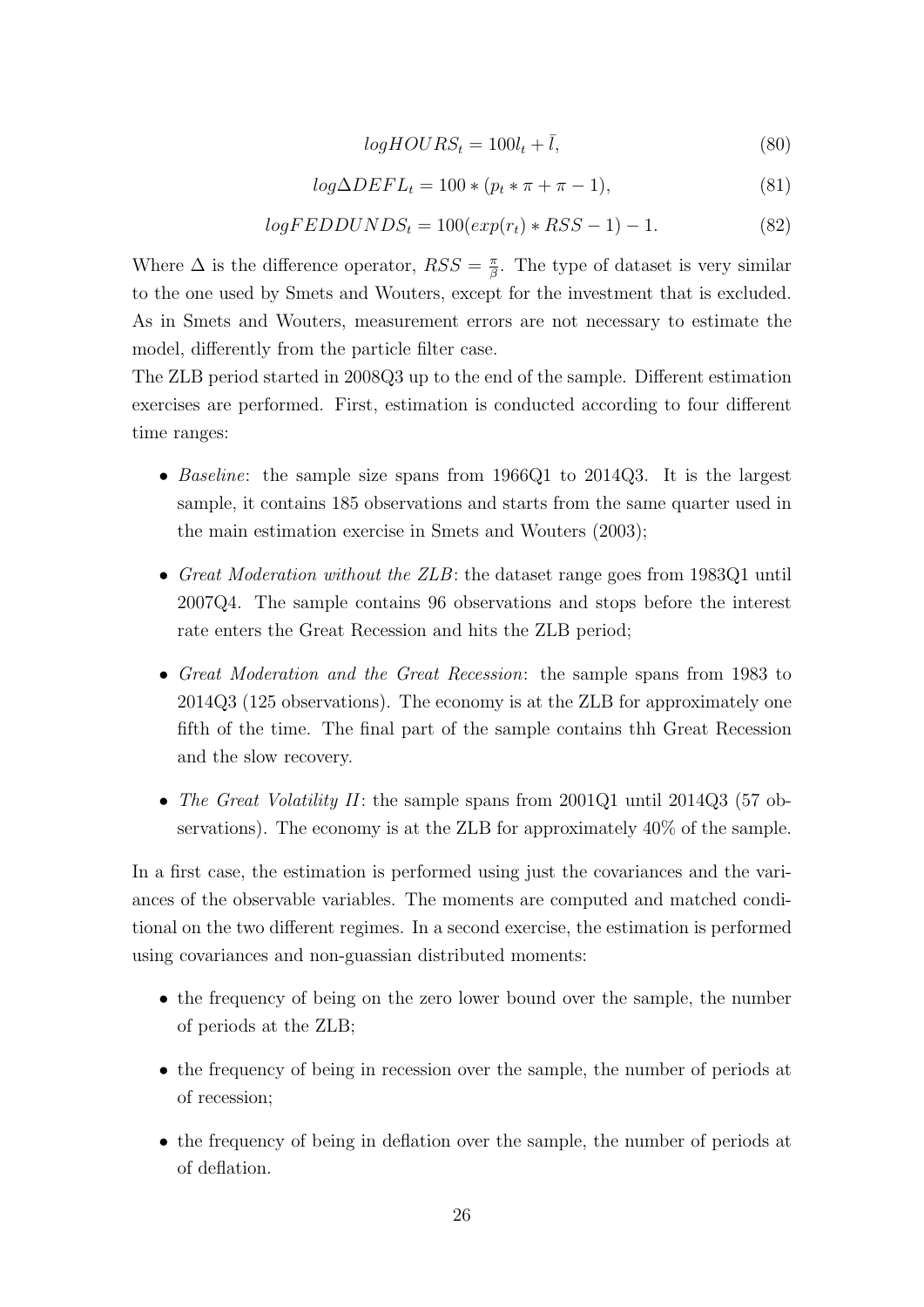The priors used are common in literature and are listed in Table [8.](#page-36-0) ABC-SMC procedure is applied, until convergence of the posterior distribution. The model is simulated for 30000 times at the first iteration. In the first iteration, the 5% of the simulations is accepted according to the Euclidean distance. After the first iteration, each swarm of particle contains 1500 simulations and the particles are perturbed according to the kernel  $K(\theta_{i,t}^{**}|\theta_{i,t}^*)$ :

$$
\theta_{i,t}^{**} \sim N(\theta_{i,t-1}^*, c * \Sigma),\tag{83}
$$

where  $\Sigma$  is a diagonal matrix with the variances of the first iteration accepted parameters, scaled by a scalar  $c = 0.02$ , to tune the acceptance rate in the following iterations.

When  $t = 1$ , weights are assigned according to:

$$
W_{i,1} = \frac{\pi(\theta_{i,1})}{\mu_1(\theta_{i,1})} = 1
$$
\n(84)

since the prior distribution  $\pi(\theta)$  and the proposal  $\mu_1(\theta_{i,1})$  coincide.

When  $t \geq 2$  weights are assigned according to:

$$
W_{i,t} = \frac{\pi(\theta_{i,t})}{\sum_{j=1}^{N} W_{t-1}(\theta_{t-1,j}) K_t(\theta_{t,i} | \theta_{t-1,j})},
$$
\n(85)

where  $W_{i,t}$  is the weight of particle i at iteration t.  $K_t(\theta_{t,i}|\theta_{t-1,j})$  is the kernel of the perturbation step. Particles of parameters are resampled when the effective sample size is smaller than 750 (half of the accepted sample obtained after first acceptreject).

The tolerance level is decreased of 0.1% at each iteration.

The convergence for the approximate posterior distribution can be intuitively checked confronting the different approximate posterior distribution obtained at each iteration. In this case, ten iterations are enough to insure convergence of the posterior distributions (Fig. [9\)](#page-46-0).

#### 4.5 Estimation results.

Results for the four different samples are reported in Tables [9-](#page-36-1)[12.](#page-38-0) Estimate results are standard. Across the different sub-samples, standard deviations are larger for the GM+ZLB and the GV-II periods and smaller for the GM period. Moreover, autocorrelations for the preference  $AR(1)$  process and the TFP  $AR(1)$  process are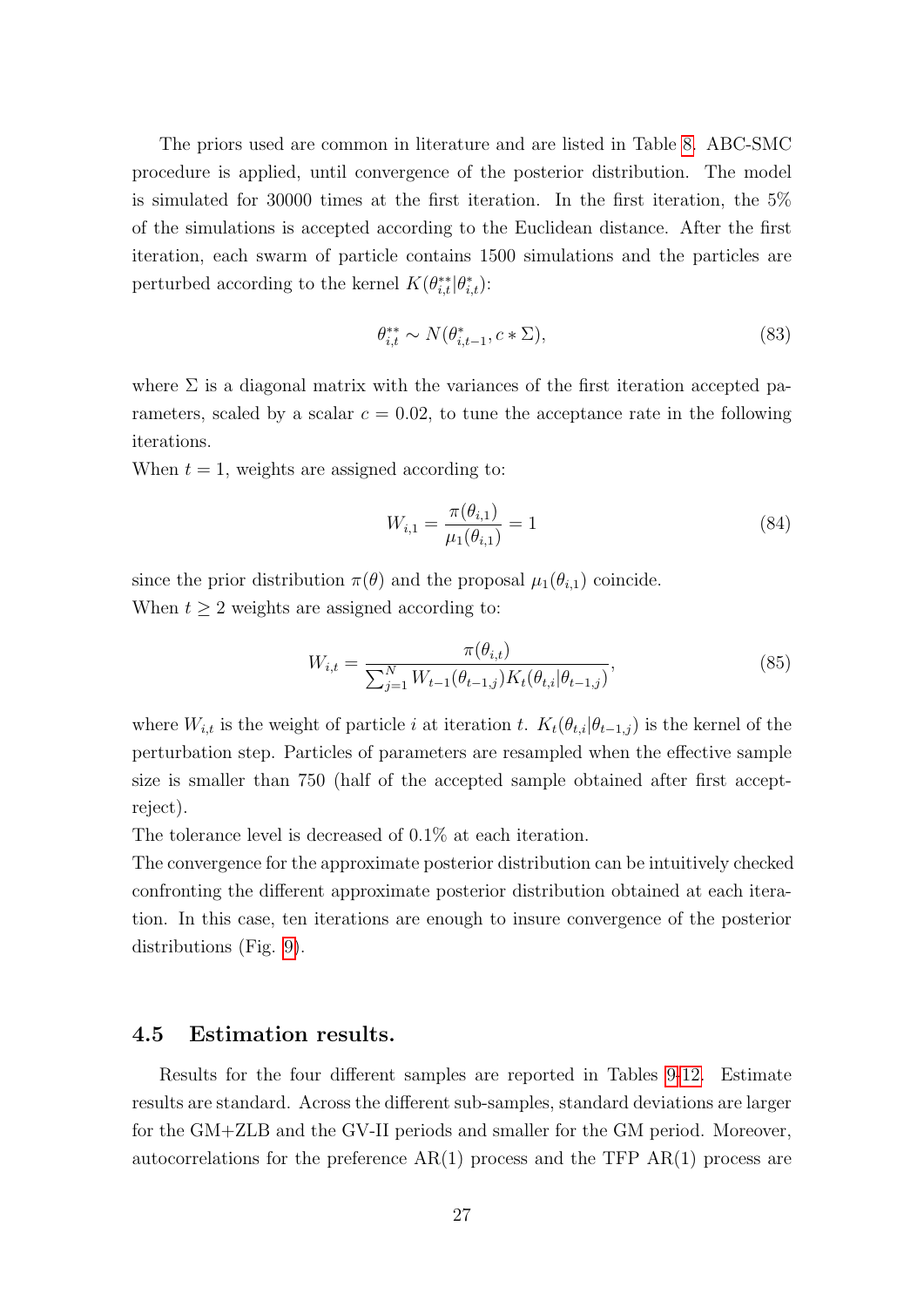larger for GM+ZLB and the GV-II periods. Autocorrelation for the government spending process is larger for the baseline and the GM period. Concerning the monetary policy, no significant differences emerge, except for the autocorrelation of the interest rate, which is smaller in the GM period compared to the other subsamples estimates. To check how these estimates affect the dynamics of the model, for each subsample estimate the model is shocked for two consecutive periods by two preference shocks in a row. The magnitude of each shock is equal to two standard deviations of the shock. Such shocks send the model onto the Zero lower bound in all the examples, except for the Great Moderation period. As expected, the latter case is the one where variables move more moderately (Fig[.10\)](#page-47-0). The largest variations are found in the GV II case. These results suggest that even if the sub-samples differ only for small fractions of data, the estimation results provided evidence for different behaviour of the main variables.

If the non-gaussian moments are included estimates do not vary much compared to the case with only gaussian moments. This is probably attributed to the fact that the amount of new information introduced with the non gaussian moments is relatively small compared to the one provided by the moments already in use. Moreover, these moments seem to concern more the parameters affecting the steady state value of inflation and interest rates (the inflation target Π and the subjective discount factor  $\beta$ ). As a result, the impulse responses look very similar (Fig[.11\)](#page-48-0). The GM period is the one with the smallest reactions to the shock. With respect to the case with only gaussian moments, except for the steady state values for interest rate and inflation which are lower. From this simple exercise, the non gaussian moments used (duration of ZLB, frequency of the ZLB, duration of deflation and so forth) appear to be useful to improve the efficiency in the identification of steady state parameters. A further investigation is required on this topic.

## <span id="page-27-0"></span>5 Conclusion

In this paper, Approximate Bayesian Computation techniques have been applied to the estimation of economic models. Two Montecarlo experiments have been assessed to analyse the small samples properties of ABC techniques. ABC performance is compared to the one of the Bayesian Limited Information Method (BLI), Kim (2002). BLI can be interpreted as a Bayesian version of GMM-style estimators.

ABC outperforms BLI both using an AR(1) at different persistence and an RBC model with large persistence. The performance is analysed through the lens of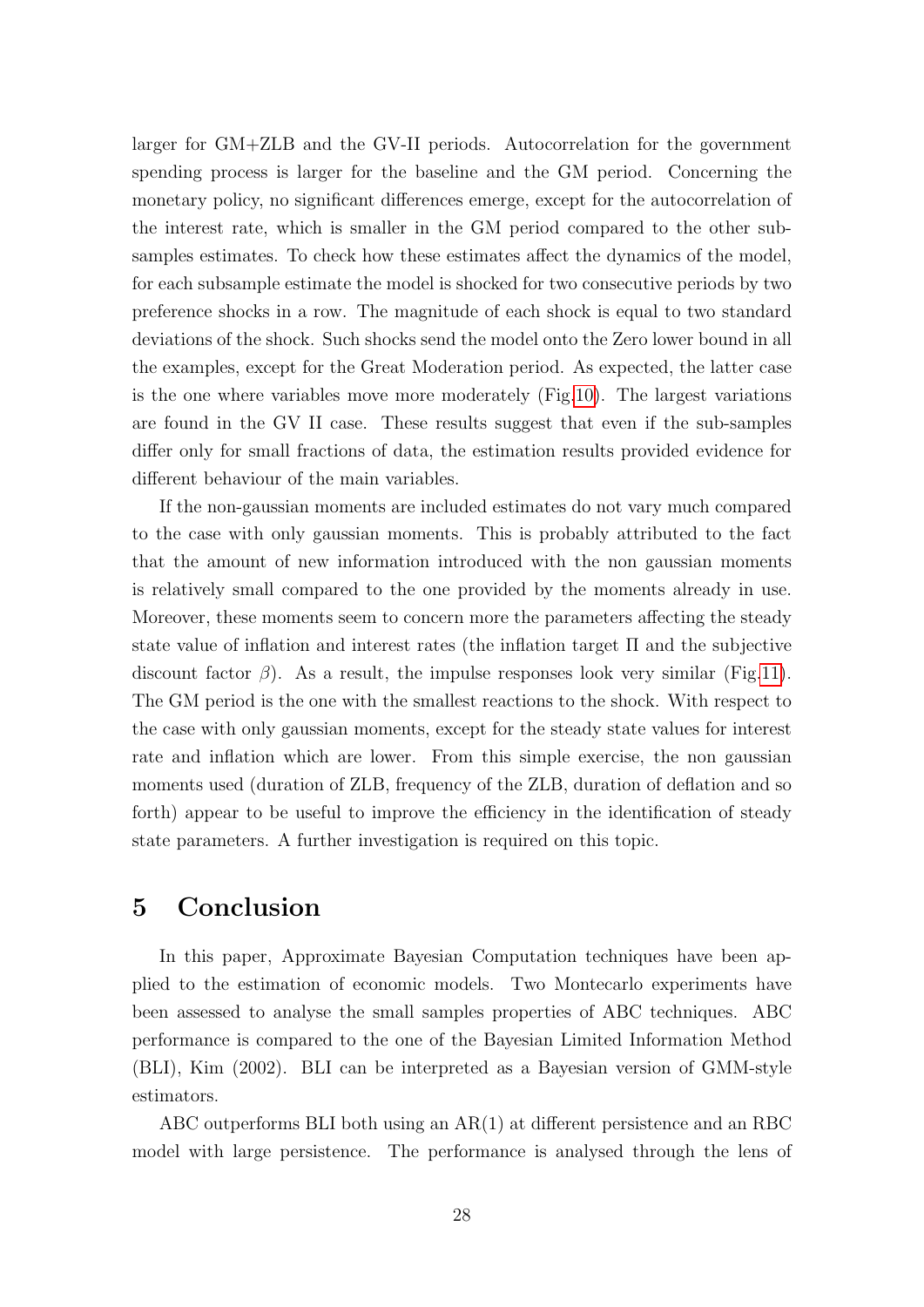Bayesian criteria:

- The RMSE with respect to the Full likelihood posterior mean;
- The Overlapping ratio between the approximate posteriors and the full likelihood posterior distribution.

This result holds stronger when dealing with small sample and large persistence data generating processes: ABC does not automatically rely on the normality assumption made on the moments. ABC explores the whole moments distribution. Other estimation exercises are provided. ABC-rejection and ABC-regression are applied to a vanilla RBC model. A newkeynesian model with occasionally binding constraint is applied. The model is solved and simulated using the piecewise linear approximation by Guerrieri and Iacoviello 2013. ABC-SMC is applied to tackle the curse of dimensionality. The model is estimated with different sub-samples. Results show different behaviours of the main variables according to the sub-sample estimates used to get the dynamics of the model. Great Moderation impulse responses strongly differ from the ones obtained using estimates which take into account the Great Recession and the ZLB period. Estimation is performed also using non-gaussian moments, as the frequency of hitting the zero lower bound or the number of ZLB episodes. In this case, inference is affected by using these unconventional features of the data, contributing to increase the efficiency in the identification of some parameters.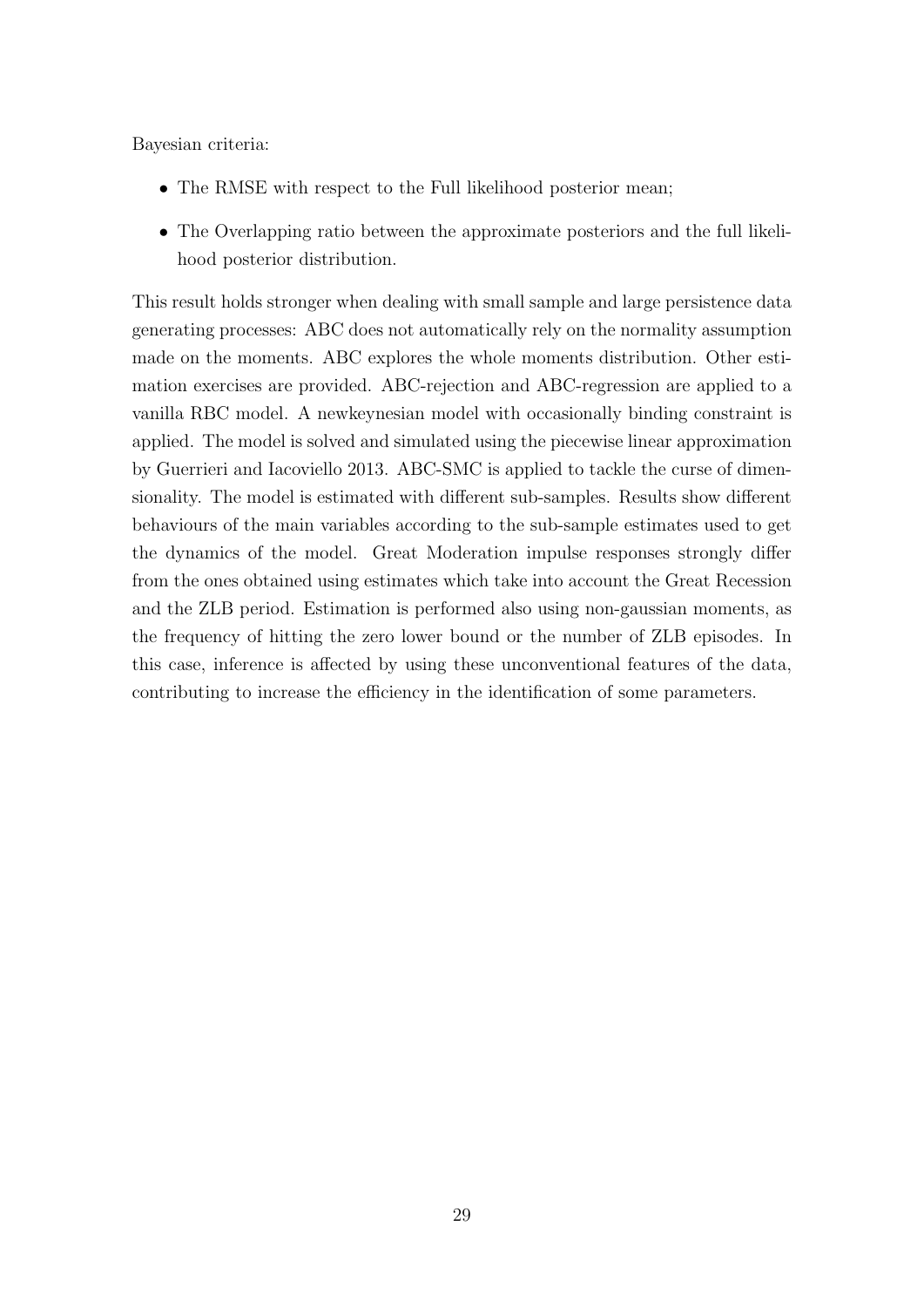## References

- [1] An, Sungbae, and Frank Schorfheide. "Bayesian analysis of DSGE models." Econometric reviews 26.2-4 (2007): 113-172.
- [2] Andreasen, Martin M., Jess Fernndez-Villaverde, and Juan Rubio-Ramrez. The Pruned State-Space System for Non-Linear DSGE Models: Theory and Empirical Applications. No. w18983. National Bureau of Economic Research, 2013.
- [3] Barro, Robert J. "Rare disasters and asset markets in the twentieth century." The Quarterly Journal of Economics 121.3 (2006): 823-866.
- [4] Beaumont, Mark A., Wenyang Zhang, and David J. Balding. "Approximate Bayesian computation in population genetics." Genetics 162.4 (2002): 2025- 2035.
- [5] Beaumont, Mark A. "Approximate Bayesian computation in evolution and ecology." Annual Review of Ecology, Evolution, and Systematics 41 (2010): 379-406.
- [6] Benigno, Gianluca, Pierpaolo Benigno, and Salvatore Nistico. "Second-order approximation of dynamic models with time-varying risk." Journal of Economic Dynamics and Control (2013).
- [7] Blum, Michael GB, and Olivier Franois. "Non-linear regression models for Approximate Bayesian Computation." Statistics and Computing 20.1 (2010): 63-73.
- [8] Calvet, C., and Veronika Czellar. Accurate Methods for Approximate Bayesian Computation Filtering. Technical Report, HEC Paris, 2012.
- [9] Canova, Fabio, and Luca Sala. "Back to square one: identification issues in DSGE models." Journal of Monetary Economics 56.4 (2009): 431-449.
- [10] Creel, Michael, and Dennis Kristensen. "Indirect Likelihood Inference (revised)". No. 931.13. Unitat de Fonaments de l'Analisi Economica (UAB) and Institut d'Analisi Economica (CSIC), 2013.
- [11] Christiano, Lawrence, Martin Eichenbaum, and Sergio Rebelo. When is the government spending multiplier large?. No. w15394. National Bureau of Economic Research, 2009.
- [12] Csillery, Katalin, et al. "Approximate Bayesian computation (ABC) in practice." Trends in ecology and evolution 25.7 (2010): 410-418.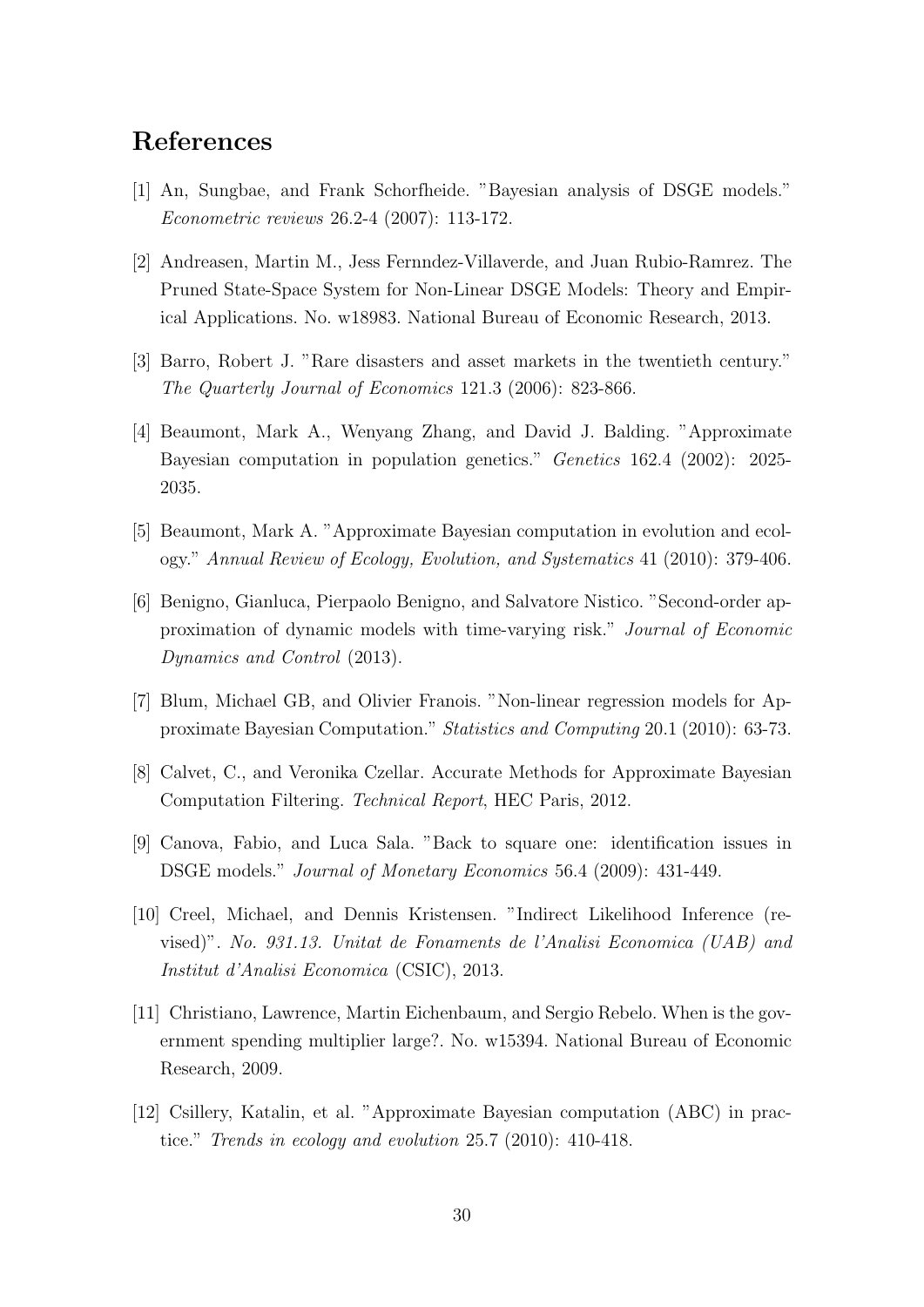- [13] Csillry, Katalin, Olivier Franois, and Michael GB Blum. "abc: an R package for approximate Bayesian computation (ABC)." Methods in ecology and evolution 3.3 (2012): 475-479.
- [14] Del Moral, Pierre, Arnaud Doucet, and Ajay Jasra. "An adaptive sequential Monte Carlo method for approximate Bayesian computation." Statistics and Computing 22.5 (2012): 1009-1020.
- [15] Del Negro, Marco, and Frank Schorfheide. "Forming priors for DSGE models (and how it affects the assessment of nominal rigidities)." Journal of Monetary Economics 55.7 (2008): 1191-1208.
- [16] Doucet, Arnaud, Nando De Freitas, and Neil Gordon. Sequential Monte Carlo methods in practice. Vol. 1. New York: Springer, 2001.
- [17] Eggertsson, Gauti B., and Michael Woodford. Optimal monetary policy in a liquidity trap. No. w9968. National bureau of economic research, 2003.
- [18] Fan, Jianqing, and Qiwei Yao. "Efficient estimation of conditional variance functions in stochastic regression." Biometrika 85.3 (1998): 645-660.
- [19] Fan, Jianqing, and Irene Gijbels. "Variable bandwidth and local linear regression smoothers." The Annals of Statistics (1992): 2008-2036.
- [20] Jess Fernndez-Villaverde, 2010. "The econometrics of DSGE models," SERIEs, Spanish Economic Association, vol. 1(1), pages 3-49, March.
- [21] Jesus Fernandez-Villaverde and Juan F. Rubio-Ramirez, 2006. "Estimating Macroeconomic Models: A Likelihood Approach," NBER Technical Working Papers 0321, National Bureau of Economic Research, Inc.
- [22] Fernndez-Villaverde, Jess, et al. Nonlinear adventures at the zero lower bound. No. w18058. National Bureau of Economic Research, 2012.
- [23] Geweke, John. "Using simulation methods for Bayesian econometric models: inference, development, and communication." Econometric Reviews 18.1 (1999): 1-73.
- [24] Geweke, John, and Hisashi Tanizaki. "Bayesian estimation of state-space models using the MetropolisHastings algorithm within Gibbs sampling." Computational statistics and data analysis 37.2 (2001): 151-170.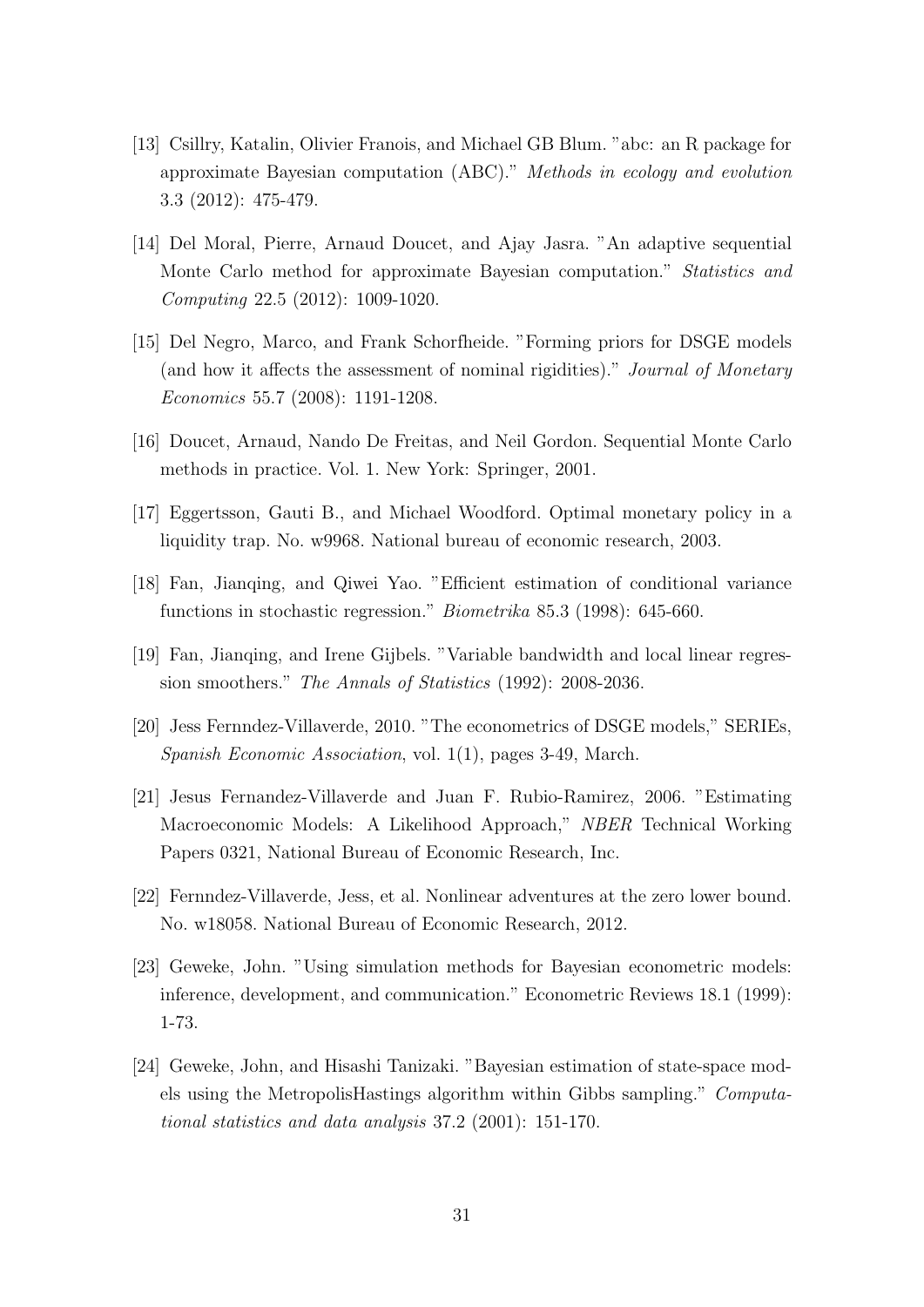- [25] Geweke, John. "Bayesian comparison of econometric models." Federal Reserve bank of Minneapolis working paper 532 (1994).
- [26] Gordon, Neil J., David J. Salmond, and Adrian FM Smith. "Novel approach to nonlinear/non-Gaussian Bayesian state estimation." IEE Proceedings F (Radar and Signal Processing). Vol. 140. No. 2. IET Digital Library, 1993.
- [27] Ireland, Peter N., 2003. "Endogenous money or sticky prices?," Journal of Monetary Economics, Elsevier, vol. 50(8), pages 1623-1648, November.
- [28] Ireland, Peter N., 2004. "Money's Role in the Monetary Business Cycle," Journal of Money, Credit and Banking, Blackwell Publishing, vol. 36(6), pages 969- 83, December.
- [29] Ireland, Peter N., 2004. "A method for taking models to the data," Journal of Economic Dynamics and Control, Elsevier, vol. 28(6), pages 1205-1226, March.
- [30] Andrews, Isaiah, and Anna Mikusheva. "Weak Identification in Maximum Likelihood: A Question of Information."
- [31] Andrews, Isaiah, and Anna Mikusheva. "Maximum likelihood inference in weakly identified DSGE models." (2011).
- [32] Judd, Kenneth L. Numerical methods in economics. The MIT press, 1998.
- [33] Justiniano, Alejandro, and Giorgio E. Primiceri. The time varying volatility of macroeconomic fluctuations. No. w12022. National Bureau of Economic Research, 2006.
- [34] Kim, Jinill, et al. "Calculating and using second-order accurate solutions of discrete time dynamic equilibrium models."
- [35] Kim, Jinill, and Sunghyun Henry Kim. "Spurious welfare reversals in international business cycle models." journal of International Economics 60.2 (2003): 471-500. Journal of Economic Dynamics and Control 32.11 (2008): 3397-3414.
- [36] Kydland, Finn E., and Edward C. Prescott. "Time to build and aggregate fluctuations." Econometrica: Journal of the Econometric Society (1982): 1345- 1370.
- [37] Lopes, J. S., and M. A. Beaumont. "ABC: a useful Bayesian tool for the analysis of population data." Infection, Genetics and Evolution 10.6 (2010): 825-832.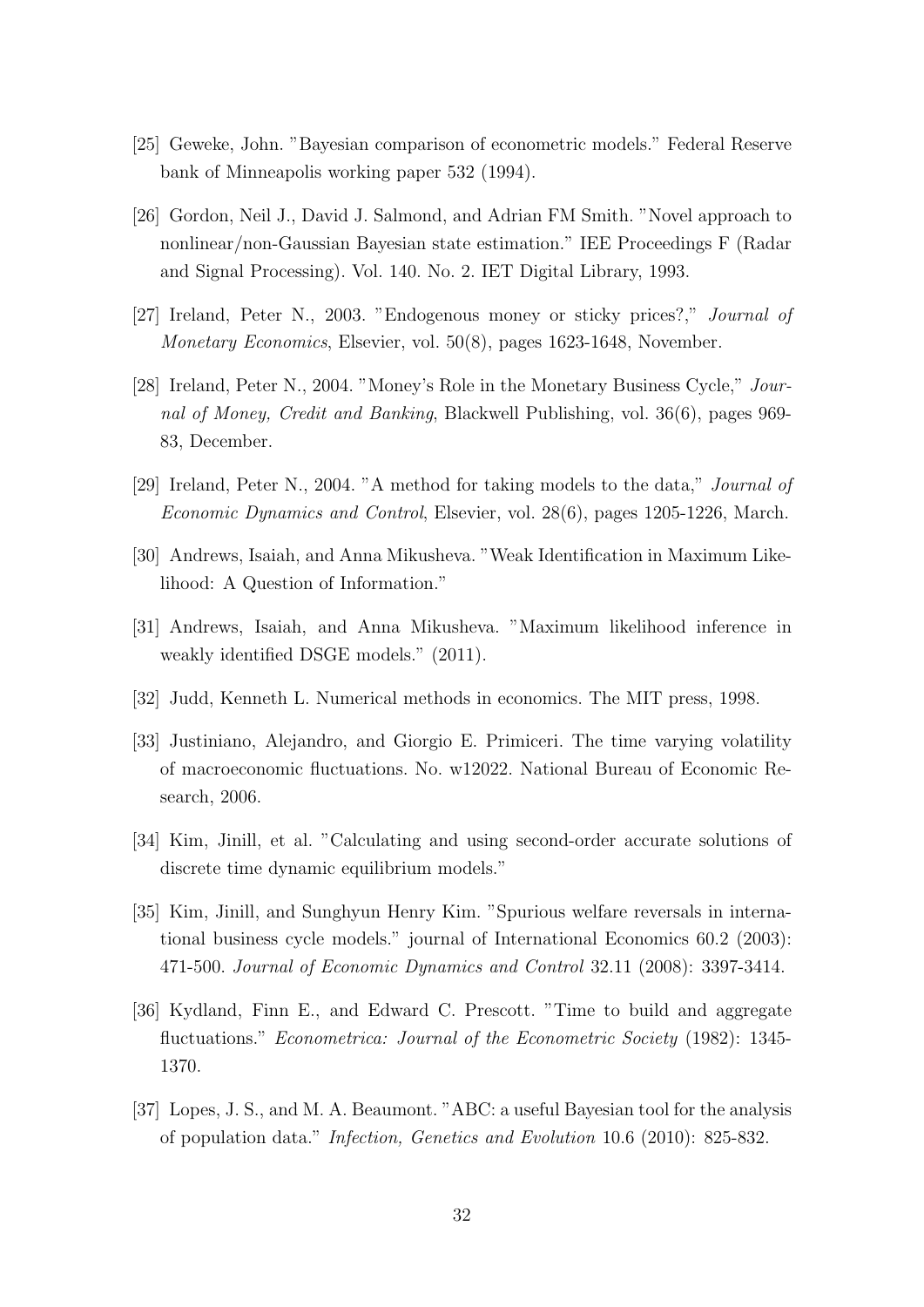- [38] Marjoram, Paul, et al. "Markov chain Monte Carlo without likelihoods." Proceedings of the National Academy of Sciences 100.26 (2003): 15324-15328.
- [39] Nadaraya, Elizbar A. "On estimating regression." Theory of Probability and Its Applications 9.1 (1964): 141-142.
- [40] Pritchard, Jonathan K., Matthew Stephens, and Peter Donnelly. "Inference of population structure using multilocus genotype data." Genetics 155.2 (2000): 945-959.
- [41] Ruge-Murcia, Francisco. "Estimating nonlinear DSGE models by the simulated method of moments: With an application to business cycles." Journal of Economic Dynamics and Control 36.6 (2012): 914-938.
- [42] Schmitt-Grohe, Stephanie, and Martn Uribe. "Solving dynamic general equilibrium models using a second-order approximation to the policy function." Journal of Economic Dynamics and Control 28.4 (2004): 755-775.
- [43] Sims, Christopher. "Second order accurate solution of discrete time dynamic equilibrium models." Manuscript. Princeton: Princeton University (2000).
- [44] Sims, Christopher A. "Solving linear rational expectations models." Computational Economics 20.1 (2002): 1-20.
- [45] Sisson, S. A., Y. Fan, and Mark M. Tanaka. "Sequential monte carlo without likelihoods." Proceedings of the National Academy of Sciences 104.6 (2007): 1760-1765.
- [46] Smets, Frank, and Raf Wouters. "Comparing shocks and frictions in US and euro area business cycles: a Bayesian DSGE approach." Journal of Applied Econometrics 20.2 (2005): 161-183.
- [47] Smets, Frank, and Raf Wouters. "An estimated dynamic stochastic general equilibrium model of the euro area." Journal of the European economic association 1.5 (2003): 1123-1175.
- [48] Smets, Frank, and Raf Wouters. "Forecasting with a Bayesian DSGE model: an application to the euro area." JCMS: Journal of Common Market Studies 42.4 (2004): 841-867.
- [49] Watson, Geoffrey S. "Smooth regression analysis." Sankhy: The Indian Journal of Statistics, Series A (1964): 359-372.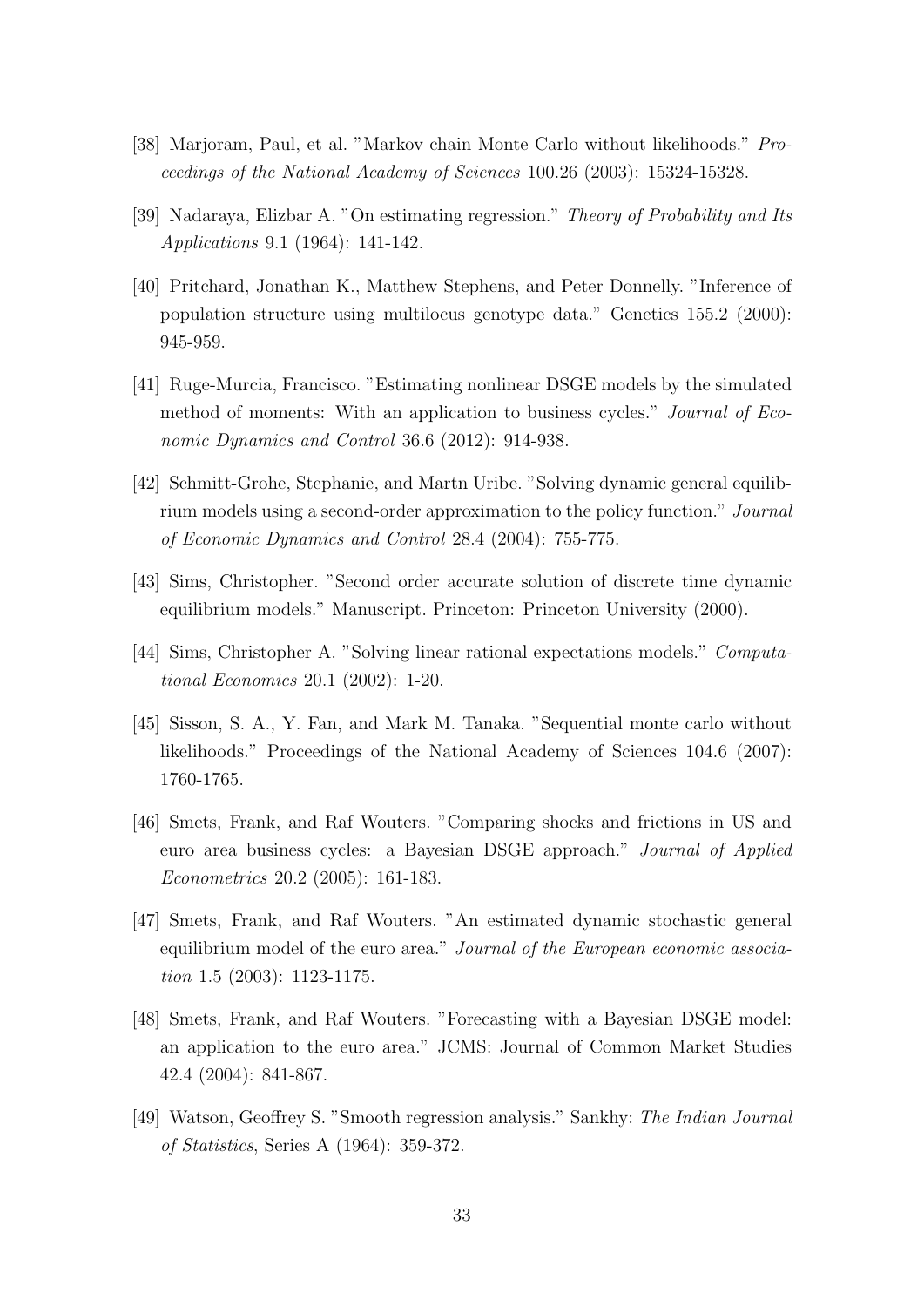| Parameter  | Distribution       |                             | $\bf{2}$ |
|------------|--------------------|-----------------------------|----------|
|            | <i>Beta</i>        | 0.95                        | 0.02     |
| $\gamma$   | Normal             | $\mathcal{D}_{\mathcal{L}}$ | 0.50     |
| $\rho_a$   | Beta               | 0.95                        | 0.04     |
| $\rho_b$   | Beta               | 0.95                        | 0.04     |
| $\rho_d$   | Beta               | 0.95                        | 0.04     |
| $\sigma_a$ | Gamma Inverse      | 0.01                        | 4        |
| $\sigma_b$ | Gamma Inverse      | 0.01                        | 4        |
| $\sigma_d$ | Gamma Inverse 0.01 |                             | 4        |

<span id="page-33-0"></span>Table 1: Prior distribution for the RBC parameters

Prior distribution: Informative Prior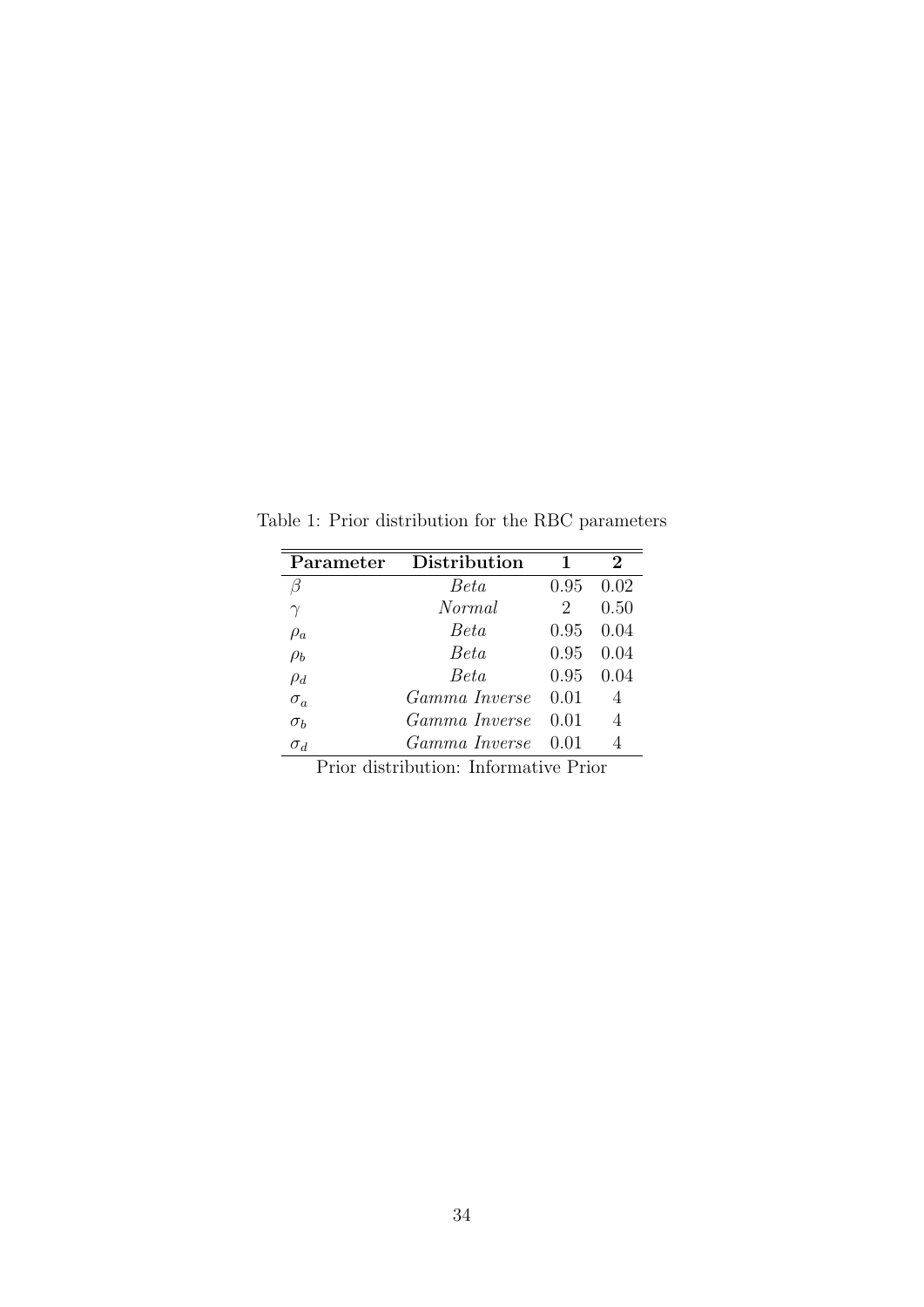Table 2: RMSE, sample size=100 obs.

<span id="page-34-0"></span>

| Methods                                                                        | β       | $\gamma$ | $\rho_a$ | $\rho_b$ | $\rho_d$ | $\sigma_a$ | $\sigma_b$ | $\sigma_d$ |
|--------------------------------------------------------------------------------|---------|----------|----------|----------|----------|------------|------------|------------|
| $ABC-rej$                                                                      | 0.01395 | 0.04079  | 0.01812  | 0.01566  | 0.01609  | 0.27268    | 0.22648    | 0.12772    |
| $ABC$ - $ker$                                                                  | 0.01456 | 0.04394  | 0.01871  | 0.01596  | 0.01666  | 0.27522    | 0.22939    | 0.13000    |
| ABC-OLS                                                                        | 0.01406 | 0.06961  | 0.02131  | 0.02157  | 0.02014  | 0.27040    | 0.26608    | 0.16532    |
| $ABC$ -regr                                                                    | 0.01415 | 0.07220  | 0.02195  | 0.02180  | 0.02079  | 0.27223    | 0.26811    | 0.16567    |
| ABC-HC                                                                         | 0.01920 | 0.10839  | 0.02755  | 0.03006  | 0.02448  | 0.26240    | 0.28406    | 0.22597    |
| <b>BLI</b>                                                                     | 0.03729 | 0.05116  | 0.04154  | 0.03172  | 0.02695  | 0.67502    | 0.87365    | 0.30317    |
| RMSE obtained in a Montecarlo experiment, 100 repetitions. The sample contains |         |          |          |          |          |            |            |            |
| 100 observations. Case: High peristency and Informative Priors. ABC-rej = ABC- |         |          |          |          |          |            |            |            |
| rejection, ABC-ker=ABC-rejection + kernel weighting, ABC-OLS= $ABC + OLS$      |         |          |          |          |          |            |            |            |
| Regression Step; ABC-regr= ABC-regression with Local Linear Regression, ABC-   |         |          |          |          |          |            |            |            |
| $HC = ABC$ -regression + Correction for Heteroskedasticity                     |         |          |          |          |          |            |            |            |
|                                                                                |         |          |          |          |          |            |            |            |

Table 3: RMSE, sample size=200 obs.

<span id="page-34-1"></span>

| Methods                                                                        | β                                                          | $\gamma$ | $\rho_a$ | $\rho_b$ | $\rho_d$ | $\sigma_a$ | $\sigma_b$ | $\sigma_d$ |
|--------------------------------------------------------------------------------|------------------------------------------------------------|----------|----------|----------|----------|------------|------------|------------|
| $ABC-rej$                                                                      | 0.01231                                                    | 0.05162  | 0.01738  | 0.01691  | 0.01543  | 0.25187    | 0.22934    | 0.10386    |
| $ABC$ - $ker$                                                                  | 0.01332                                                    | 0.05151  | 0.01798  | 0.01763  | 0.01606  | 0.25104    | 0.23001    | 0.10843    |
| ABC-OLS                                                                        | 0.01237                                                    | 0.06588  | 0.02006  | 0.02174  | 0.02197  | 0.24180    | 0.26175    | 0.13565    |
| $ABC$ -regr                                                                    | 0.01269                                                    | 0.06876  | 0.01998  | 0.02186  | 0.02150  | 0.24271    | 0.26266    | 0.14553    |
| ABC-HC                                                                         | 0.01655                                                    | 0.09258  | 0.02385  | 0.02764  | 0.02650  | 0.22664    | 0.26542    | 0.20675    |
| <b>BLI</b>                                                                     | 0.03418                                                    | 0.10956  | 0.04294  | 0.05040  | 0.02682  | 0.58462    | 0.72849    | 0.59571    |
| RMSE obtained in a Montecarlo experiment, 100 repetitions. The sample contains |                                                            |          |          |          |          |            |            |            |
| 200 observations. Case: High peristency and Informative Priors. ABC-rej = ABC- |                                                            |          |          |          |          |            |            |            |
| rejection, ABC-ker=ABC-rejection + kernel weighting, ABC-OLS= $ABC + OLS$      |                                                            |          |          |          |          |            |            |            |
| Regression Step; ABC-regr= ABC-regression with Local Linear Regression, ABC-   |                                                            |          |          |          |          |            |            |            |
|                                                                                | $HC = ABC$ -regression + Correction for Heteroskedasticity |          |          |          |          |            |            |            |

Table 4: RMSE, sample size=500 obs.

<span id="page-34-2"></span>

| Methods                                                                        | β       | $\gamma$ | $\rho_a$ | $\rho_b$ | $\rho_d$ | $\sigma_a$ | $\sigma_b$ | $\sigma_d$ |
|--------------------------------------------------------------------------------|---------|----------|----------|----------|----------|------------|------------|------------|
| $ABC-rej$                                                                      | 0.01093 | 0.05065  | 0.02034  | 0.01764  | 0.01665  | 0.22934    | 0.27019    | 0.13820    |
| $ABC$ - $ker$                                                                  | 0.01110 | 0.05388  | 0.02042  | 0.01761  | 0.01669  | 0.22629    | 0.26472    | 0.14590    |
| ABC-OLS                                                                        | 0.01081 | 0.08508  | 0.01765  | 0.01776  | 0.02078  | 0.22260    | 0.28040    | 0.19021    |
| $ABC$ -regr                                                                    | 0.01068 | 0.08764  | 0.01759  | 0.01755  | 0.02098  | 0.22184    | 0.28060    | 0.19879    |
| $ABC+HC$                                                                       | 0.01205 | 0.11679  | 0.01875  | 0.01930  | 0.02520  | 0.20846    | 0.27512    | 0.26526    |
| <b>BLI</b>                                                                     | 0.03742 | 0.06969  | 0.03863  | 0.03228  | 0.04938  | 0.58462    | 0.93056    | 0.53128    |
| RMSE obtained in a Montecarlo experiment, 100 repetitions. The sample contains |         |          |          |          |          |            |            |            |
| 500 observations. Case: High peristency and Informative Priors. ABC-rej= ABC-  |         |          |          |          |          |            |            |            |
| rejection, ABC-ker=ABC-rejection + kernel weighting, ABC-OLS= $ABC + OLS$      |         |          |          |          |          |            |            |            |
| Regression Step; ABC-regr= ABC-regression with Local Linear Regression, ABC-   |         |          |          |          |          |            |            |            |
| $HC = ABC$ -regression + Correction for Heteroskedasticity                     |         |          |          |          |          |            |            |            |
|                                                                                |         |          |          |          |          |            |            |            |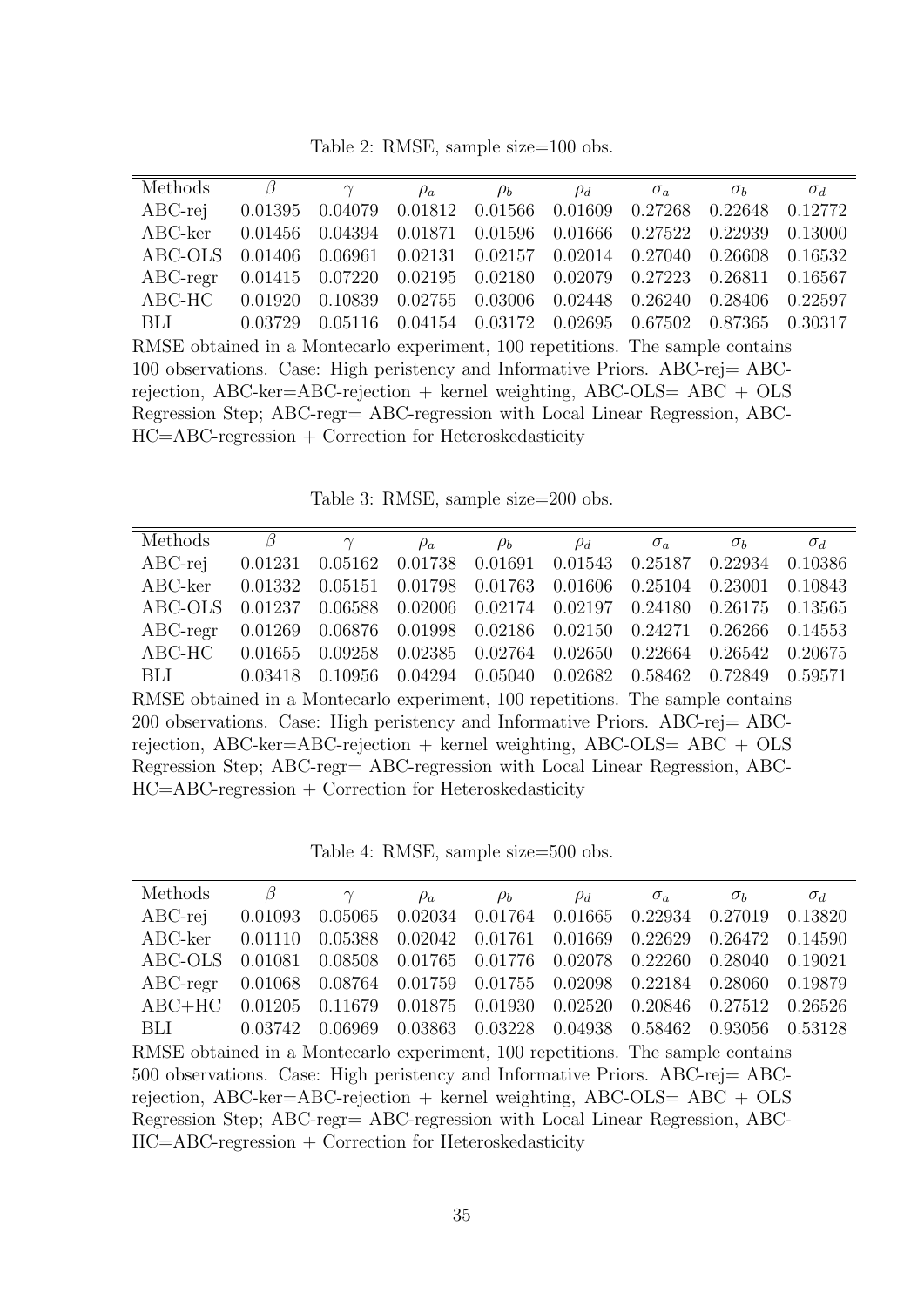Table 5: OR100, sample size=100 obs.

<span id="page-35-0"></span>

| Methods                                                                           | $\beta$ | $\gamma$ | $\rho_a$ | $\rho_b$ | $\rho_d$ | $\sigma_a$ | $\sigma_b$ | $\sigma_d$ |
|-----------------------------------------------------------------------------------|---------|----------|----------|----------|----------|------------|------------|------------|
| $ABC-rei$                                                                         | 0.60627 | 0.81372  | 0.75159  | 0.80626  | 0.70472  | 0.44003    | 0.50961    | 0.70015    |
| $ABC$ - $ker$                                                                     | 0.67059 | 0.87735  | 0.76656  | 0.80266  | 0.80791  | 0.49469    | 0.58173    | 0.76644    |
| ABC-OLS                                                                           | 0.36064 | 0.81120  | 0.72085  | 0.72093  | 0.75838  | 0.28645    | 0.39473    | 0.75102    |
| $ABC$ -regr                                                                       | 0.35319 | 0.80143  | 0.72284  | 0.72073  | 0.75071  | 0.28332    | 0.38944    | 0.74532    |
| $ABC-HC$                                                                          | 0.55281 | 0.73430  | 0.66426  | 0.63165  | 0.68748  | 0.40299    | 0.42275    | 0.71252    |
| <b>BLI</b>                                                                        | 0.04772 | 0.88188  | 0.66390  | 0.33132  | 0.34849  | 0.05231    | $-0.03619$ | 0.43781    |
| Overlapping Ratio obtained in a Montecarlo experiment, 100 repetitions. The sam-  |         |          |          |          |          |            |            |            |
| ple contains 100 observations. Case: High peristency and Informative Priors. ABC- |         |          |          |          |          |            |            |            |
| $rej = ABC-rejection, ABC-ker = ABC-rejection + kernel weighting, ABC-OLS = ABC$  |         |          |          |          |          |            |            |            |
| + OLS Regression Step; ABC-regr= ABC-regression with Local Linear Regression,     |         |          |          |          |          |            |            |            |
| $ABC-HC=ABC$ -regression + Correction for Heteroskedasticity                      |         |          |          |          |          |            |            |            |
|                                                                                   |         |          |          |          |          |            |            |            |

Table 6: OR200, sample size=200 obs.

<span id="page-35-1"></span>

| Methods                                                                           | β                                                            | $\gamma$ | $\rho_a$ | $\rho_b$ | $\rho_d$ | $\sigma_a$ | $\sigma_b$ | $\sigma_d$ |
|-----------------------------------------------------------------------------------|--------------------------------------------------------------|----------|----------|----------|----------|------------|------------|------------|
| $ABC-rei$                                                                         | 0.57967                                                      | 0.79299  | 0.73966  | 0.79252  | 0.67809  | 0.42241    | 0.47965    | 0.69985    |
| $ABC$ -ker                                                                        | 0.65300                                                      | 0.87342  | 0.77590  | 0.78717  | 0.79739  | 0.48200    | 0.54320    | 0.76554    |
| ABC-OLS                                                                           | 0.29644                                                      | 0.82433  | 0.69746  | 0.68340  | 0.72241  | 0.22776    | 0.34818    | 0.74757    |
| $ABC$ -regr                                                                       | 0.29253                                                      | 0.81414  | 0.69455  | 0.67834  | 0.72318  | 0.22574    | 0.34598    | 0.74664    |
| ABC-HC                                                                            | 0.51729                                                      | 0.77607  | 0.68972  | 0.67147  | 0.69955  | 0.39251    | 0.40124    | 0.71773    |
| BLI                                                                               | 0.31990                                                      | 0.77961  | 0.66926  | 0.62000  | 0.19545  | 0.12139    | 0.26556    | 0.43072    |
| Overlapping Ratio obtained in a Montecarlo experiment, 100 repetitions. The sam-  |                                                              |          |          |          |          |            |            |            |
| ple contains 200 observations. Case: High peristency and Informative Priors. ABC- |                                                              |          |          |          |          |            |            |            |
| $rej = ABC-rejection, ABC-ker = ABC-rejection + kernel weighting, ABC-OLS = ABC$  |                                                              |          |          |          |          |            |            |            |
| + OLS Regression Step; ABC-regr= ABC-regression with Local Linear Regression,     |                                                              |          |          |          |          |            |            |            |
|                                                                                   | $ABC-HC=ABC$ -regression + Correction for Heteroskedasticity |          |          |          |          |            |            |            |

Table 7: OR500, sample size=500 obs.

<span id="page-35-2"></span>

| Methods                                                                           | β       | $\gamma$ | $\rho_a$ | $\rho_b$ | $\rho_d$ | $\sigma_a$ | $\sigma_b$ | $\sigma_d$ |
|-----------------------------------------------------------------------------------|---------|----------|----------|----------|----------|------------|------------|------------|
| $ABC-rei$                                                                         | 0.50557 | 0.79718  | 0.68900  | 0.76053  | 0.64924  | 0.36181    | 0.44401    | 0.64670    |
| $ABC$ - $ker$                                                                     | 0.55337 | 0.86392  | 0.73684  | 0.76653  | 0.75746  | 0.40674    | 0.49992    | 0.73275    |
| ABC-OLS                                                                           | 0.20349 | 0.79516  | 0.56611  | 0.58313  | 0.66112  | 0.13250    | 0.31733    | 0.69377    |
| $ABC$ -regr                                                                       | 0.20260 | 0.78619  | 0.56501  | 0.58256  | 0.65981  | 0.13104    | 0.31516    | 0.68630    |
| ABC-HC                                                                            | 0.47321 | 0.76688  | 0.70070  | 0.74279  | 0.63753  | 0.34438    | 0.44529    | 0.67628    |
| <b>BLI</b>                                                                        | 0.05993 | 0.83720  | 0.70892  | 0.31765  | 0.68671  | 0.11578    | $-0.04109$ | 0.59651    |
| Overlapping Ratio obtained in a Montecarlo experiment, 100 repetitions. The sam-  |         |          |          |          |          |            |            |            |
| ple contains 500 observations. Case: High peristency and Informative Priors. ABC- |         |          |          |          |          |            |            |            |
| $rej = ABC-rejection, ABC-ker=ABC-rejection + kernel weighting, ABC-OLS = ABC$    |         |          |          |          |          |            |            |            |
| + OLS Regression Step; ABC-regr= ABC-regression with Local Linear Regression,     |         |          |          |          |          |            |            |            |
| $ABC-HC=ABC$ -regression + Correction for Heteroskedasticity                      |         |          |          |          |          |            |            |            |
|                                                                                   |         |          |          |          |          |            |            |            |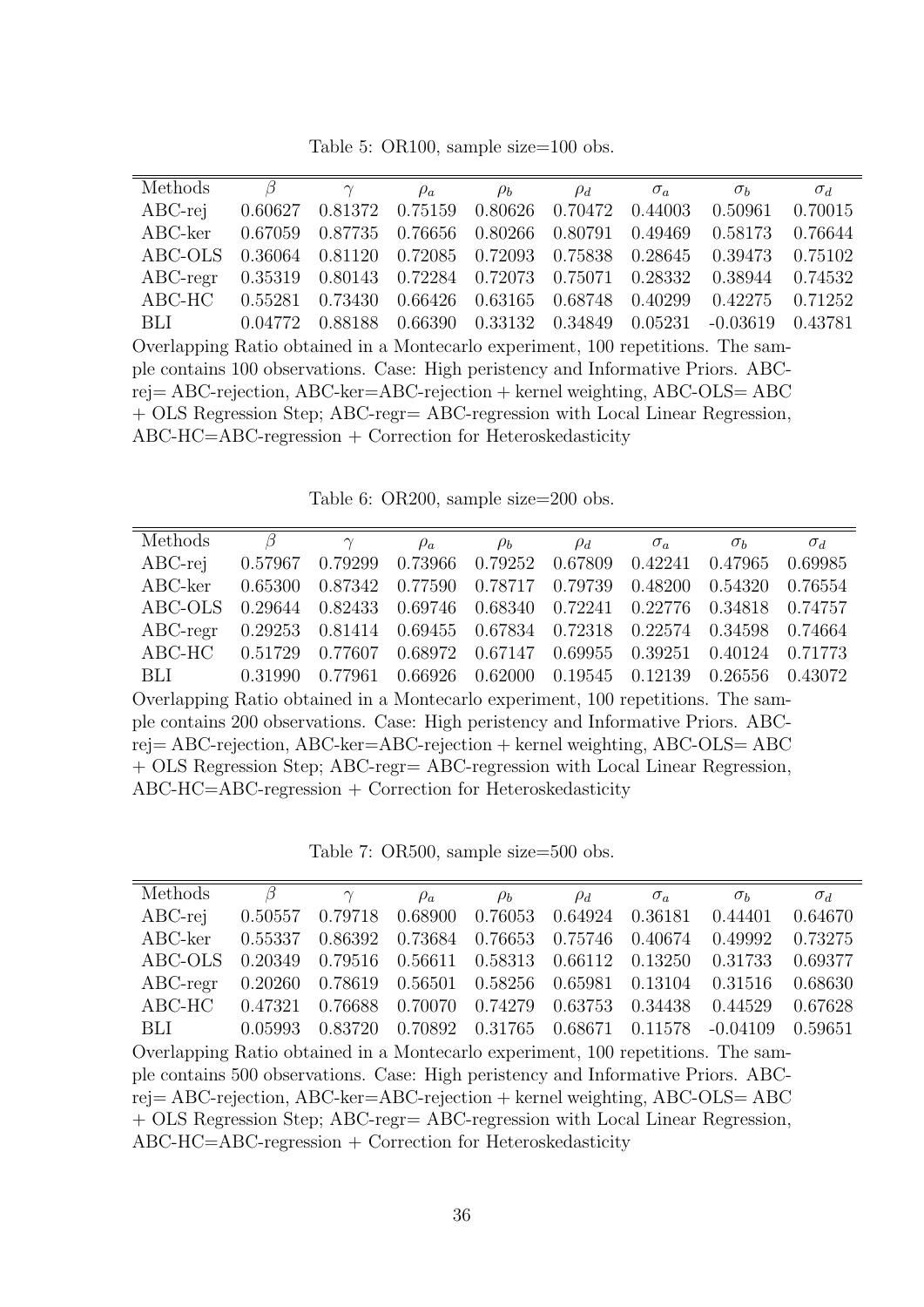<span id="page-36-0"></span>

| Par        | Prior Distr    | Prior Mean | Prior St.Dev.  |
|------------|----------------|------------|----------------|
| β          | Beta           | 0.997      | 0.001          |
| θ          | <i>Beta</i>    | 0.7        | 0.1            |
| $\phi_y$   | $\emph{Gamma}$ | 0.2        | 0.1            |
| $\phi_\pi$ | $\emph{Gamma}$ | 2.2        | 1              |
| $\rho_R$   | <i>Beta</i>    | 0.7        | 0.2            |
| $\epsilon$ | $\emph{Gamma}$ | 6          | 1              |
| $\phi$     | $\emph{Gamma}$ | 1          | $\overline{2}$ |
| $\pi$      | Uniform        | 1.002      | 1.007          |
| $\bar{l}$  | Normal         | 0          | 0.5            |
| $\gamma$   | Normal         | 0          | 0.5            |
| $\rho_A$   | Beta           | 0.70       | 0.20           |
| $\rho_G$   | <b>Beta</b>    | 0.70       | 0.20           |
| $\rho_U$   | Beta           | 0.80       | 0.10           |
| $\sigma_A$ | InvGamma       | 0.005      | 4              |
| $\sigma_G$ | InvGamma       | 0.005      | 4              |
| $\sigma_M$ | InvGamma       | 0.005      | 4              |
| $\sigma_U$ | InvGamma       | 0.005      | 4              |

<span id="page-36-1"></span>Table 8: Prior distribution for the estimation of the newkeynesian model with the occasionally binding ZLB

| Parameter  | $5\% CI$    | Mean       | $95\%CI$   |
|------------|-------------|------------|------------|
| β          | 0.99591     | 0.996279   | 0.99671    |
| $\theta$   | 0.71878     | 0.764166   | 0.804385   |
| $\phi_y$   | 11 0.116811 | 0.158159   | 0.214062   |
| $\phi_\pi$ | 1.45885     | 1.85648    | 2.28268    |
| $\rho_R$   | 0.643356    | 0.74771    | 0.836872   |
| $\epsilon$ | 6.74608     | 7.07615    | 7.45351    |
| $\phi$     | 0.15195     | 0.402306   | 0.759111   |
| $\pi$      | 1.00207     | 1.00243    | 1.00295    |
| $\rho_A$   | 0.602841    | 0.692637   | 0.775175   |
| $\rho_G$   | 0.688226    | 0.735817   | 0.765022   |
| $\rho_U$   | 0.825232    | 0.909938   | 0.978777   |
| $\sigma_A$ | 0.00401074  | 0.0058359  | 0.00846274 |
| $\sigma_G$ | 0.00394885  | 0.00479752 | 0.00609127 |
| $\sigma_M$ | 0.00325742  | 0.00443026 | 0.00595078 |
| $\sigma_U$ | 0.00401563  | 0.00548303 | 0.00745046 |
| $\bar{l}$  | 0.0300085   | 0.144853   | 0.344083   |
|            | 0.00592662  | 0.115779   | 0.312684   |

Table 9: Estimates for the Baseline sample (1966Q1-2014Q3), using only gaussian moments, ABC-SMC 10th iteration posterior mean and 5% and 95% credible interval values.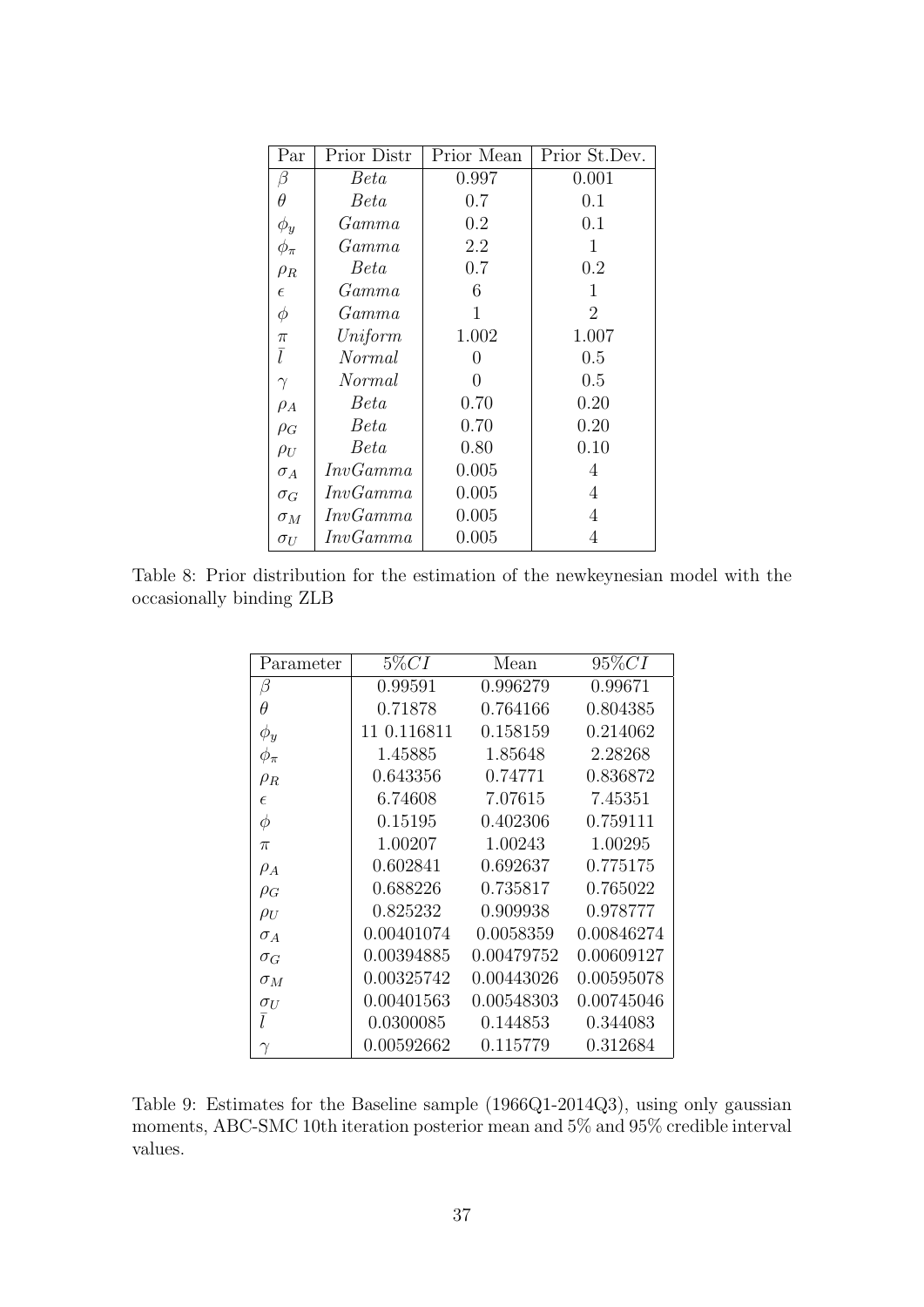| Parameter  | $5\% CI$ | Mean    | $95\% CI$ |
|------------|----------|---------|-----------|
| β          | 0.99483  | 0.99520 | 0.99583   |
| Ĥ          | 0.66356  | 0.70538 | 0.73836   |
| $\phi_y$   | 0.10252  | 0.15220 | 0.19152   |
| $\phi_\pi$ | 1.49748  | 1.82866 | 2.25048   |
| $\rho_r$   | 0.45842  | 0.51579 | 0.61003   |
| $\epsilon$ | 5.11345  | 5.56714 | 6.00983   |
| $\phi$     | 0.19322  | 0.59177 | 1.33045   |
| $\pi$      | 1.00595  | 1.00621 | 1.00667   |
| $\rho_A$   | 0.72697  | 0.82690 | 0.91660   |
| $\rho_G$   | 0.67377  | 0.71112 | 0.76632   |
| $\rho_U$   | 0.73527  | 0.83825 | 0.94086   |
| $\sigma_A$ | 0.00325  | 0.00453 | 0.00576   |
| $\sigma_G$ | 0.00337  | 0.00379 | 0.00423   |
| $\sigma_M$ | 0.00338  | 0.00425 | 0.00494   |
| $\sigma_U$ | 0.00352  | 0.00483 | 0.00623   |
| l          | 0.00330  | 0.12036 | 0.29326   |
|            | 0.00866  | 0.24216 | 0.53122   |

Table 10: Estimates for the Great Moderation sub-sample (1983Q1-2008Q3), using only gaussian moments, ABC-SMC 10th iteration posterior mean and 5% and 95% credible interval values.

| Parameter  | $5\% CI$       | Mean    | $95\% CI$ |
|------------|----------------|---------|-----------|
| β          | 0.9967         | 0.9971  | 0.9974    |
| θ          | 0.7403         | 0.7719  | 0.7973    |
| $\phi_y$   | 0.1385         | 0.1715  | 0.2073    |
| $\phi_\pi$ | 1.5818         | 1.817   | 2.2302    |
| $\rho_r$   | 0.6532         | 0.7498  | 0.8106    |
| $\epsilon$ | 5.6922         | 5.9553  | 6.2826    |
| $\phi$     | 0.1547         | 0.5162  | 0.9885    |
| $\pi$      | 1.0030         | 1.0035  | 1.0040    |
| $\rho_A$   | 0.8421         | 0.9438  | 0.9923    |
| $\rho_G$   | 0.7334         | 0.7806  | 0.8140    |
| $\rho_U$   | 0.4984         | 0.5965  | 0.6743    |
| $\sigma_A$ | 0.0030         | 0.0044  | 0.00634   |
| $\sigma_G$ | 0.0038         | 0.0044  | 0.00508   |
| $\sigma_M$ | 0.0039         | 0.00508 | 0.0067    |
| $\sigma_U$ | $\, 0.0031 \,$ | 0.0044  | 0.0055    |
| l          | 0.0443         | 0.1680  | 0.3280    |
|            | 0.1508         | 0.3175  | 0.5380    |

Table 11: Estimates for the Great Moderation +ZLB sub-sample (1983Q1-2014Q3), using only gaussian moments, ABC-SMC 10th iteration posterior mean and 5% and 95% credible interval values.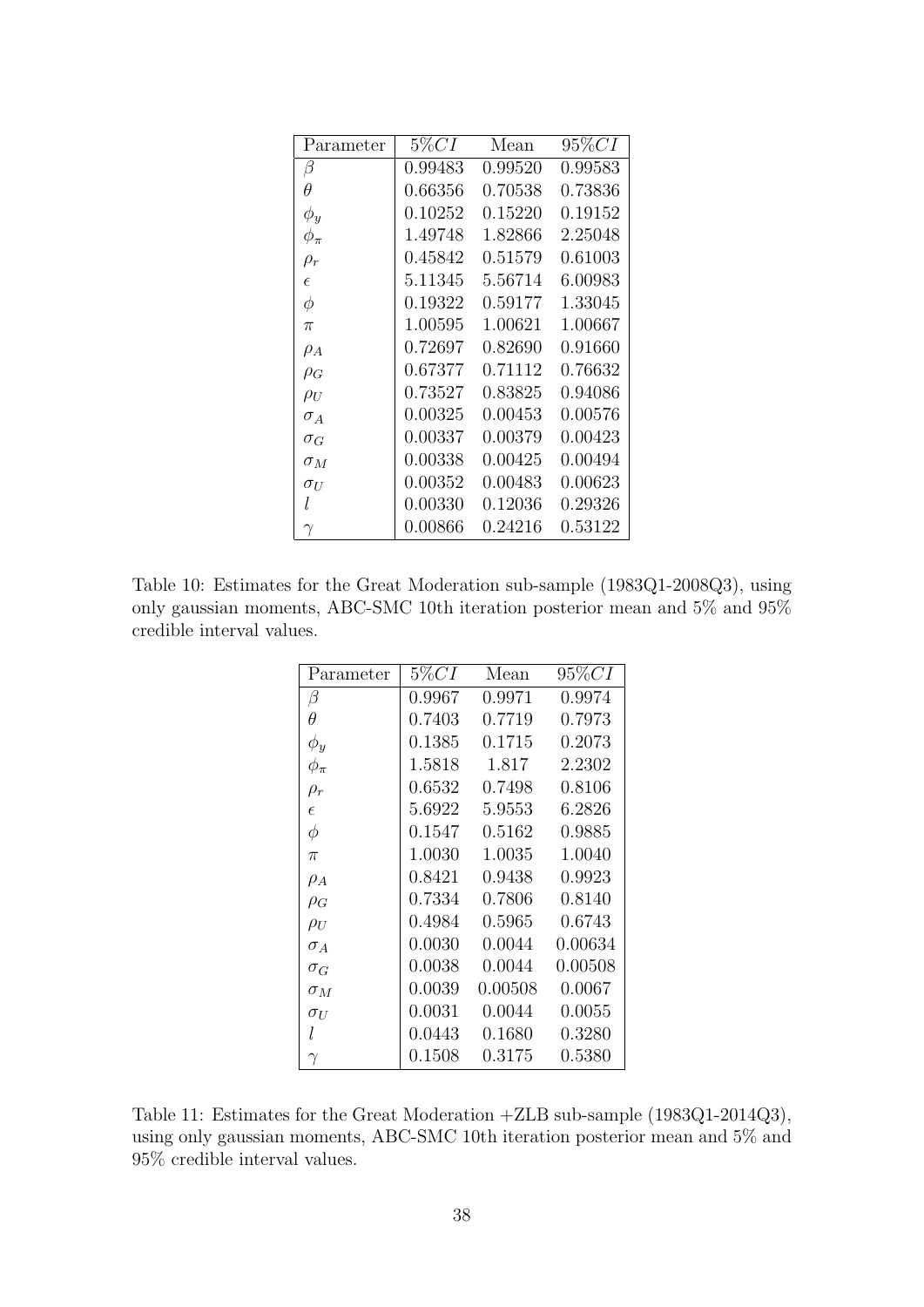<span id="page-38-0"></span>

| Parameter  | $5\% CI$ | Mean    | $95\% CI$ |
|------------|----------|---------|-----------|
| β          | 0.99512  | 0.9953  | 0.99583   |
| θ          | 0.69172  | 0.73243 | 0.8051    |
| $\phi_y$   | 0.11763  | 0.14271 | 0.1891    |
| $\phi_\pi$ | 1.28688  | 1.9525  | 2.5373    |
| $\rho_r$   | 0.64005  | 0.7029  | 0.8352    |
| $\epsilon$ | 5.43814  | 5.8696  | 6.0763    |
| $\phi$     | 0.10567  | 0.3181  | 0.8044    |
| $\pi$      | 1.0039   | 1.0046  | 1.00536;  |
| $\rho_A$   | 0.77037  | 0.8747  | 0.9265    |
| $\rho_G$   | ;0.70265 | 0.7492  | 0.8218    |
| $\rho_U$   | 0.41432  | 0.50462 | 0.5395    |
| $\sigma_A$ | 0.0037   | 0.0053  | 0.0073    |
| $\sigma_G$ | 0.0046   | 0.0062  | 0.0070    |
| $\sigma_M$ | 0.0035   | 0.0046  | 0.0056    |
| $\sigma_U$ | 0.0043   | 0.00504 | 0.0068    |
| l          | 0.0740   | 0.3899  | 0.5464    |
|            | 0.01824  | 0.10519 | 0.40064   |

Table 12: Estimates for the Great Volatility II sub-sample (2001Q1-2014Q3), using only gaussian moments, ABC-SMC 10th iteration posterior mean and 5% and 95% credible interval values.

| Parameter  | $5\% CI$   | Mean       | $95\% CI$  |
|------------|------------|------------|------------|
| β          | 0.99624    | 0.996852   | 0.997151   |
| $\theta$   | 0.706703   | 0.746625   | 0.791787   |
| $\phi_y$   | 0.114461   | 0.191332   | 0.264339   |
| $\phi_\pi$ | 1.49242    | 1.97145    | 2.36059    |
| $\rho_R$   | 0.555455   | 0.6427     | 0.69883    |
| $\epsilon$ | 5.56305    | 5.88184    | 6.15413    |
| $\phi$     | 0.101903   | 0.353194   | 0.821647   |
| $\pi$      | 1.00467    | 1.00515    | 1.00584    |
| $\rho_A$   | 0.672021   | 0.748399   | 0.791278   |
| $\rho_G$   | 0.719414   | 0.759741   | 0.789415   |
| $\rho_U$   | 0.519773   | 0.59543    | 0.648594   |
| $\sigma_A$ | 0.00337889 | 0.00437111 | 0.00567692 |
| $\sigma_G$ | 0.00437548 | 0.00484554 | 0.00545708 |
| $\sigma_M$ | 0.00336325 | 0.0043778  | 0.00548099 |
| $\sigma_U$ | 0.0038067  | 0.0049121  | 0.00665101 |
| l          | 0.0439899  | 0.202102   | 0.405959   |
| $\gamma$   | 0.0383722  | 0.194152   | 0.348914   |

Table 13: Estimates for the Baseline sample (1966Q1-2014Q3), using gaussian and non-gaussian moments, ABC-SMC 10th iteration posterior mean and 5% and 95% credible interval values.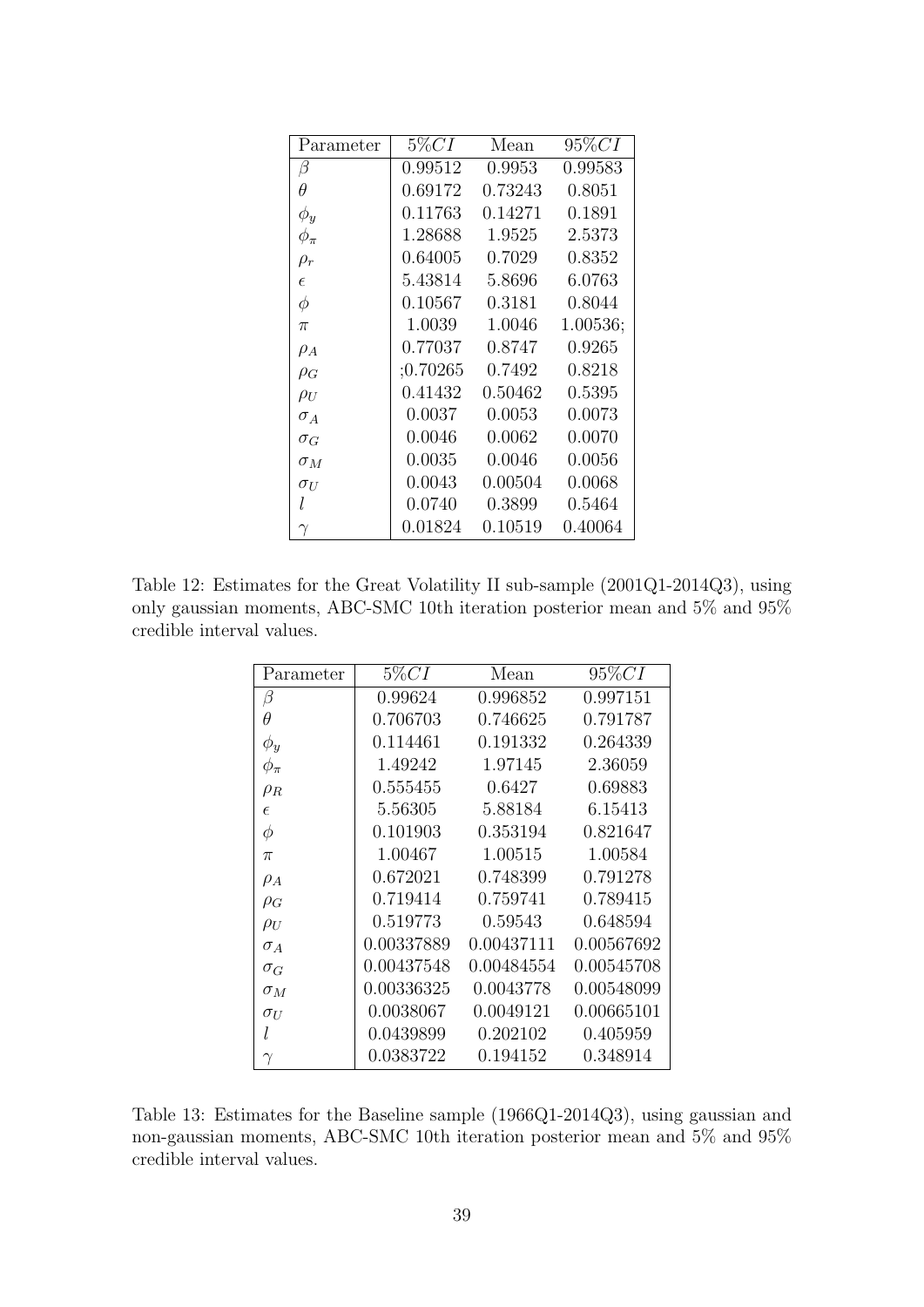| Parameter  | $5\% CI$ | Mean   | $95\% CI$ |
|------------|----------|--------|-----------|
| β          | 0.99569  | 0.9962 | 0.9967    |
| θ          | 0.7462   | 0.7864 | 0.8190    |
| $\phi_y$   | 0.17864  | 0.2308 | 0.2727    |
| $\phi_\pi$ | 2.2062   | 2.5943 | 2.90280   |
| $\rho_r$   | 0.3969   | 0.4664 | 0.5124    |
| $\epsilon$ | 6.2492   | 6.6182 | 7.1278    |
| $\phi$     | 0.5348   | 1.6724 | 3.07298   |
| $\pi$      | 1.0062   | 1.0064 | 1.00679   |
| $\rho_A$   | 0.7309   | 0.8182 | 0.9135    |
| $\rho_G$   | 0.7257   | 0.7617 | 0.8020    |
| $\rho_U$   | 0.5355   | 0.6251 | 0.71412   |
| $\sigma_A$ | ;0.0039  | 0.0048 | 0.00587   |
| $\sigma_G$ | 0.0034   | 0.0038 | 0.00441   |
| $\sigma_M$ | 0.00314  | 0.0036 | 0.00428   |
| $\sigma_U$ | 0.00404  | 0.0052 | 0.00680   |
| l          | 0.5625   | 0.7337 | 0.9362    |
|            | 0.0226   | 0.1072 | 0.2849    |

Table 14: Estimates for the Great Moderation sub-sample (1983Q1-2008Q3), using gaussian and non-gaussian moments, ABC-SMC 10th iteration posterior mean and  $5\%$  and  $95\%$  credible interval values.

| Parameter  | $5\% CI$   | Mean       | $95\% CI$  |
|------------|------------|------------|------------|
| β          | 0.995834   | 0.996229   | 0.996659   |
| Ĥ          | 0.763125   | 0.794579   | 0.84167    |
| $\phi_y$   | 0.123546   | 0.178209   | 0.232961   |
| $\phi_\pi$ | 1.79105    | 2.20896    | 2.62851    |
| $\rho_r$   | 0.606357   | 0.694911   | 0.790621   |
| $\epsilon$ | 5.07277    | 5.3655     | 5.68538    |
| $\phi$     | 0.152892   | 0.355819   | 0.806334   |
| $\pi$      | 1.00274    | 1.00314    | 1.00371    |
| $\rho_A$   | 0.678949   | 0.796617   | 0.861448   |
| $\rho_G$   | 0.738915   | 0.761976   | 0.803161   |
| $\rho_U$   | 0.728303   | 0.84731    | 0.919905   |
| $\sigma_A$ | 0.00349434 | 0.00444531 | 0.00644926 |
| $\sigma_G$ | 0.00387025 | 0.00477542 | 0.00580725 |
| $\sigma_M$ | 0.00317167 | 0.00445699 | 0.00583731 |
| $\sigma_U$ | 0.00435183 | 0.00615152 | 0.00815232 |
| l          | 0.0148726  | 0.204401   | 0.416093   |
| $\gamma$   | 0.00826553 | 0.176484   | 0.317272   |

Table 15: Estimates for the Great Moderation +ZLB sub-sample (1983Q1-2014Q3), using gaussian and non gaussian moments, ABC-SMC 10th iteration posterior mean and 5% and 95% credible interval values.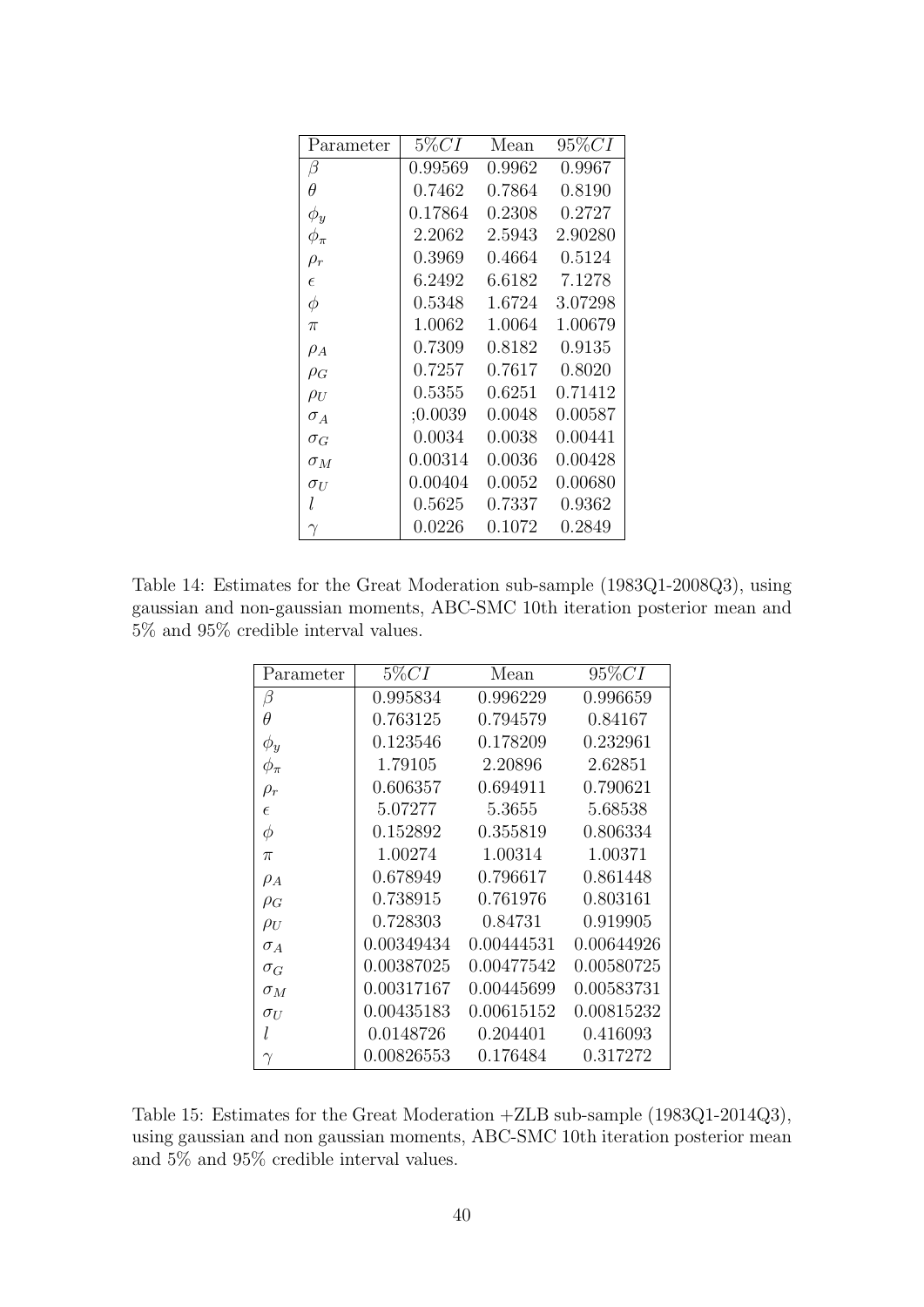| Parameter    | $5\% CI$ | Mean   | $95\% CI$ |
|--------------|----------|--------|-----------|
| β            | 0.9963   | 0.9968 | 0.9972    |
| $\theta$     | 0.6779   | 0.7133 | 0.7623    |
| $\phi_y$     | 0.1258   | 0.1706 | 0.2181    |
| $\phi_{\pi}$ | 1.3898   | 1.6264 | 2.0326    |
| $\rho_r$     | 0.6158   | 0.7225 | 0.8099    |
| $\epsilon$   | 5.7602   | 6.1574 | 6.4772    |
| $\phi$       | 0.0867   | 0.2295 | 0.7533    |
| $\pi$        | 1.0023   | 1.0028 | 1.0036    |
| $\rho_A$     | 0.5577   | 0.6525 | 0.8684    |
| $\rho_G$     | 0.7107   | 0.7650 | 0.7931    |
| $\rho_U$     | 0.8613   | 0.9393 | 0.9914    |
| $\sigma_A$   | 0.0042   | 0.0060 | 0.0076    |
| $\sigma_G$   | 0.00280  | 0.0035 | 0.005     |
| $\sigma_M$   | 0.0037   | 0.0046 | 0.0056    |
| $\sigma_U$   | 0.0037   | 0.0048 | 0.0060    |
| l            | 0.0139   | 0.1085 | 0.3500    |
| $\gamma$     | 0.0292   | 0.1361 | 0.3746    |

Table 16: Estimates Great Volatility II sub-sample (2001Q1-2014Q3), using gaussian and non gaussian moments, ABC-SMC 10th iteration posterior mean and 5% and 95% credible interval values.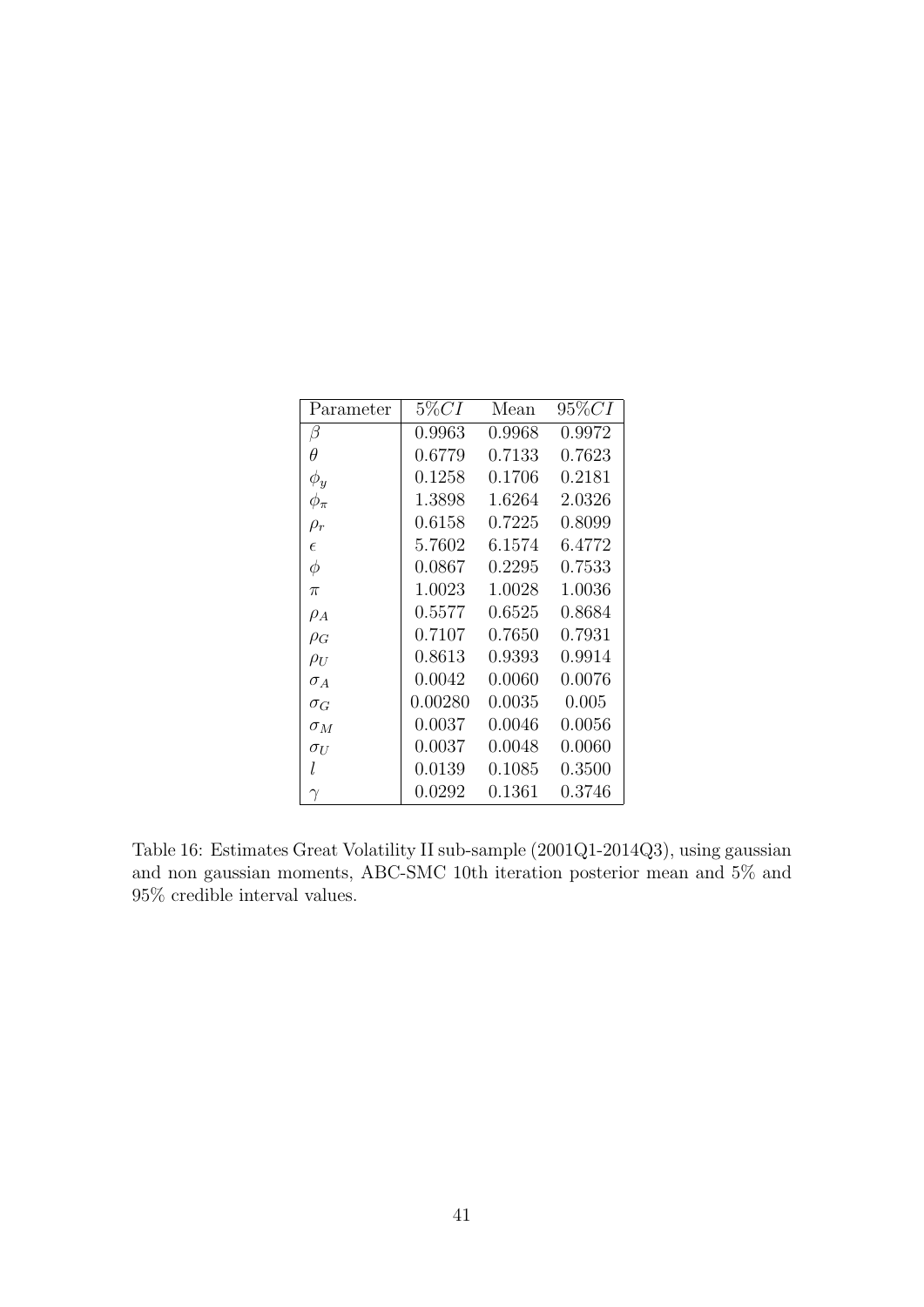<span id="page-41-0"></span>

Figure 1: Distribution of the sample autocovariance for an AR(1) process with  $\phi = 0.50$  for different sample sizes: from 50 to 2000 observations. The pink plane represents the population autocovariance.

<span id="page-41-1"></span>

Figure 2: Distribution of the sample autocovariance for an AR(1) process with  $\phi = 0.99$  for different sample sizes: from 50 to 4000 observations. The pink plane represents the population autocovariance.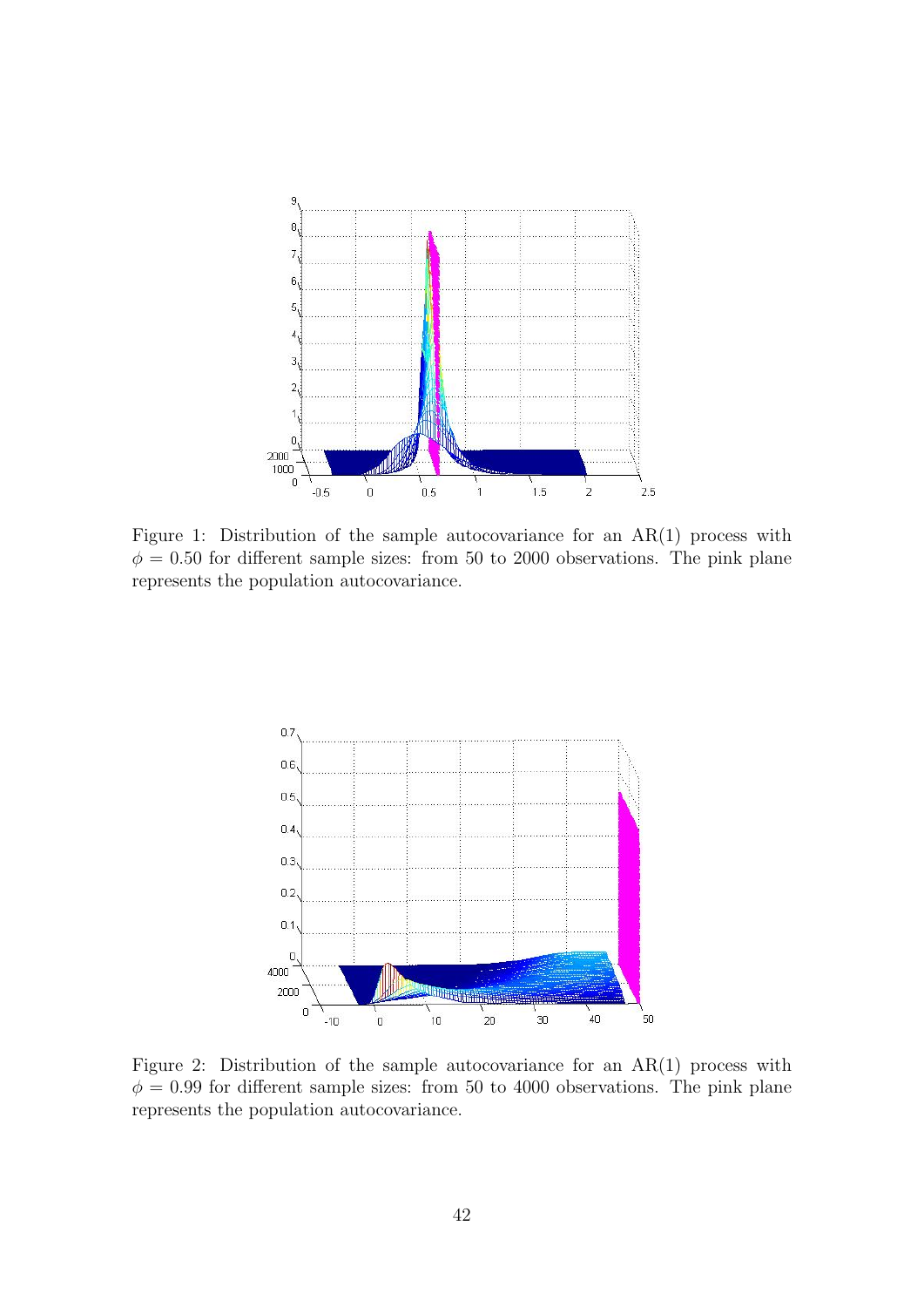<span id="page-42-0"></span>

Figure 3: RMSE of the Montecarlo experiment: AR(1) process. Comparison among the ABC, HAC-BLI, Bootstrapping-BLI estimators, sample size=100. Different autocorrelations on the horizontal axis.

<span id="page-42-1"></span>

Figure 4: RMSE of the Montecarlo experiment: AR(1) process. Comparison among the ABC, HAC-BLI, Bootstrapping-BLI estimators, sample size=300. Different autocorrelations on the horizontal axis.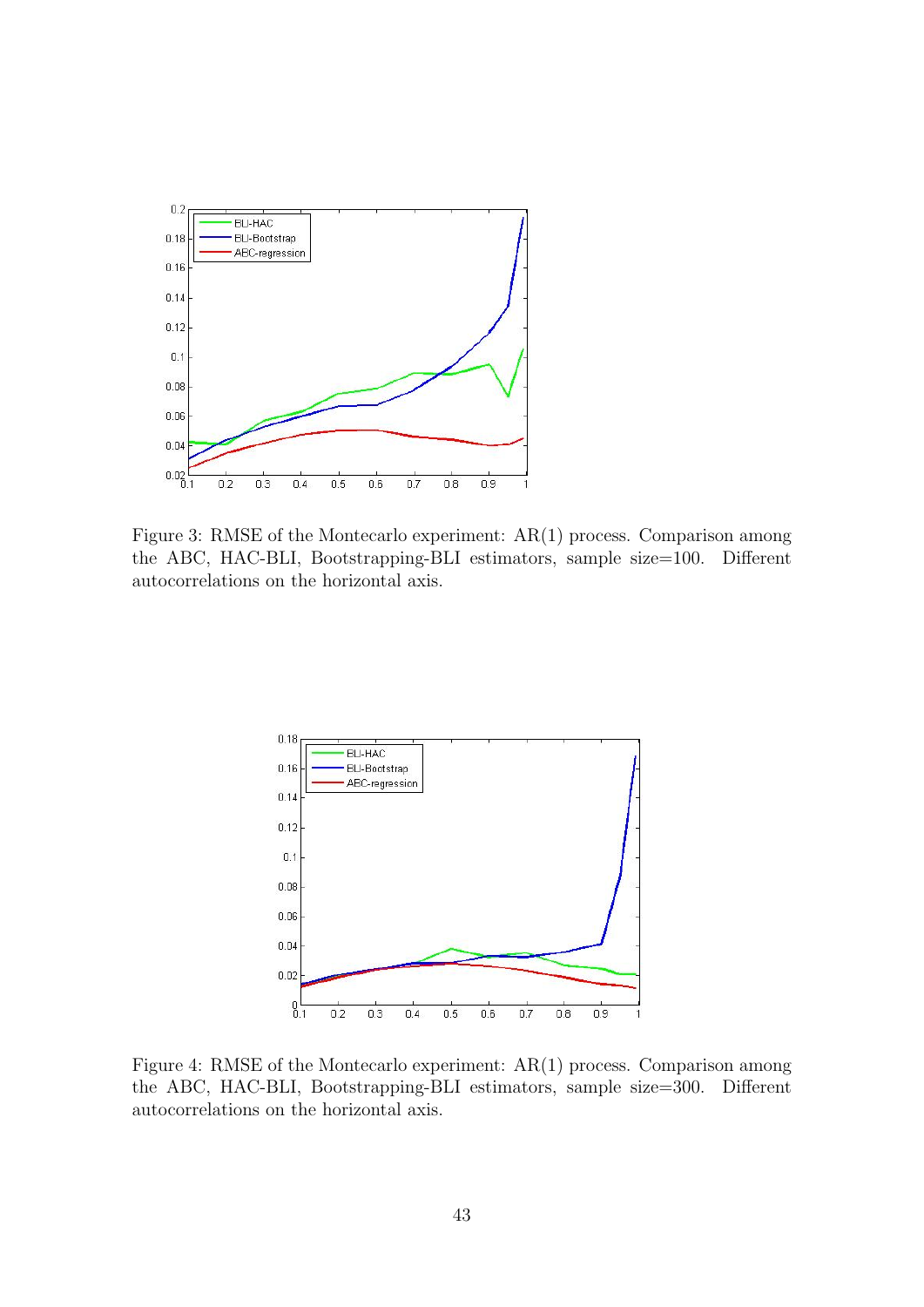<span id="page-43-0"></span>

Figure 5: RMSE of the Montecarlo experiment: AR(1) process. Comparison among the ABC, HAC-BLI, Bootstrapping-BLI estimators, sample size=1000. Different autocorrelations on the horizontal axis.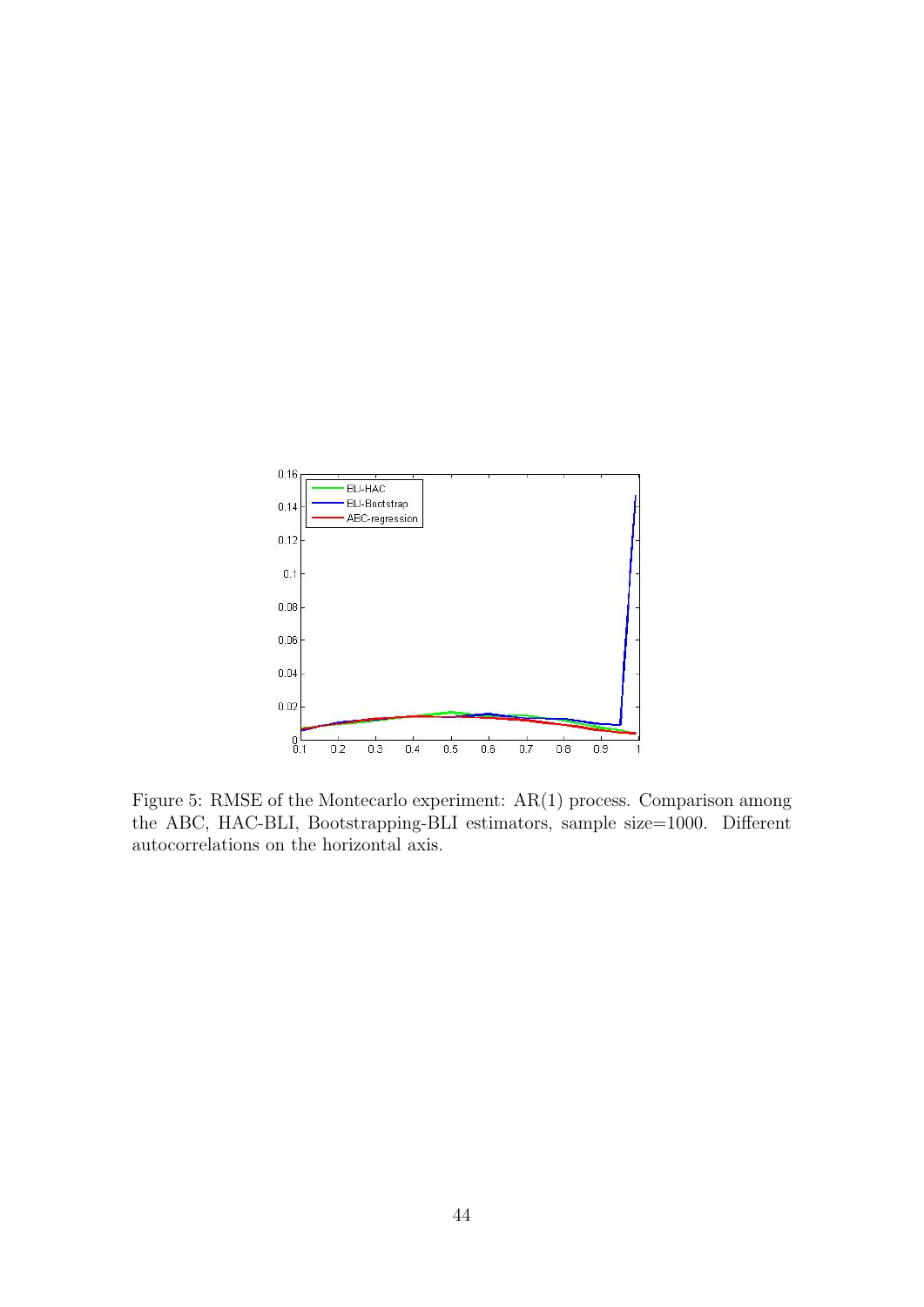<span id="page-44-0"></span>

Figure 6: Overlapping Ratios of the Montecarlo experiment: AR(1) process. Comparison among the ABC, HAC-BLI, Bootstrapping-BLI estimators, sample size=100. Different autocorrelations on the horizontal axis.

<span id="page-44-1"></span>

Figure 7: Overlapping Ratios of the Montecarlo experiment: AR(1) process. Comparison among the ABC, HAC-BLI, Bootstrapping-BLI estimators, sample size=300. Different autocorrelations on the horizontal axis.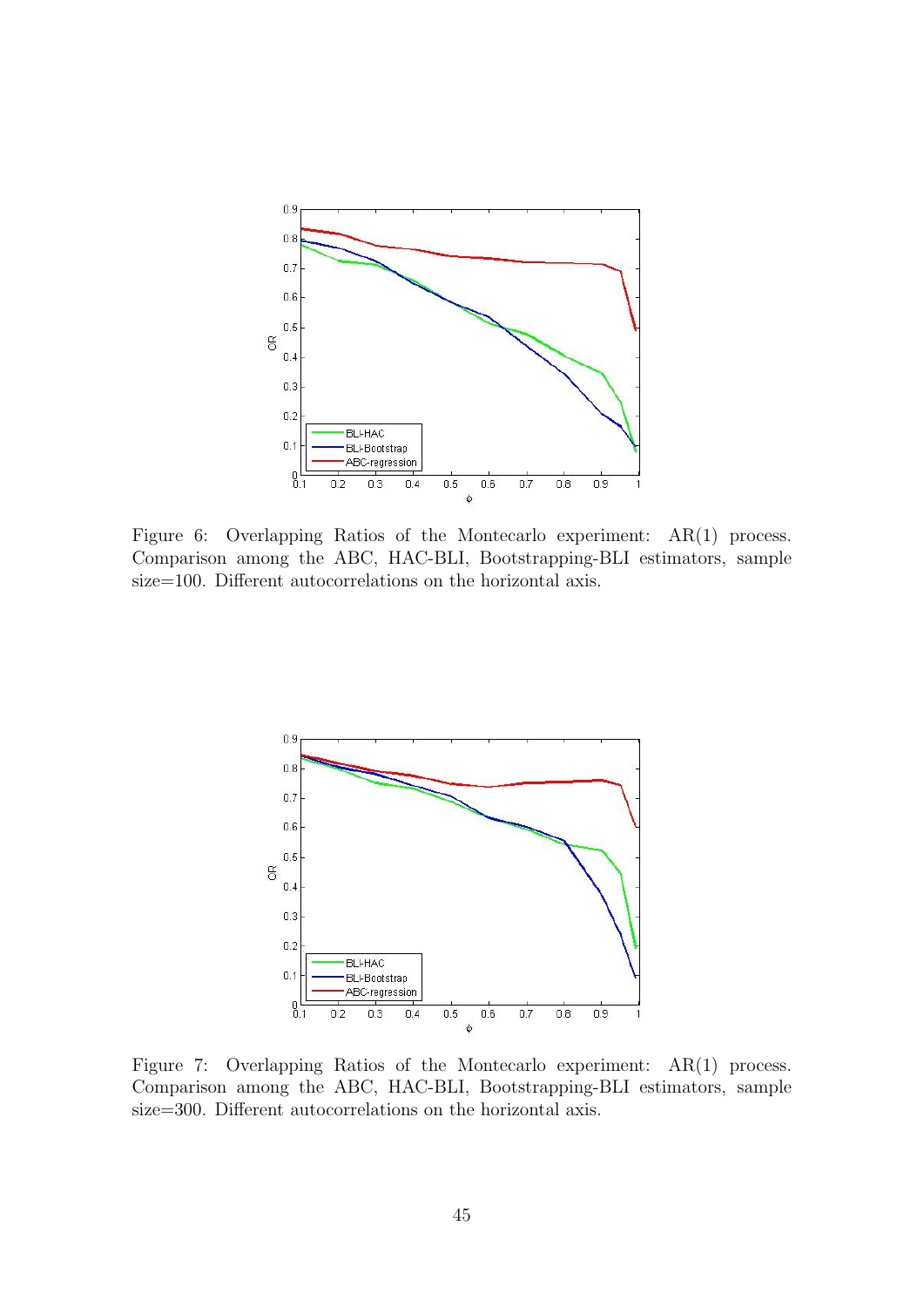<span id="page-45-0"></span>

Figure 8: Overlapping Ratios of the Montecarlo experiment: AR(1) process. Comparison among the ABC, HAC-BLI, Bootstrapping-BLI estimators, sample size=1000. Different autocorrelations on the horizontal axis.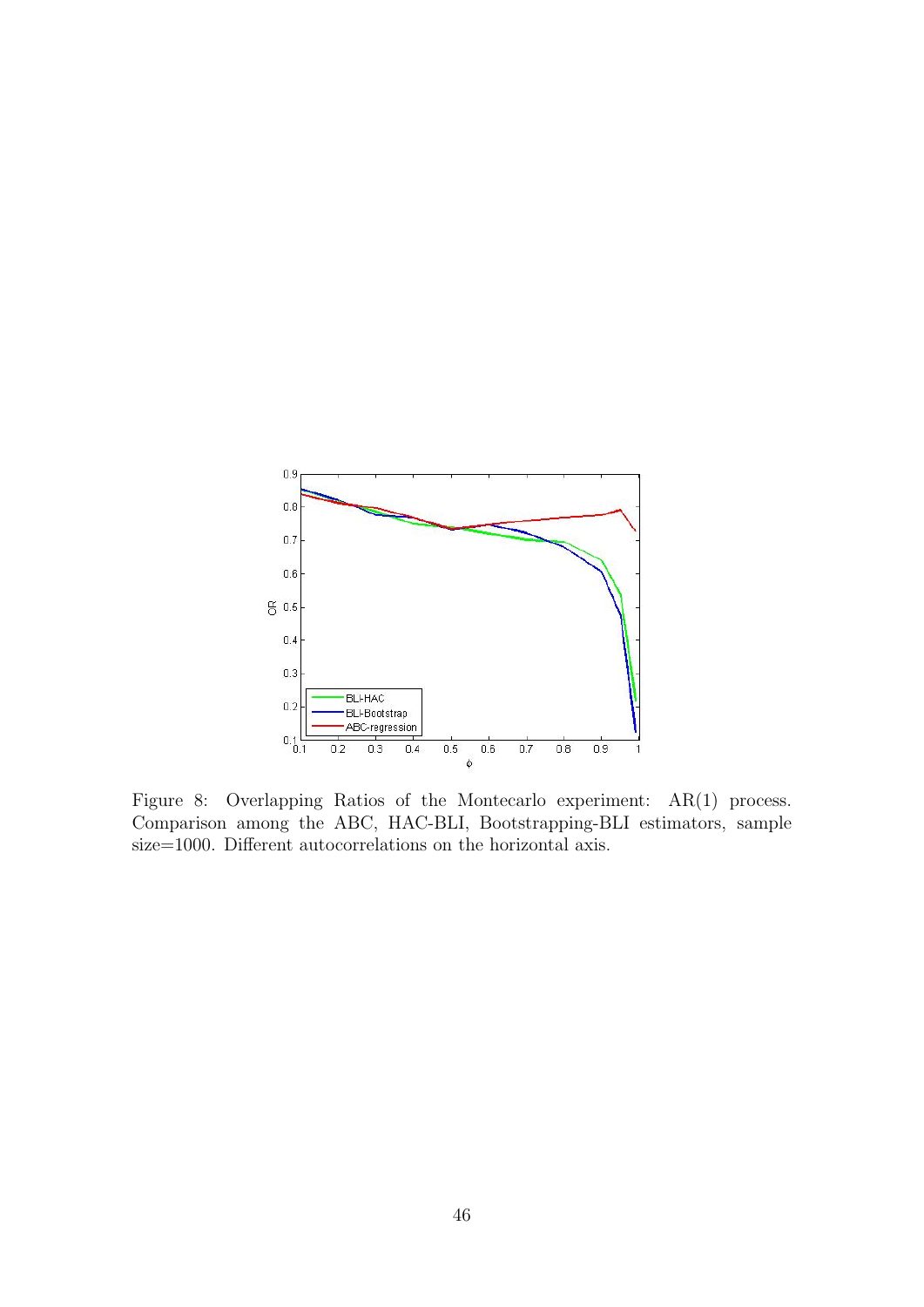<span id="page-46-0"></span>

Figure 9: Approximate posterior distributions obtained for the first 10 iterations of the ABC-SMC for the parameter  $\rho_U$  in an estimation exercise (Estimation of the subsample Great Moderation + ZLB, using gaussian moments.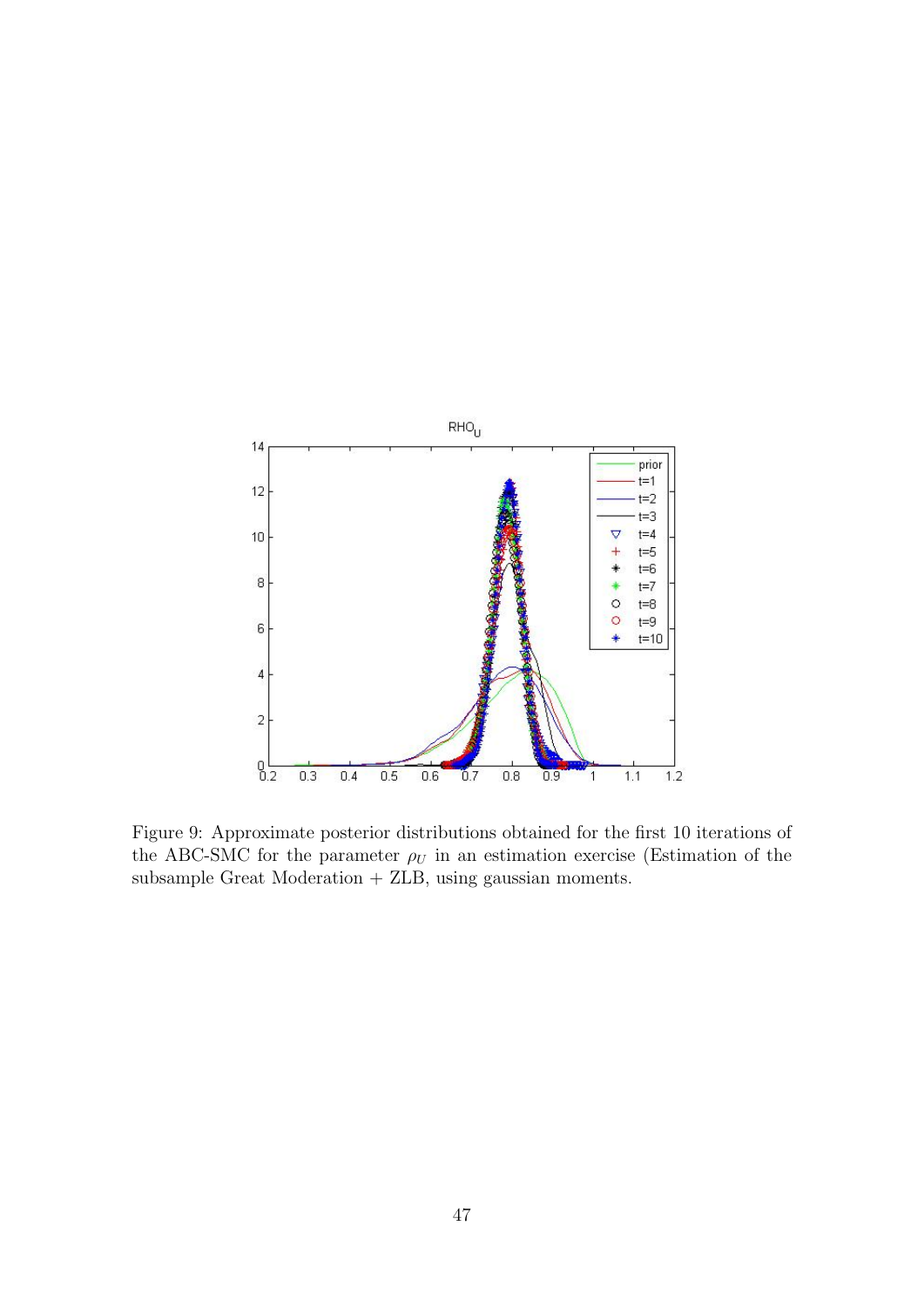<span id="page-47-0"></span>

Figure 10: 2-standard deviation Impulse responses of preference shock for 4 different sub-samples: Baseline (SW), Great Moderation (GM), Great Moderation+Zero Lower Bound (GM+ZLB), Great Volatility-II (GV). ABC-SMC is performed using only gaussian moments. Priors and 10-th iteration approximate posteriors are reported.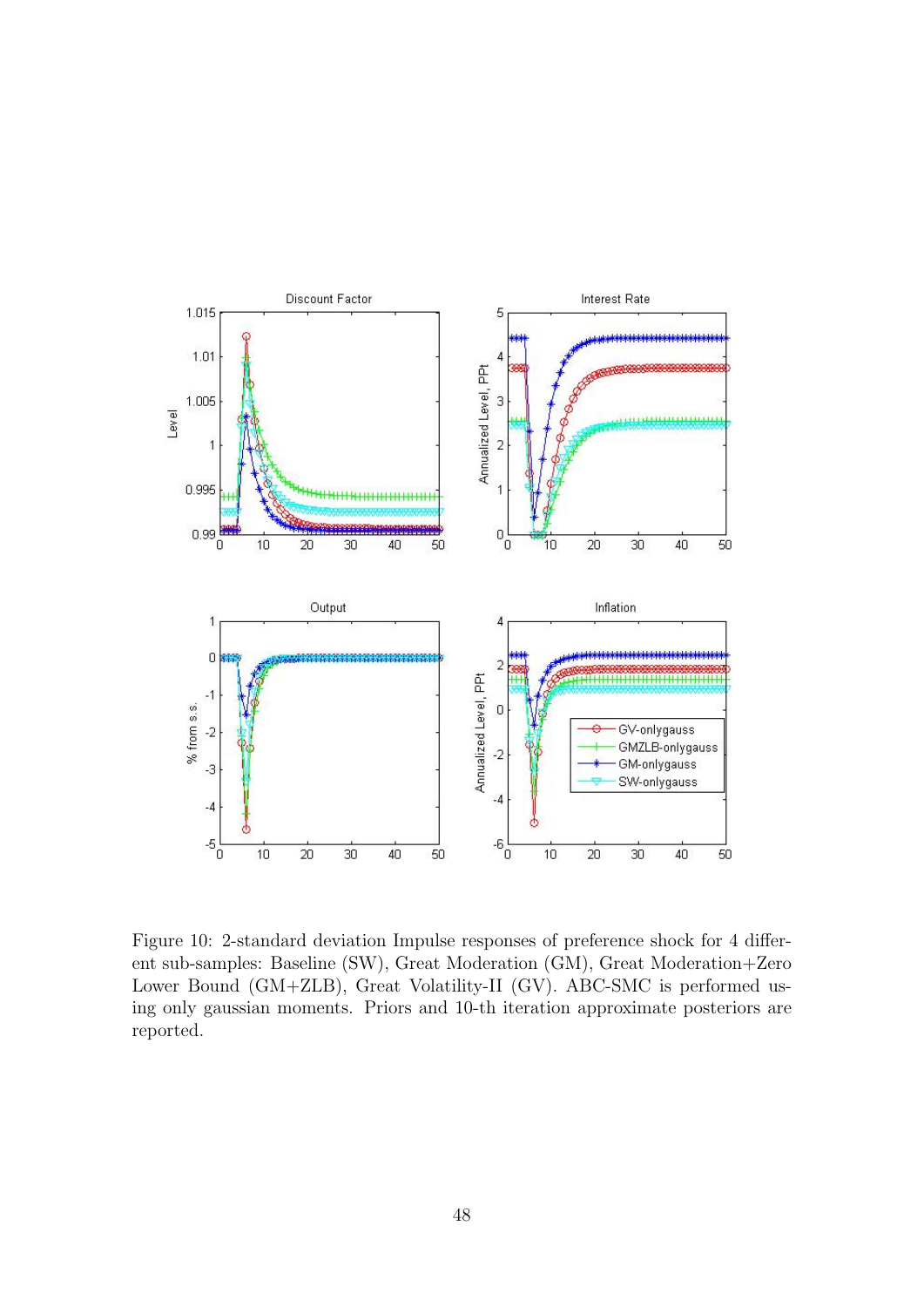<span id="page-48-0"></span>

Figure 11: 2-standard deviation Impulse responses of preference shock for 4 different sub-samples: Baseline (SW), Great Moderation (GM), Great Moderation+Zero Lower Bound (GM+ZLB), Great Volatility-II (GV). ABC-SMC is performed using gaussian and non-gaussian moments. Priors and 10-th iteration approximate posteriors are reported.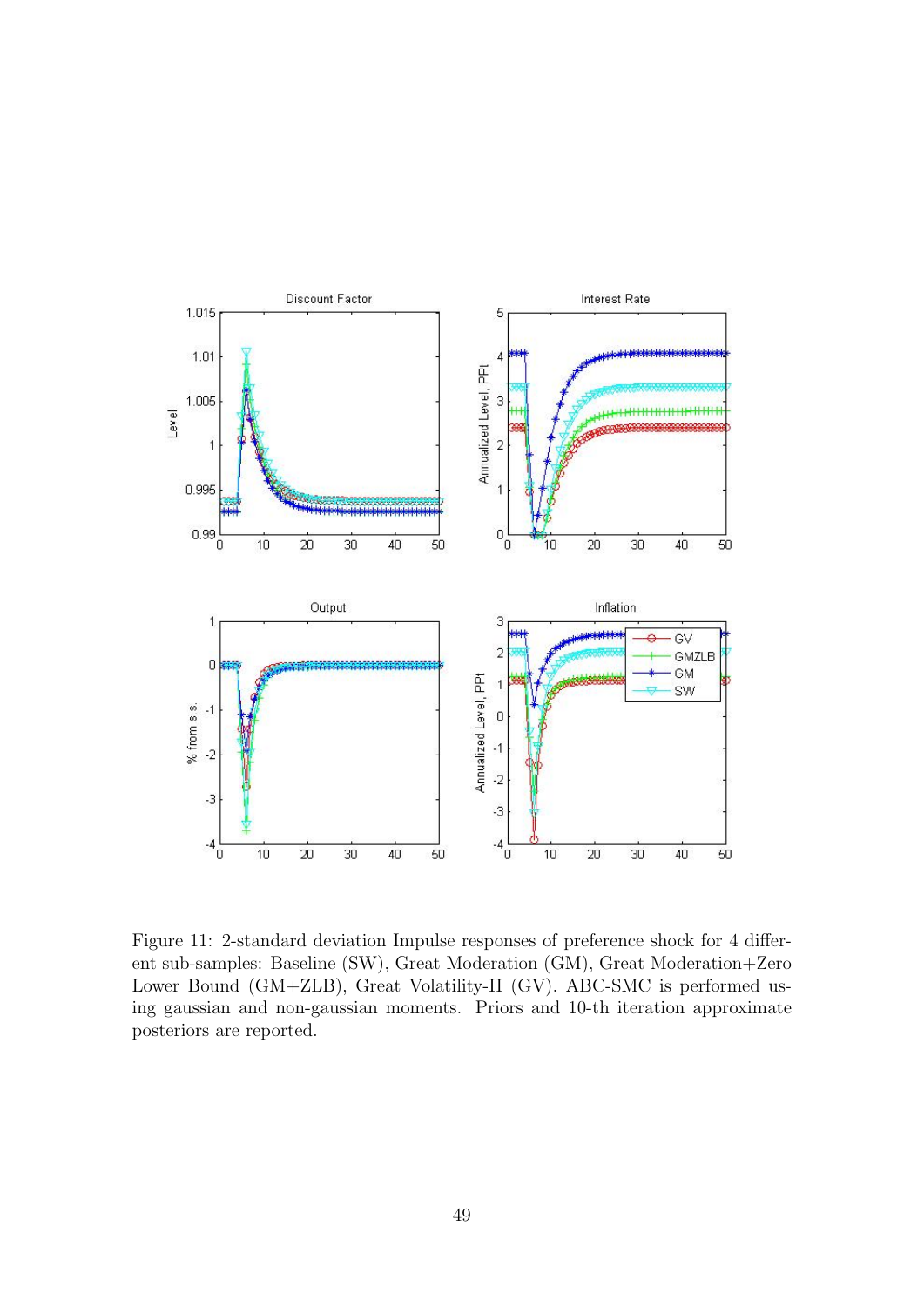

Figure 12: Prior and posterior distributions for the newkeynesian model for 4 different sub-samples: Baseline (SW), Great Moderation (GM), Great Moderation+Zero Lower Bound (GM+ZLB), Great Volatility-II (GV). ABC-SMC is performed using only gaussian moments. Priors and 10-th iteration approximate posteriors are reported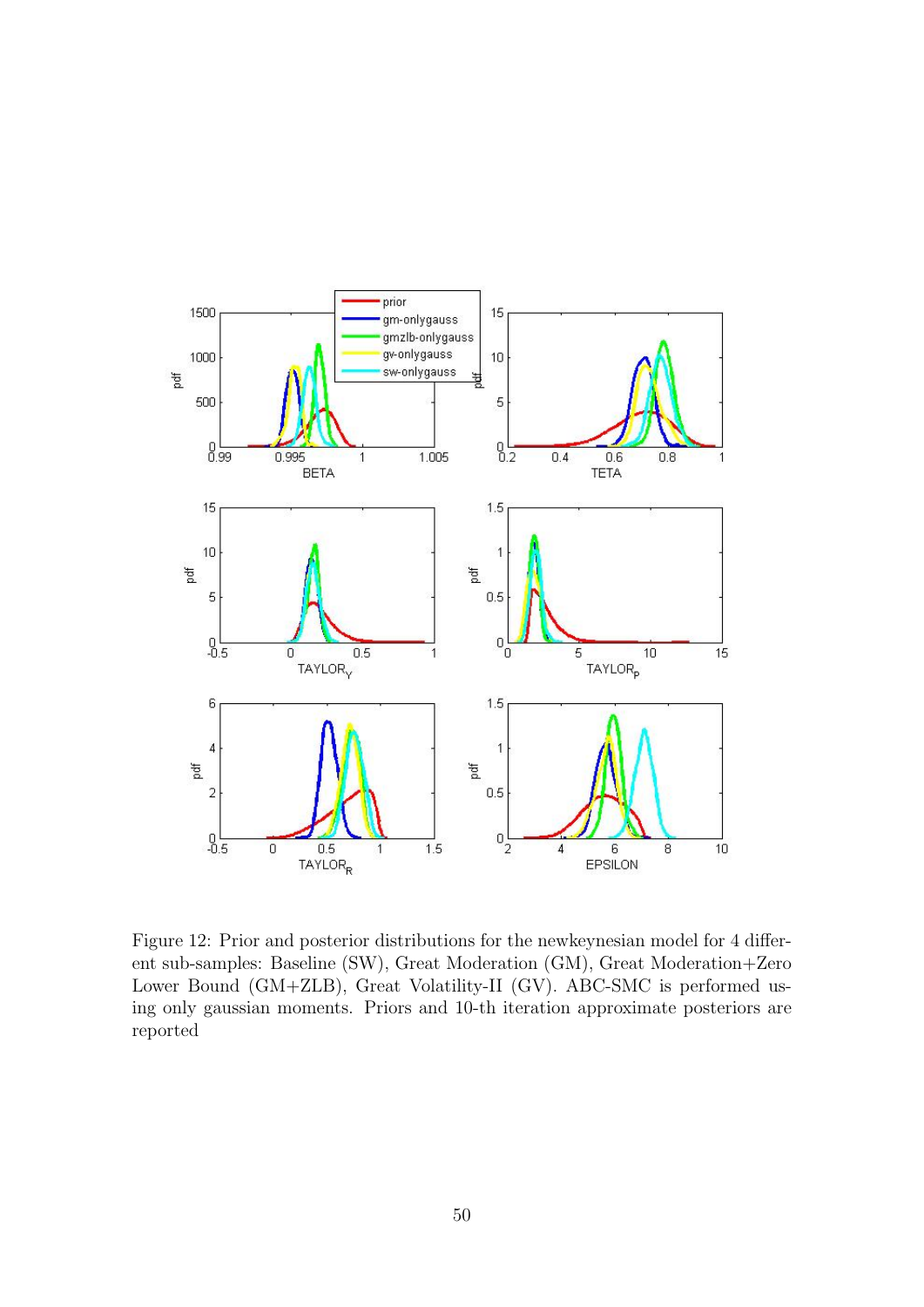

Figure 13: Prior and posterior distributions for the newkeynesian model for 4 different sub-samples: Baseline (SW), Great Moderation (GM), Great Moderation+Zero Lower Bound (GM+ZLB), Great Volatility-II (GV). ABC-SMC is performed using only gaussian moments. Priors and 10-th iteration approximate posteriors are reported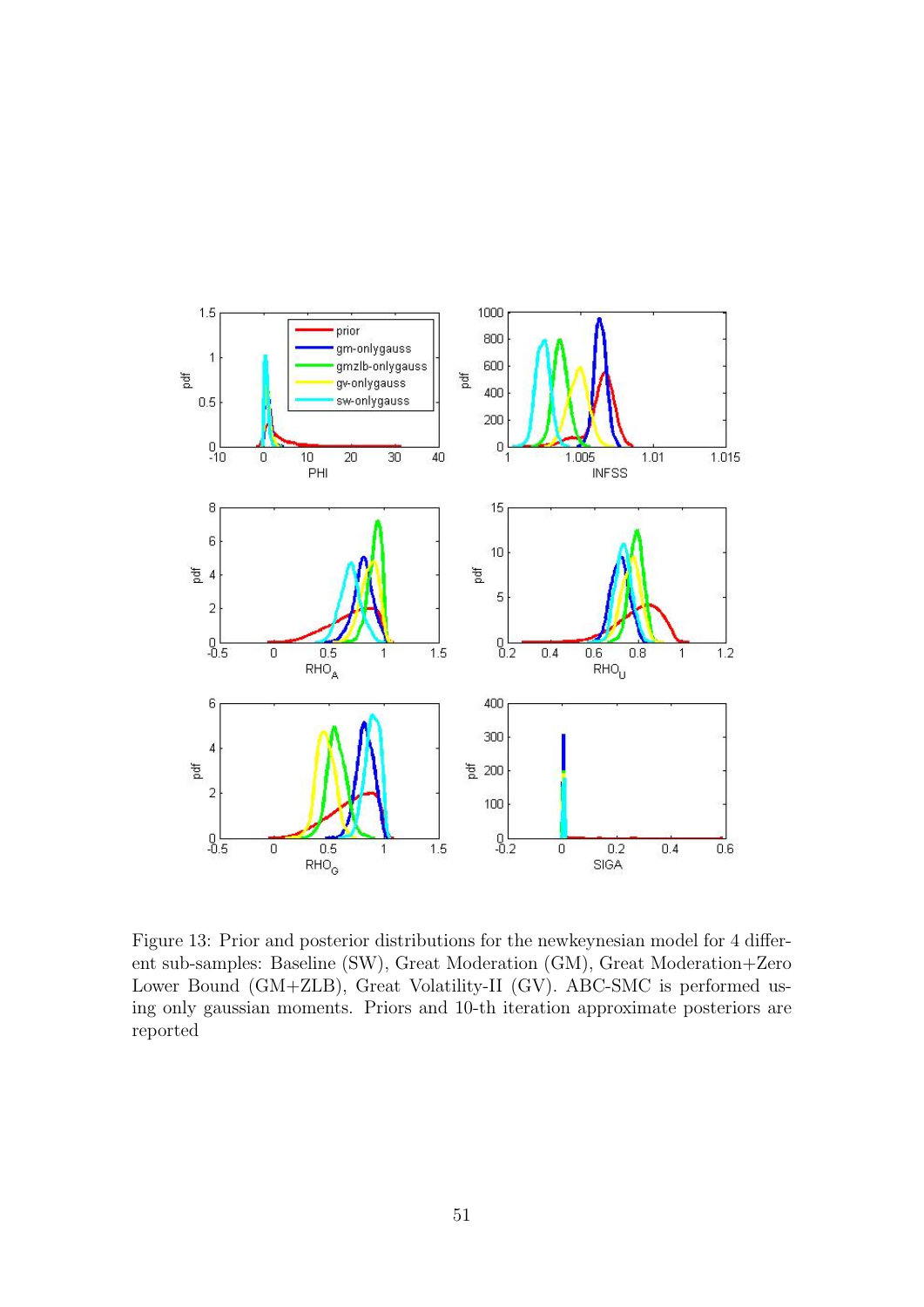

Figure 14: Prior and posterior distributions for the newkeynesian model for 4 different sub-samples: Baseline (SW), Great Moderation (GM), Great Moderation+Zero Lower Bound (GM+ZLB), Great Volatility-II (GV). ABC-SMC is performed using only gaussian moments. Priors and 10-th iteration approximate posteriors are reported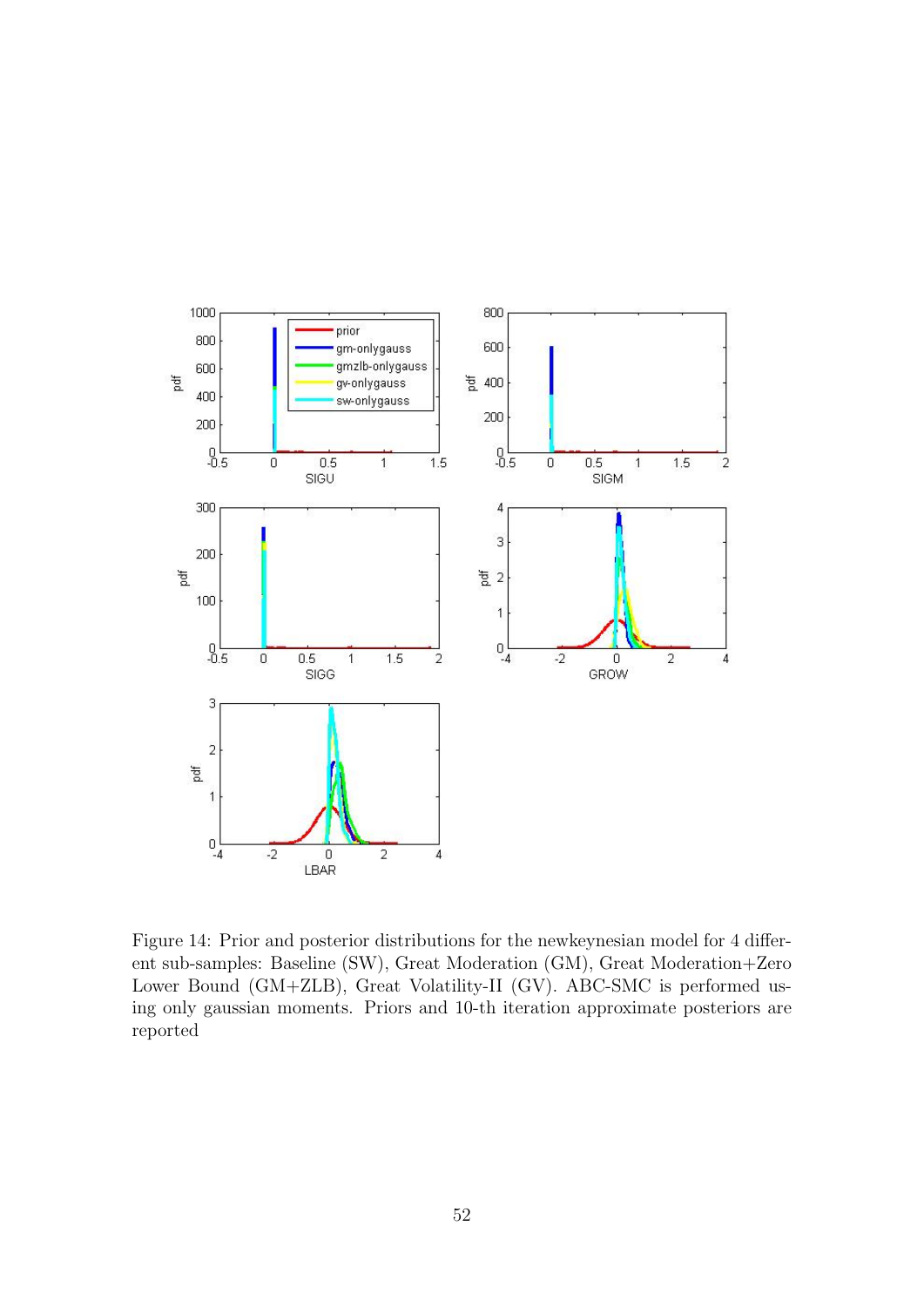

Figure 15: Prior and posterior distributions for the newkeynesian model for 4 different sub-samples: Baseline (SW), Great Moderation (GM), Great Moderation+Zero Lower Bound (GM+ZLB), Great Volatility-II (GV). ABC-SMC is performed using gaussian and non-gaussian moments. Priors and 10-th iteration approximate posteriors are reported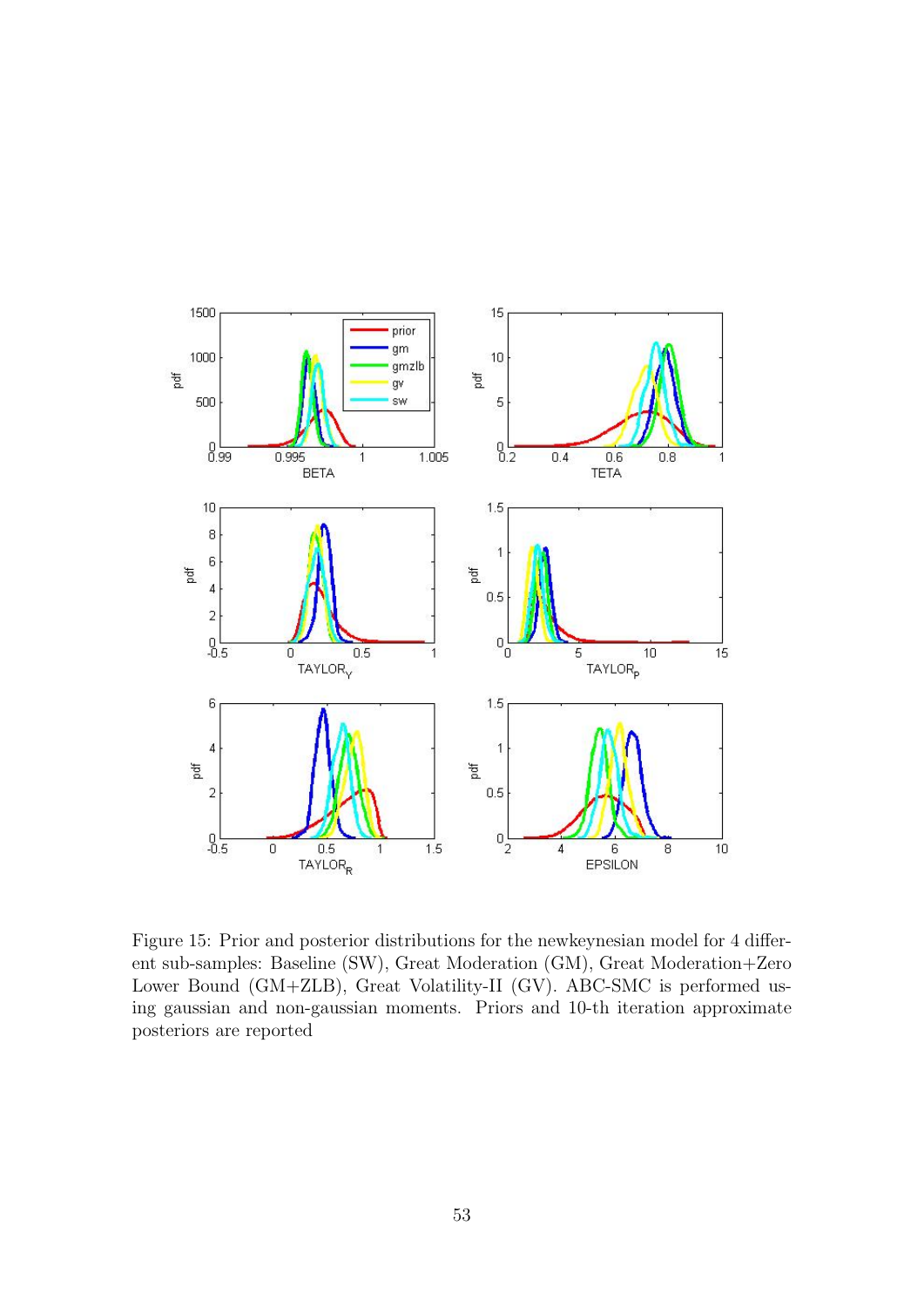

Figure 16: Prior and posterior distributions for the newkeynesian model for 4 different sub-samples: Baseline (SW), Great Moderation (GM), Great Moderation+Zero Lower Bound (GM+ZLB), Great Volatility-II (GV). ABC-SMC is performed using gaussian and non-gaussian moments. Priors and 10-th iteration approximate posteriors are reported